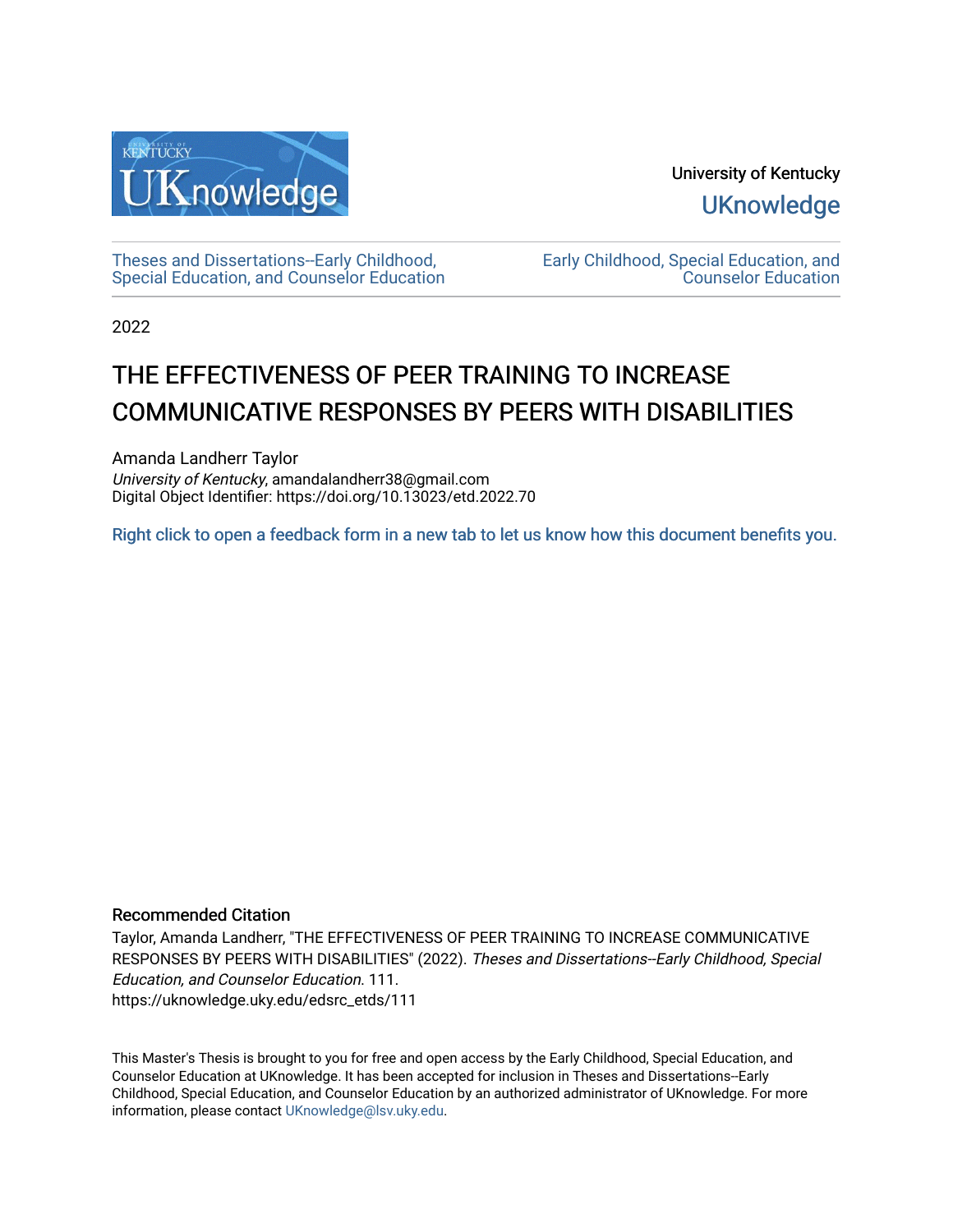### STUDENT AGREEMENT:

I represent that my thesis or dissertation and abstract are my original work. Proper attribution has been given to all outside sources. I understand that I am solely responsible for obtaining any needed copyright permissions. I have obtained needed written permission statement(s) from the owner(s) of each third-party copyrighted matter to be included in my work, allowing electronic distribution (if such use is not permitted by the fair use doctrine) which will be submitted to UKnowledge as Additional File.

I hereby grant to The University of Kentucky and its agents the irrevocable, non-exclusive, and royalty-free license to archive and make accessible my work in whole or in part in all forms of media, now or hereafter known. I agree that the document mentioned above may be made available immediately for worldwide access unless an embargo applies.

I retain all other ownership rights to the copyright of my work. I also retain the right to use in future works (such as articles or books) all or part of my work. I understand that I am free to register the copyright to my work.

### REVIEW, APPROVAL AND ACCEPTANCE

The document mentioned above has been reviewed and accepted by the student's advisor, on behalf of the advisory committee, and by the Director of Graduate Studies (DGS), on behalf of the program; we verify that this is the final, approved version of the student's thesis including all changes required by the advisory committee. The undersigned agree to abide by the statements above.

> Amanda Landherr Taylor, Student Dr. Amy Spriggs, Major Professor Dr. Melinda Ault, Director of Graduate Studies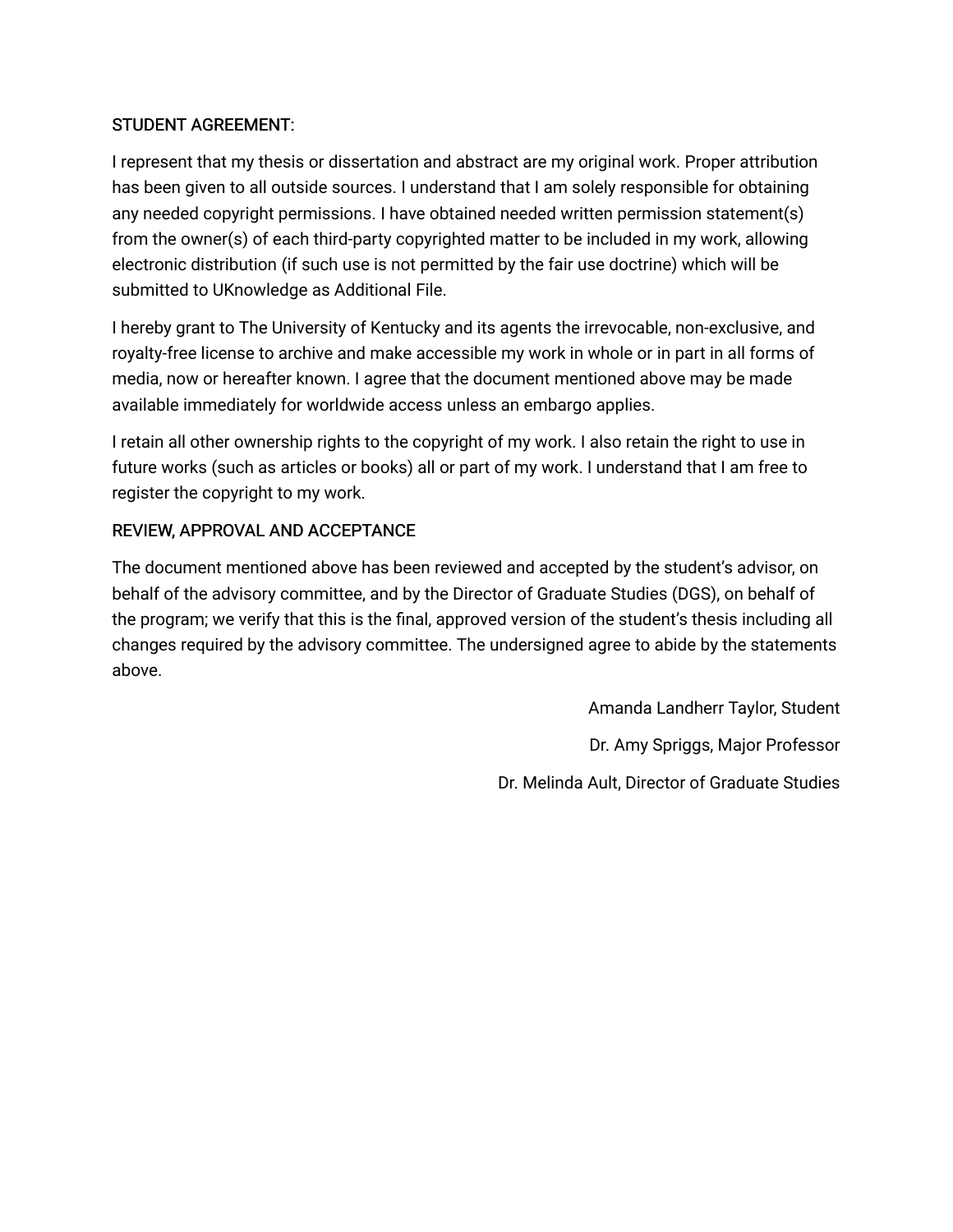### THE EFFECTIVENESS OF PEER TRAINING TO INCREASE COMMUNICATIVE RESPONSES BY PEERS WITH DISABILITIES

#### THESIS  $\mathcal{L}_\text{max}$  , and the set of the set of the set of the set of the set of the set of the set of the set of the set of the set of the set of the set of the set of the set of the set of the set of the set of the set of the

 $\mathcal{L}_\text{max}$  , and the set of the set of the set of the set of the set of the set of the set of the set of the set of the set of the set of the set of the set of the set of the set of the set of the set of the set of the

A thesis submitted in partial fulfillment of the requirements for the degree of Master of Science in Education in the College of Education at the University of Kentucky

By

Amanda Landherr Taylor

Lexington, Kentucky

Director: Dr. Amy Spriggs, Professor of Special Education

Lexington, Kentucky

2022

Copyright © Amanda Landherr Taylor 2022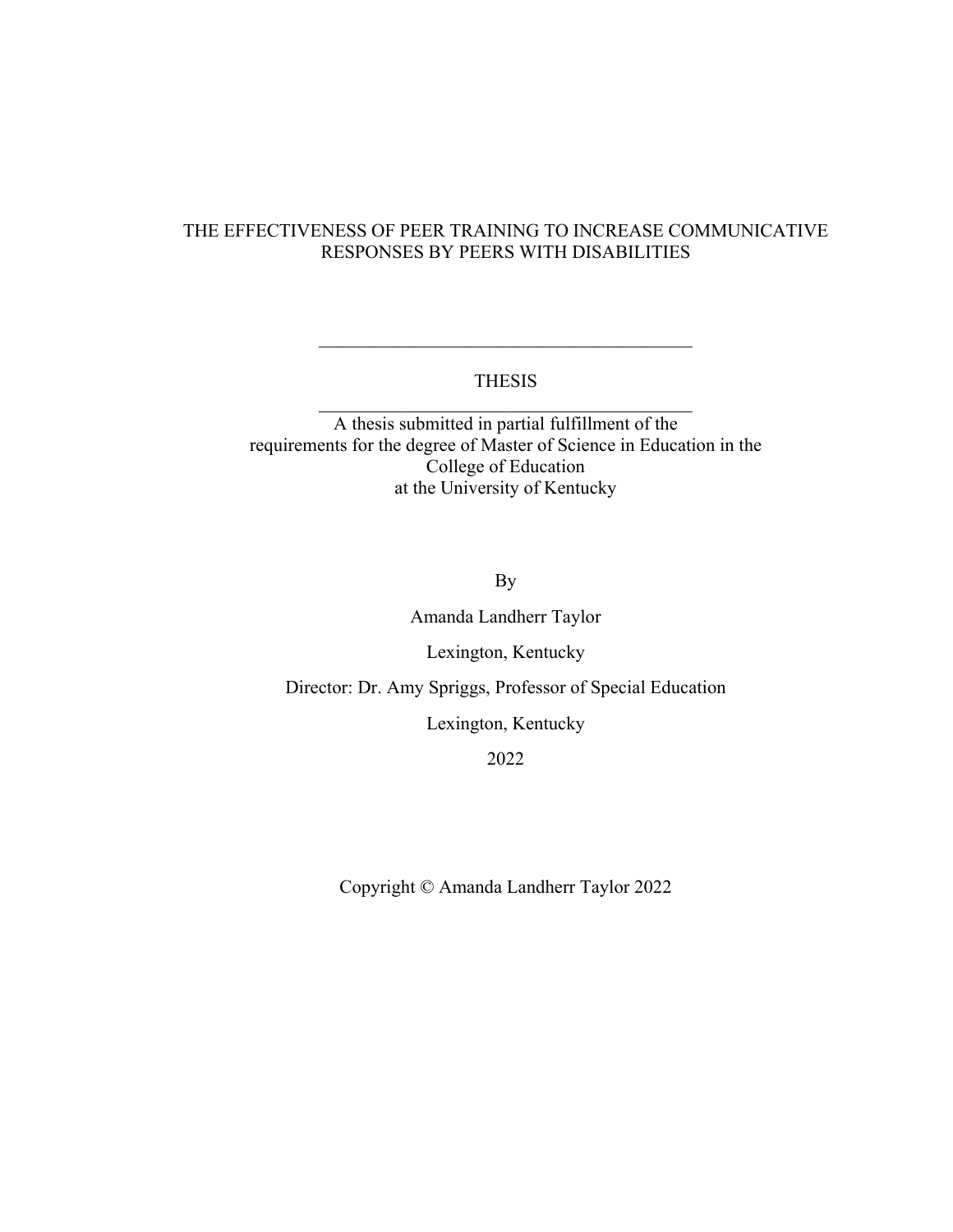#### THE EFFECTIVENESS OF PEER TRAINING TO INCREASE COMMUNICATIVE RESPONSES BY PEERS WITH DISABILITIES

#### ABSTRACT OF THESIS

Individuals with disabilities often have social and communication deficits which impact their development of social relationships. Therefore, individuals with disabilities need additional supports and interventions to gain appropriate social and communication skills. Research demonstrates that peer-mediated interventions are an effective way to help increase social interactions between students with disabilities and students without disabilities. There has been research to support that peers can successfully be taught how to use AAC devices and how to initiate and respond to peers with disabilities. Some of the positive effects of peer-mediated intervention include an increase in social communication skills, inclusion, and increased use of communication devices. The S'MoRRES© strategy was developed as a tool to help teach and supports peers as they learn to communicate with individuals with disabilities. The investigator trained typical peers how to create opportunities for communicative interactions with their peers with disabilities, using S'MoRRES© as a guide. The dependent variables of the study were peer fidelity implementing the communication strategies and the target student responses. There were two students with disabilities and six peers from general education population. All six peers were able to implement the communication strategies with fidelity and the number of target student responses increased. The results suggest that peers can successfully be taught and implement strategies to communicate with individuals with disabilities.

KEYWORDS: peer-mediated interventions, S'MoRRES© strategy, individuals with disabilities, communication deficits, peer training

Amanda Landherr Taylor

04/08/22

Date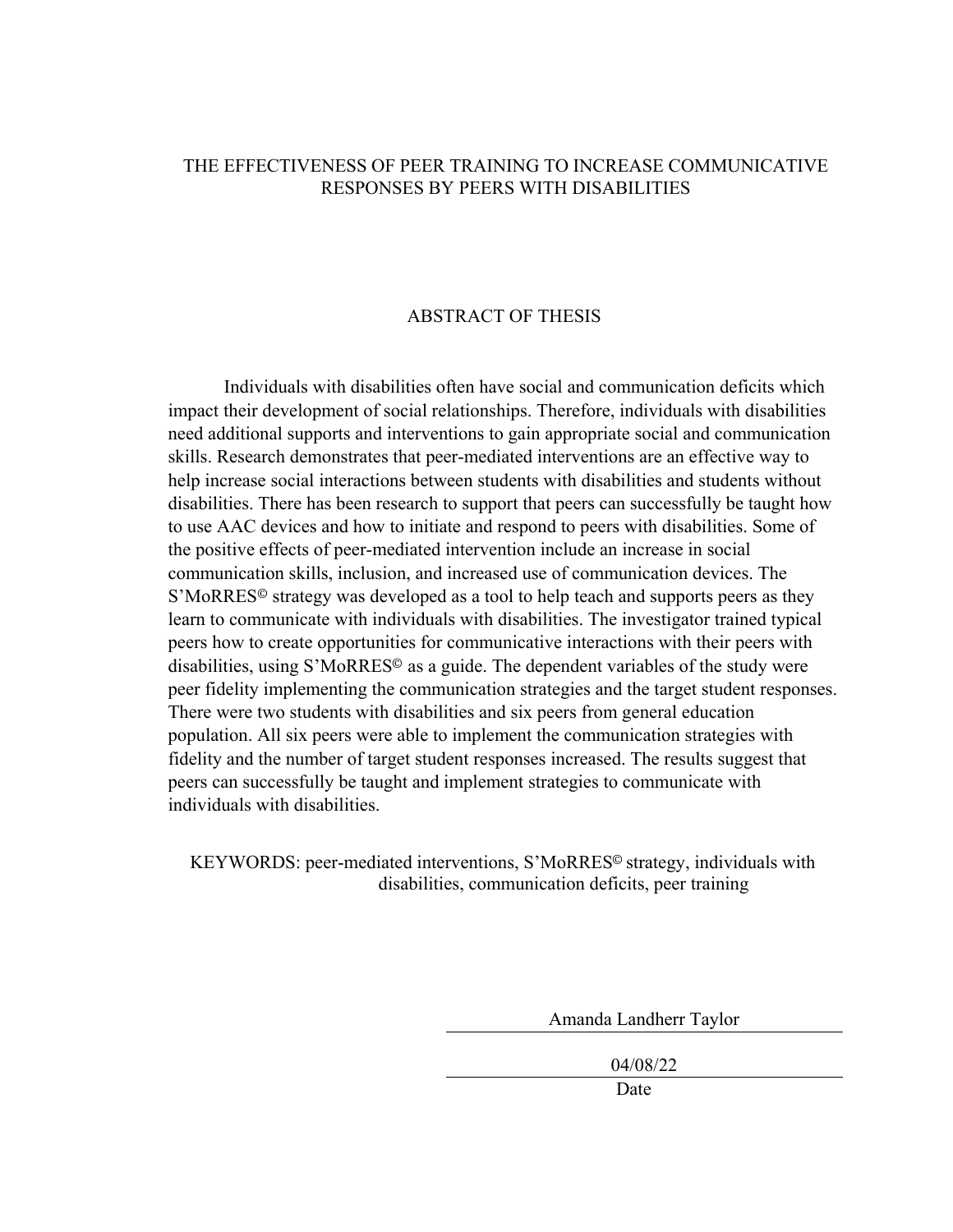### THE EFFECTIVENESS OF PEER TRAINING TO INCREASE COMMUNICATIVE RESPONSES BY PEERS WITH DISABILITIES

By Amanda Landherr Taylor

> Amy Spriggs Director of Thesis

Melinda Ault Director of Graduate Studies

04/08/22

Date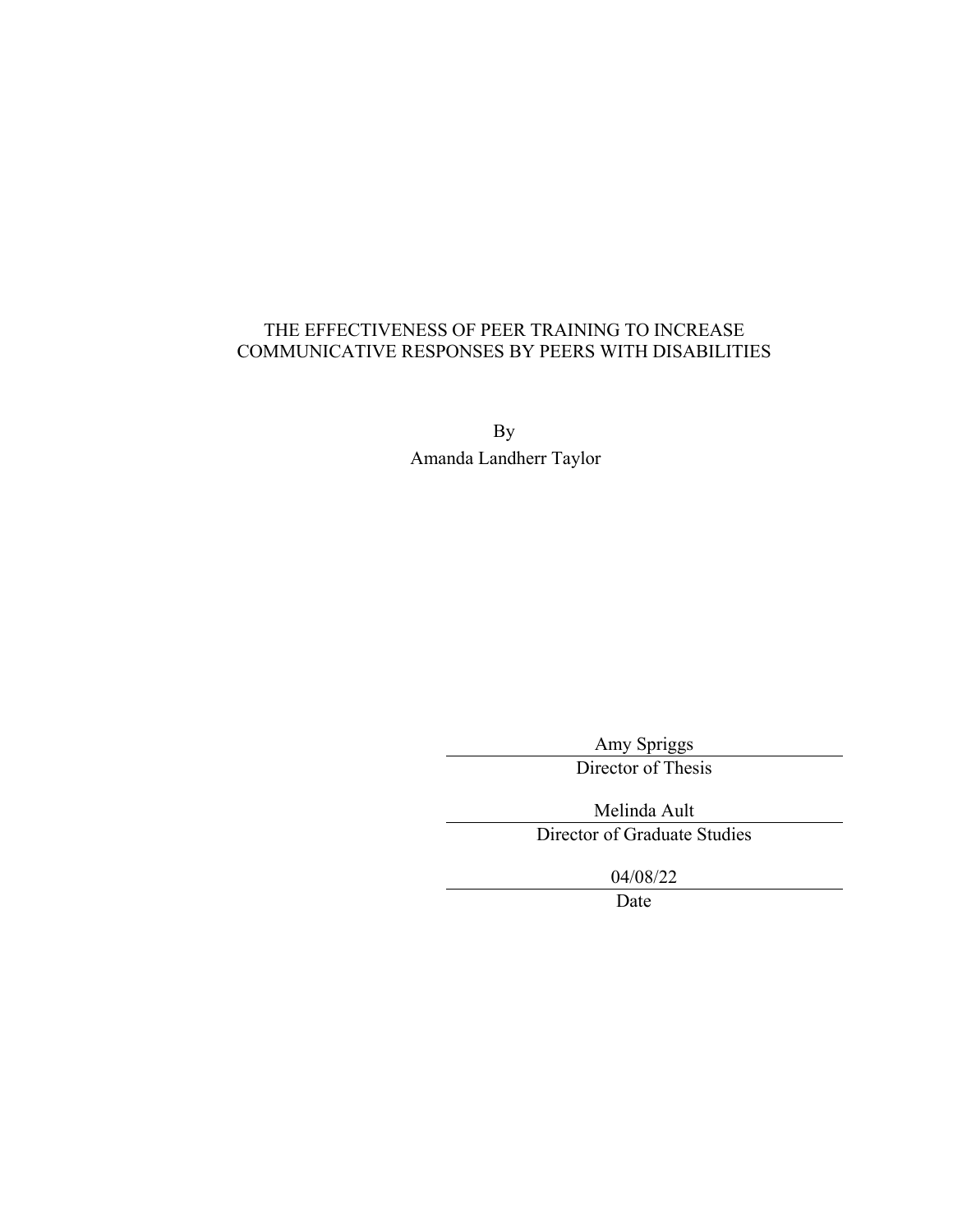#### ACKNOWLEDGMENTS

<span id="page-5-0"></span>The following thesis, while an individual work, benefited from the insights and direction of several people. First, my Thesis Chair, Dr. Amy Spriggs, exemplifies the high quality scholarship to which I aspire. Dr. Spriggs provided timely and instructive comments and evaluation at every stage of the thesis process, allowing me to complete this project on schedule. Next, I wish to thank the complete Thesis Committee respectively: Dr. Melinda Ault and Dr. Jacqueline Kearns. Each individual provided insights that guided and challenged my thinking, substantially improving the finished product.

In addition to the technical and instrumental assistance above, I received equally important assistance from family and friends. My husband, Jared Taylor, provided ongoing support throughout the thesis process, as well as technical assistance critical for completing the project in a timely manner. Finally, I wish to thank the participants of my study (who remain anonymous for confidentiality purposes).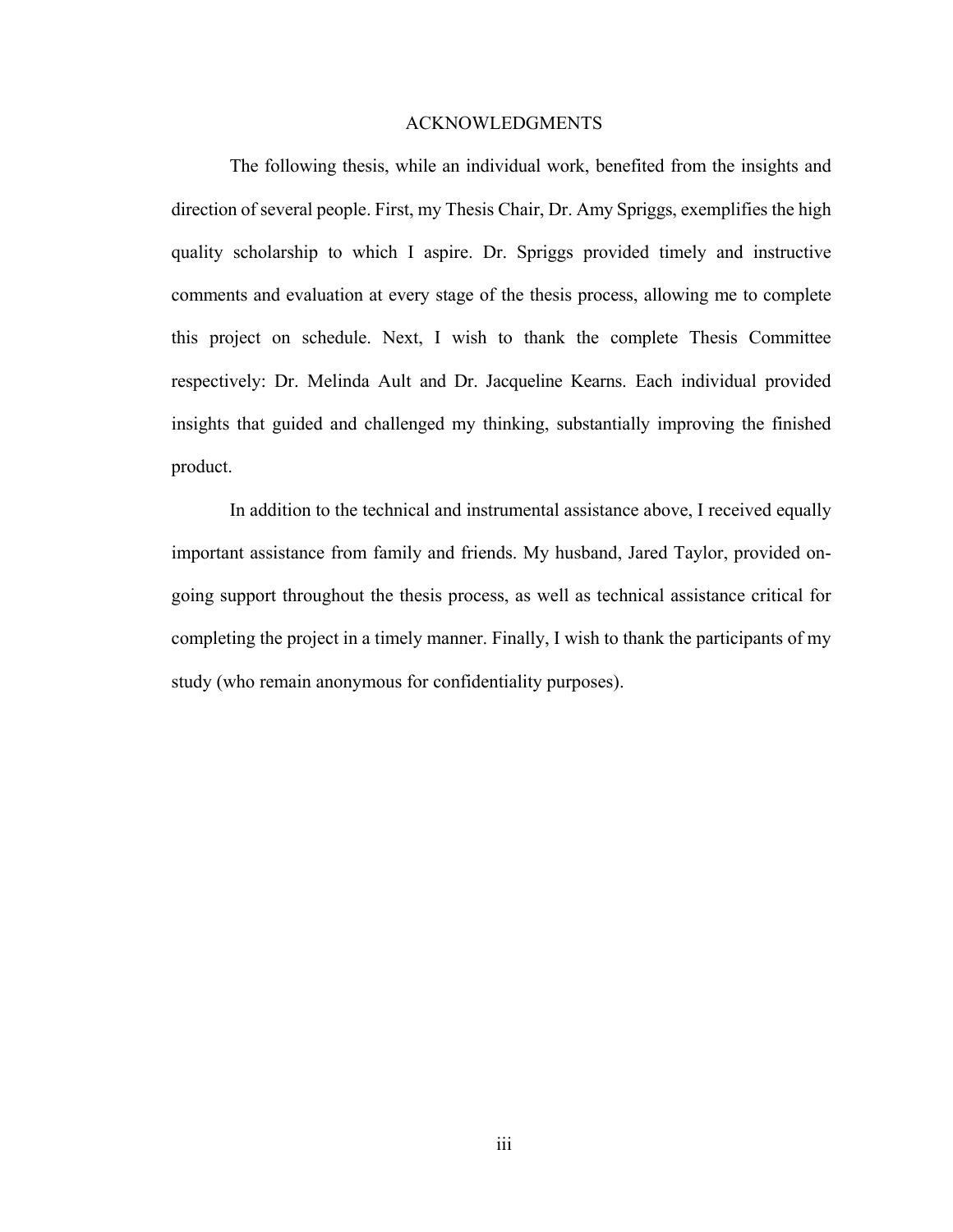### TABLE OF CONTENTS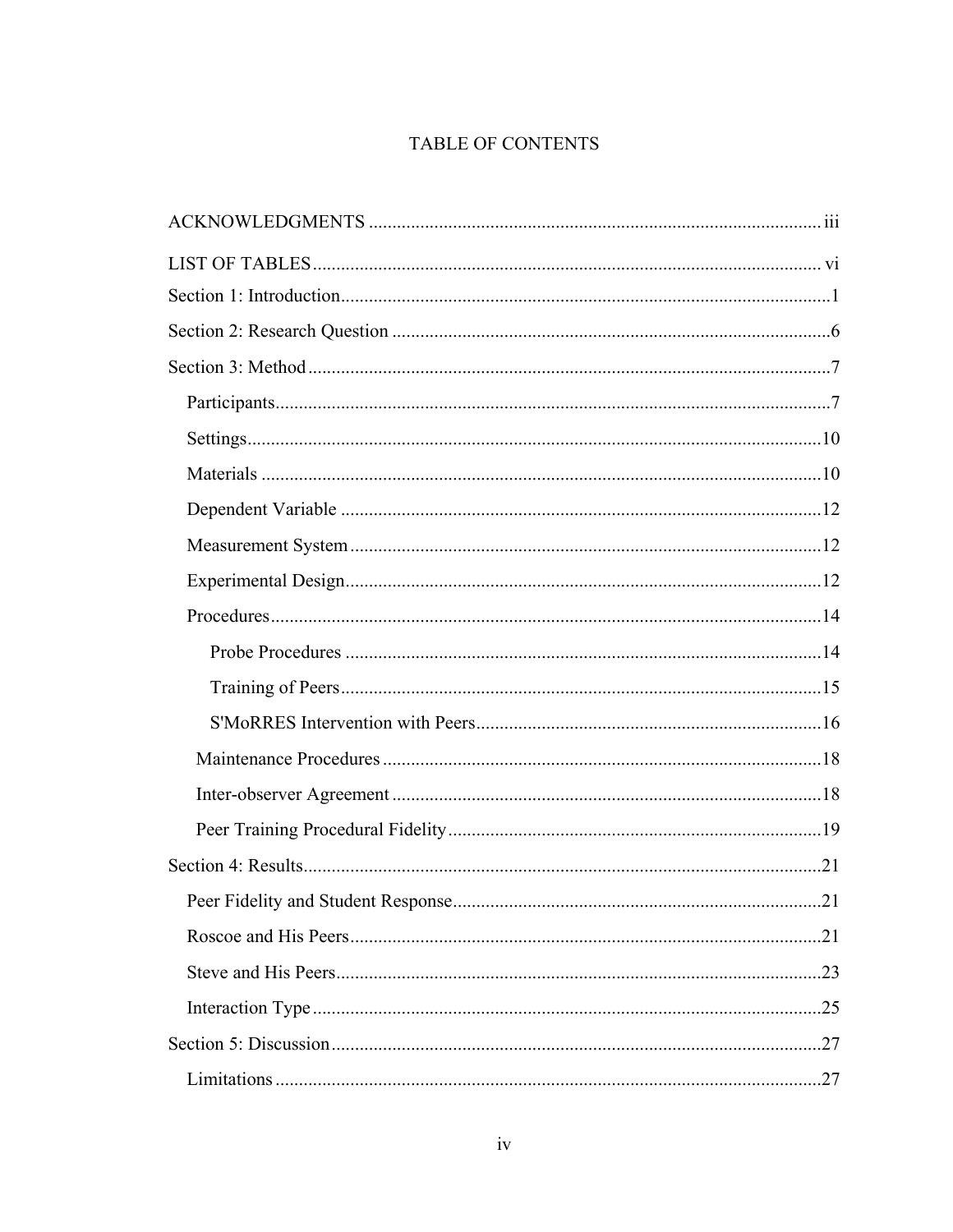| Appendix C: Peer Intervention and Student Response Data Collection Sheet37 |  |
|----------------------------------------------------------------------------|--|
|                                                                            |  |
|                                                                            |  |
|                                                                            |  |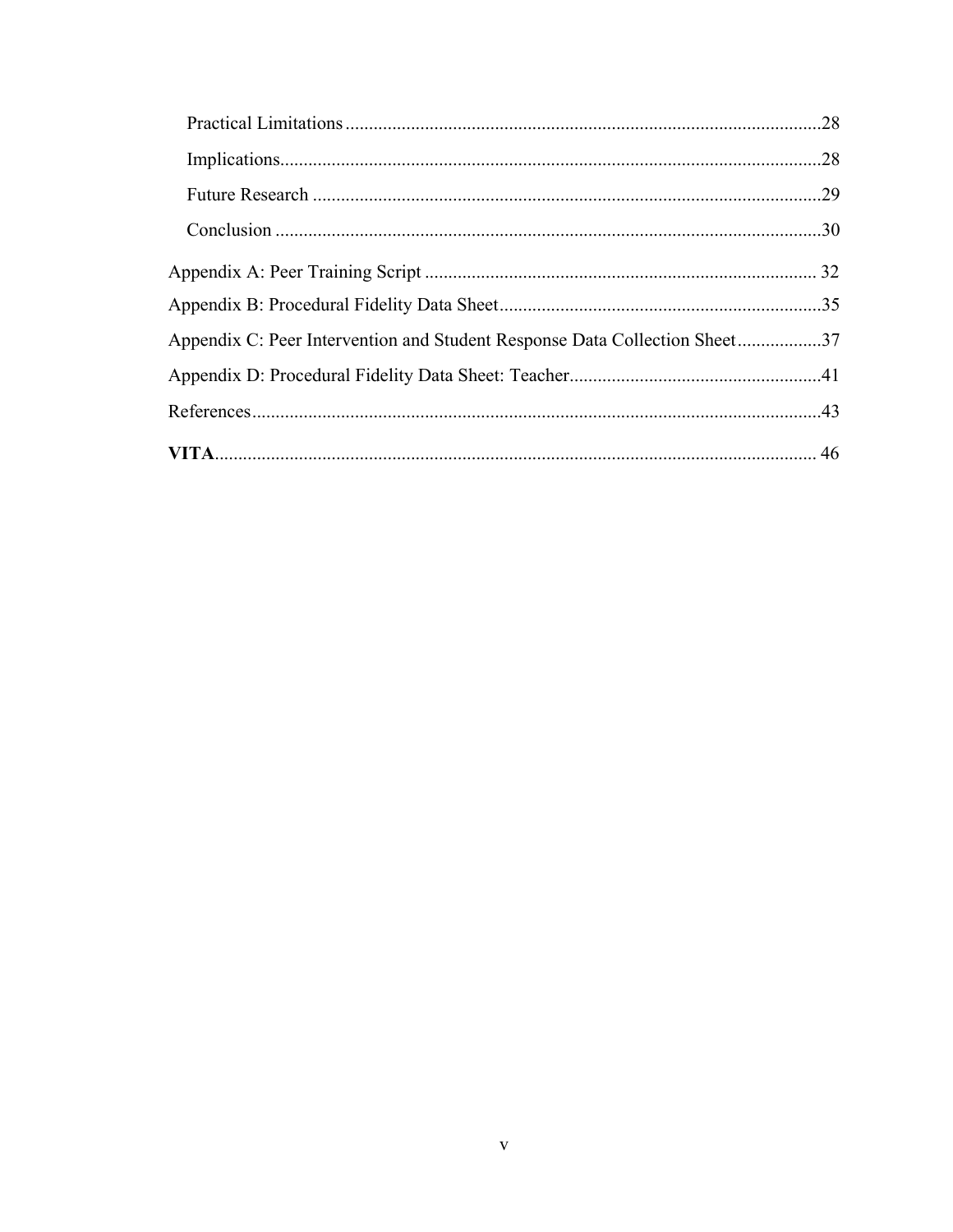### LIST OF TABLES

<span id="page-8-0"></span>

|--|--|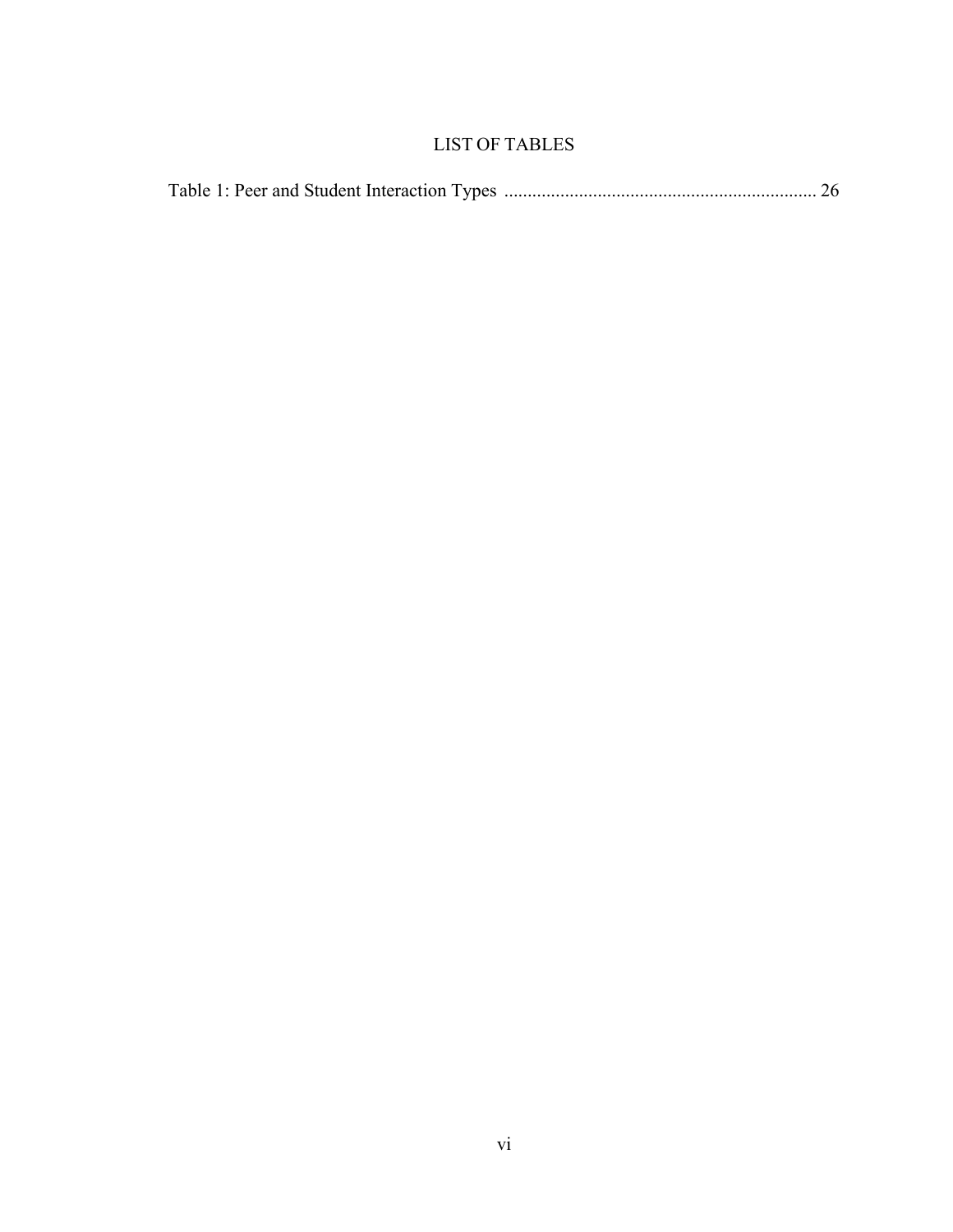### **LIST OF FIGURES**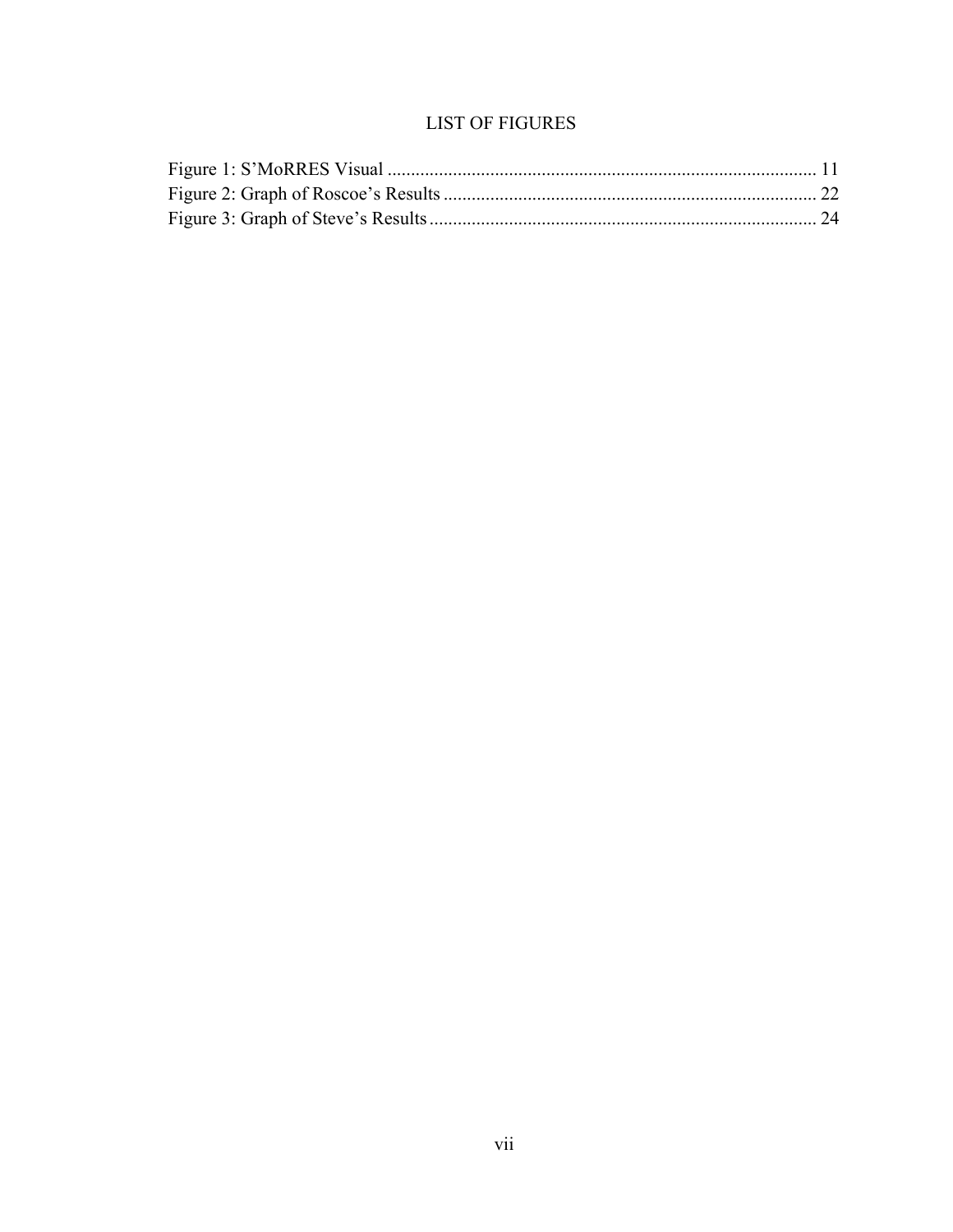#### **Section 1: Introduction**

<span id="page-10-0"></span>Over the past 20 years, researchers have extensively studied socio-communicative behaviors in individuals with disabilities. Social relationships are embedded throughout everyone's daily life. Children with disabilities often have deficits in social and communication skills which inhibit the development of social relationships. Children with communication deficits are at a higher risk for social isolation (Therrien et al., 2016) and often lack the necessary skills to express their wants, needs, interests, and feelings with others (Downing et al., 2015). Such challenges create multiple barriers to social relationships for children with communication needs. Often, individuals with disabilities require augmentative and alternative communication (AAC) modes to be able to achieve functional communication. AAC can enhance communication for individuals who are non-verbal or who are minimally verbal. AAC is used for individuals that need help communicating; examples of AAC include an application on an iPad or a switch. AAC is a mode of communication other than verbal communication of spoken words and phrases; it allows individuals to communicate their requests, make comments, take turns, and learn new vocabulary (Thiemann-Bourque et al., 2017). AAC can include aided or unaided systems. Aided systems can include communication boards, speech generating devices, and picture exchange systems Unaided systems are non-spoken communication and can include facial expressions, gestures, and sign language.

Therrien et al. (2016) conducted a literature review examining the effects of interventions that promoted peer interactions among children who use AAC. They found that there are three categories for barriers to social interaction: (a) intrinsic, (b) peer, and (c) environmental. First, they described intrinsic barriers as motor and language skills,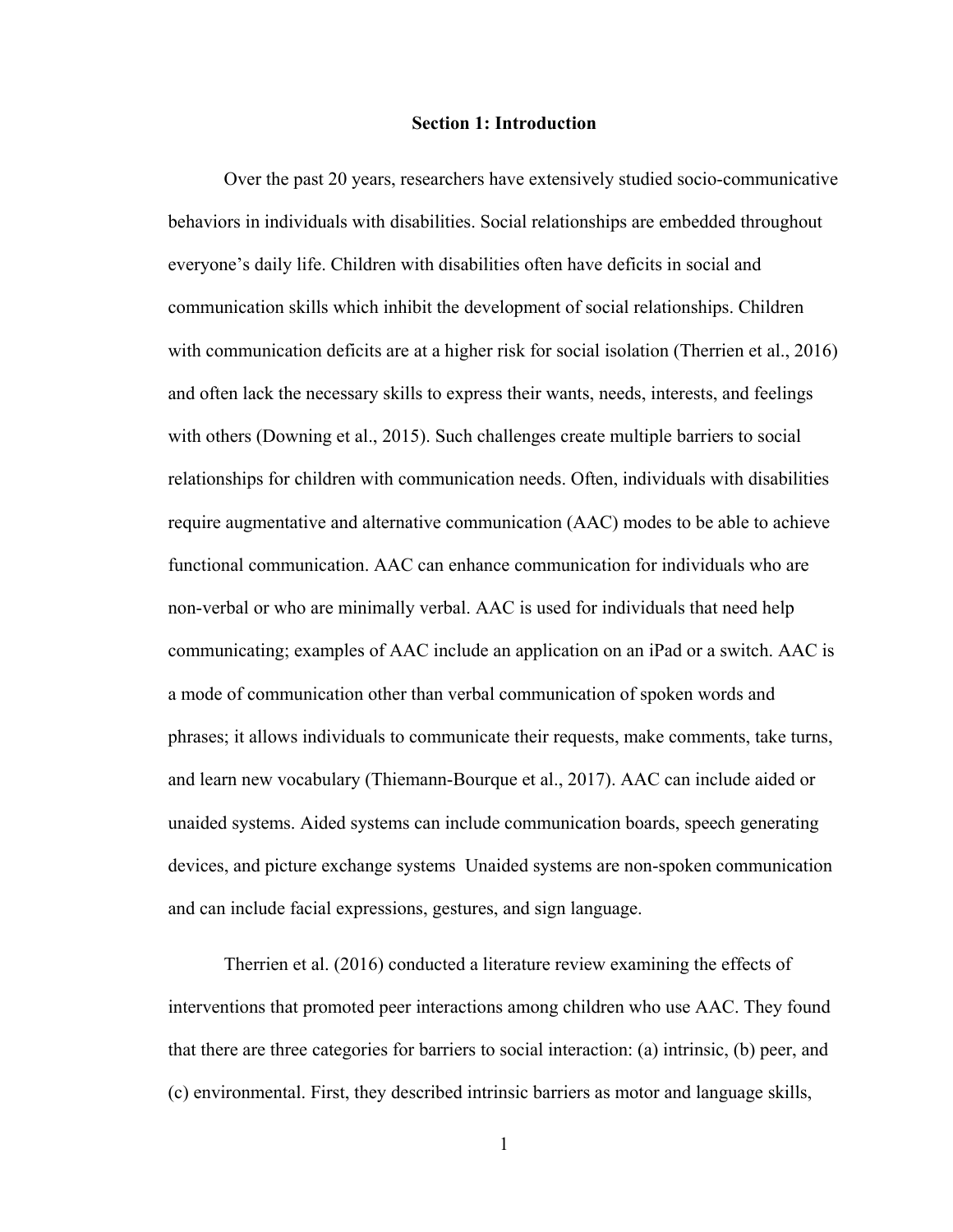personality deficits, and motivation to interact with peers. Second, they describe peer barriers to include the fact that some individuals view individuals with disabilities as less desirable to talk to for a variety of reasons (e.g., lack of time in inclusive settings, peer unfamiliarity, a general level of discomfort around individuals with disabilities). Therrien and colleagues also reported that children with disabilities frequently report experiencing bullying. Third, they described the environmental barrier as a lack of access to communication supports, such as AAC.

Oftentimes, there is a lack of exposure and familiarity of AAC for the neurotypical peer. Martinez et al. (2021) conducted a systematic review of peer-mediated interventions to address social competence needs of young children with autism. This review stated that federal mandates require children with disabilities be educated in their least restrictive environment. Research from this review showed a 21% increase in the number of children with disabilities being educated in the general education classroom from 2000-2018. However, placing students with disabilities in the general education classroom does not ensure meaningful or positive peer interactions, if any social interactions with peers at all. Individuals with disabilities who exhibit communication and social communication deficits are more likely to become socially isolated due to challenging behaviors, negative or limited interactions with peers and adults, and lack of supports to engage in meaningful engagement and interaction with peers. For children with disabilities to experience quality levels of social interactions, additional supports may be necessary.

Many neuro-typical children can develop social competence, defined by Martinez et al. (2021) as "the ability to successfully achieve interpersonal goals using social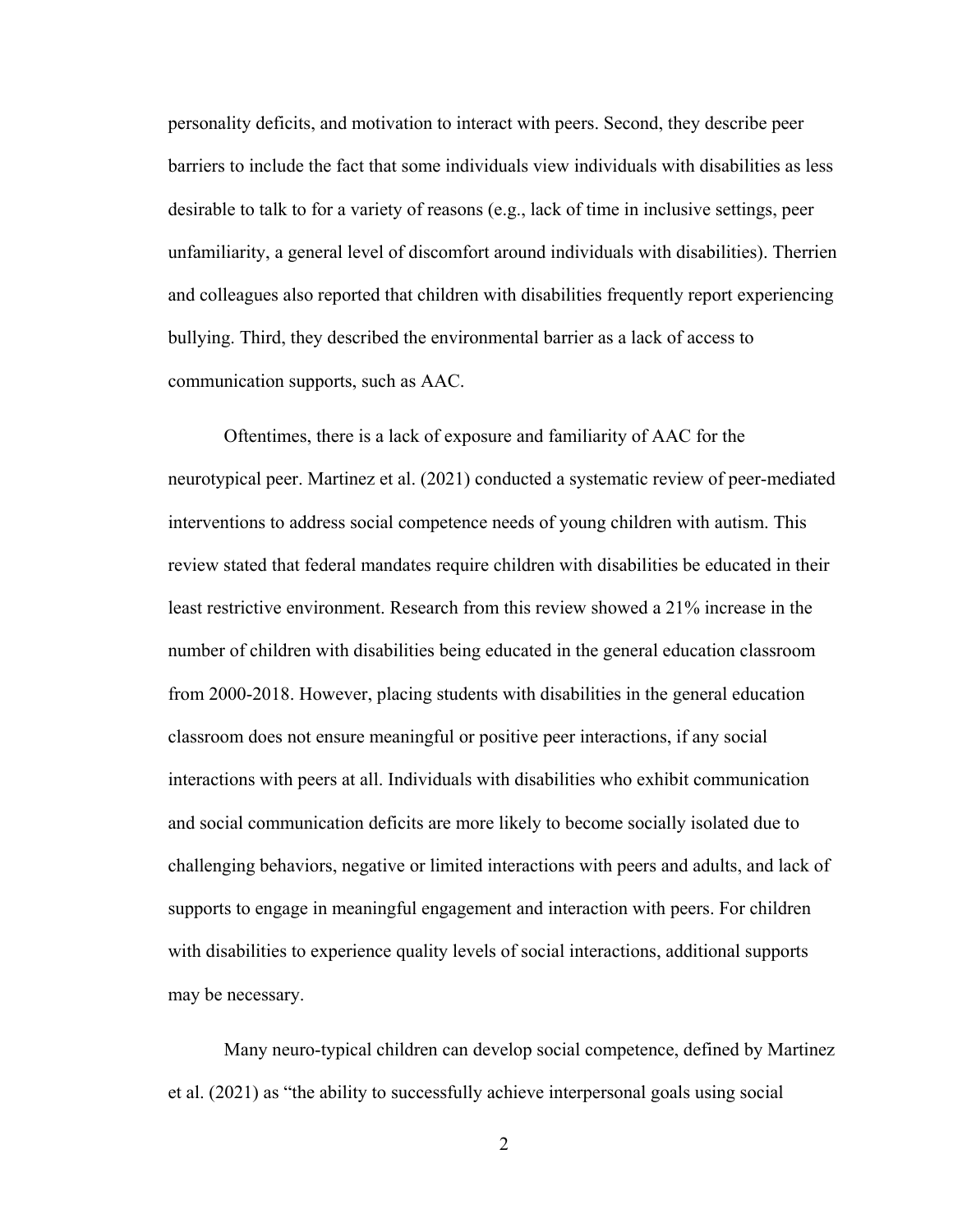behaviors that are appropriate to the social contexts in which they are used and it develops early in childhood as children interact with peer," (p. 218) by observing and engaging in interactions with peers in high-quality environments. AAC users are able to learn appropriate social skills such as initiating and responding to peer interactions through observation, engagement, and repeated exposure in a high-quality environment. Individuals with disabilities need additional supports and interventions to learn appropriate social and communication skills.

In addition to physical needs, behavioral challenges, and safety, many of these individuals use AAC devices and have limited verbal language. Individuals who use AAC, may require support and prompting from adults or peers. This prompting is necessary to support various interactions (access to wants and needs, social interactions, access to educational activities). The types of prompting needed can include verbal prompting, modeling, gesture prompts, and physical prompts. Peer mediated interventions are an evidence-based practice in increasing social communication skills for elementary and middle school students (Wong et al., 2015). Ackerman et al. (2020) conducted a study on a peer-mediated intervention package for high school students with autism or intellectual disability, some were AAC users and some used verbal language, that found evidence to support prompting as an effective strategy for increasing social communication. However, these prompting strategies must be in place in order for this to occur. Peer networks, a form of peer mediated interventions, consist of non-disabled peers paired with peers with disabilities. The goal of these "networks" is to provide support socially for peers with disabilities and by doing so, create a push for more inclusive practices across school and community settings. These networks typically take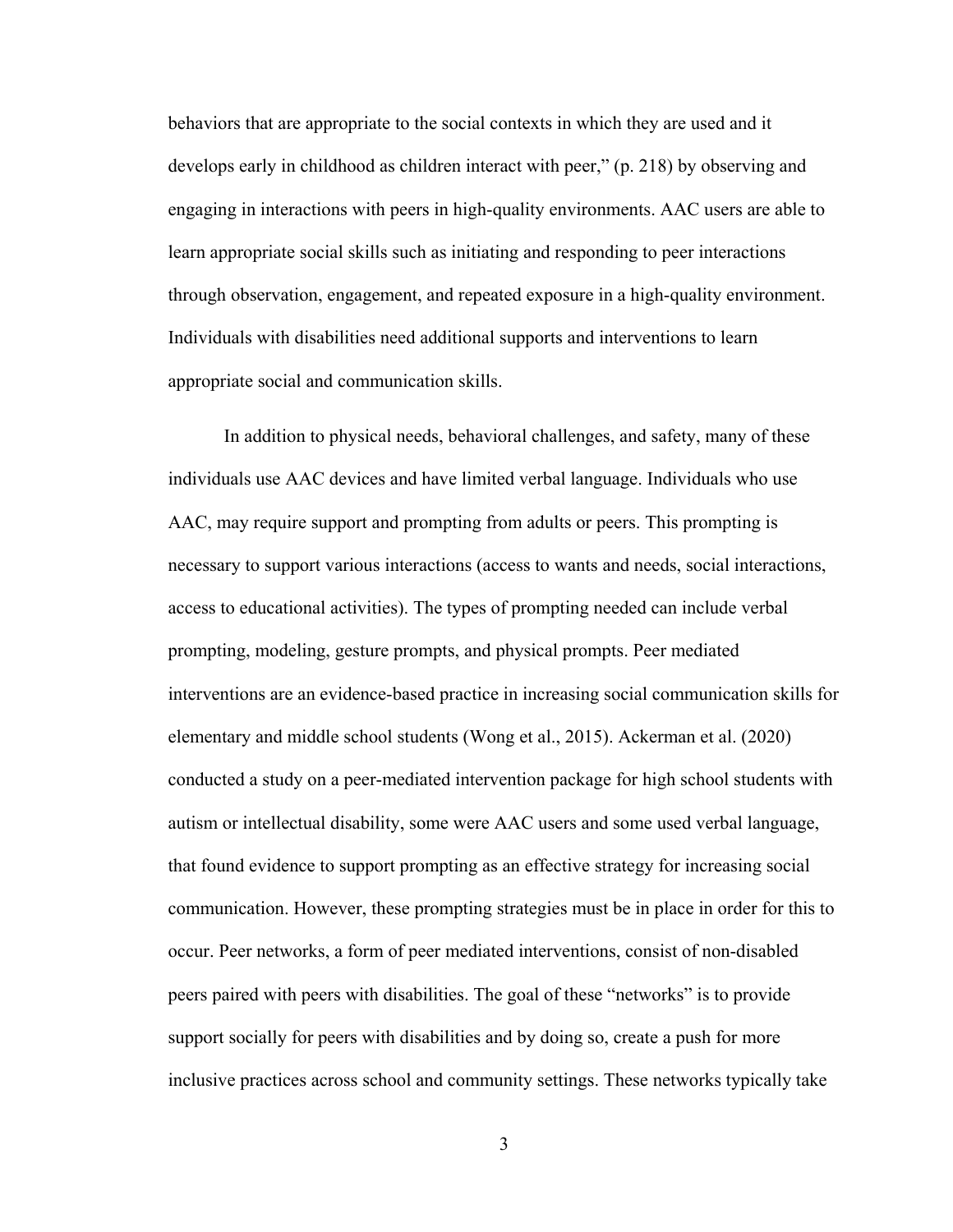place in settings where social learning opportunities are present in the natural environment and seek to target social engagement skills such as initiating, responding, and maintaining social interactions (Kamps et al., 2014). It is necessary to provide explicit instruction and support to peers such as disability awareness, social or communication skill instruction (e.g., learning strategies for promoting communication), and student specific information (Downing et al., 2015). By providing explicit instruction and support to peers, the opportunities for successful social relationships between nondisabled peers and peers with disabilities is greater.

Thiemann-Bourque et al. (2017) conducted research on the combination of speech-generating device interventions and peer-mediated interventions to incorporate AAC to promote social engagement with typically developing peers. These are both successful evidence-based interventions that have been proven to increase social communication for children with disabilities. The authors found that typically developing peers could successfully be taught how to use the same speech generating device as their classmates with disabilities and that with peer training, peers could be taught how to initiate and respond to peers with disabilities by using their speech generating device. Following peer training, immediate effects were observed for the target students; the number of initiations and responses for trained peers and target students in the study increased for each target student (Thiemann-Bourque et al., 2017). It is important to note that peers may require different levels of training and training on a variety of topics. There are a variety of topics that peers may need to be trained on prior to providing interventions. This could include teaching peers to respond, initiate, and maintain interactions, as well as teaching peers how to use AAC devices (Kamps et al., 2014).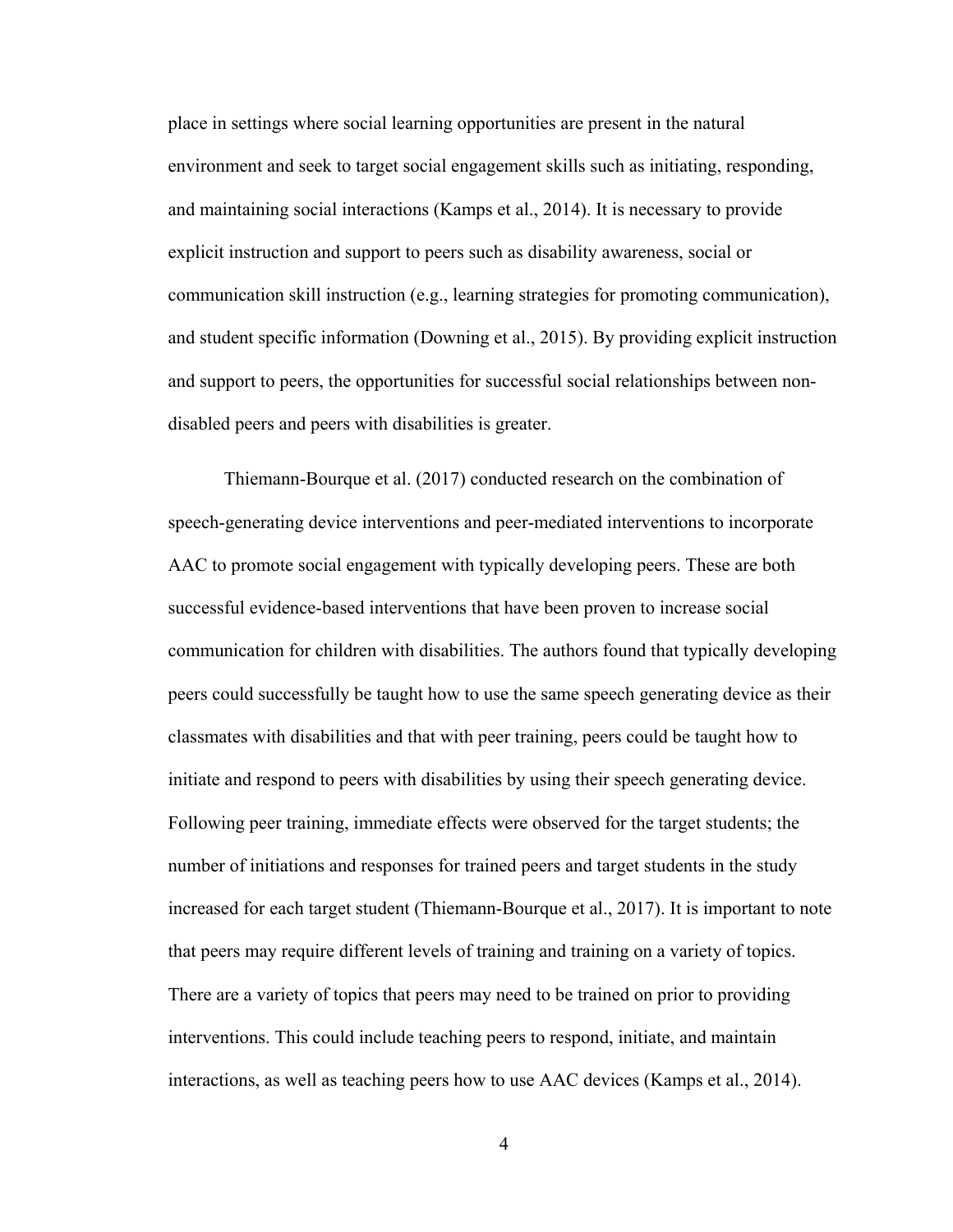Overall, research has shown positive effects for peer networks and interventions, and that peers can "provide a facet of social instruction that is socially appropriate and age appropriate" (Ackerman et al, 2020 p. 8). According to Kamps et al. (2014), these positive effects can be seen in children with disabilities and their non-disabled peers; peer mediated intervention is shown to increase social communication skills, inclusion, and increased use of communication devices.

The success of a communication interaction between an AAC user and a communication partner is dependent on the skills of the communication partner (Senner & Baud, 2017). For individuals with significant disabilities or communication deficits, that use AAC, having an effective communication partner may require educating the communication partners first. Senner et al, found that educating significant (parents, teachers, peers) communication partners can be a benefit in increasing participation in daily interactions by individuals using AAC (2019). As stated previously, research has found that training communication partners can be used as an effective intervention strategy (Senner et al, 2019). Senner and Baud (2017) developed an eight-step instruction model to train key communication partners. These authors created a mnemonic to help teach and train staff with, S'MoRRES© (2017). The S'MoRRES© mnemonic included necessary strategies for building successful communicative interactions with AAC users. This model included the following strategies: (a) slow rate, (b) model, (c) respect and reflect, (d) repeat, (f) expand, and (g) stop. The authors found the eight-step instruction model to be effective in increasing the number of interactions between communication partners and AAC users, the amount of modeling on AAC by the communication partner, and reported more frequent slower speech and pausing by the communication partner.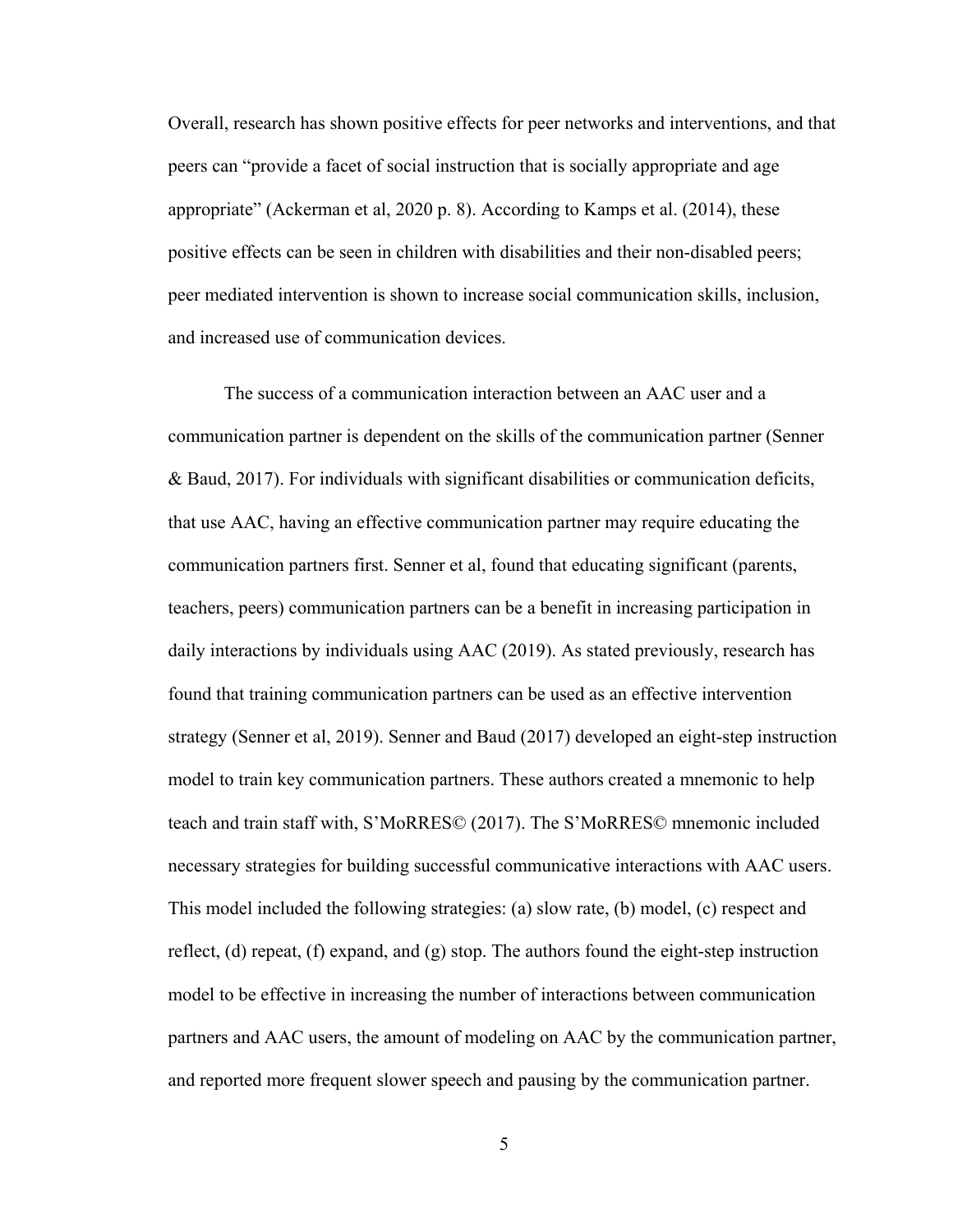The research around the use of peer-mediated interventions with AAC users building and maintaining social relationships and social communication is developing. Therefore, this study will be an important addition to this research, as well as provide teachers a strategy to possibly use peer networks with their own students that have communication deficits. The purpose of this study was to evaluate the fidelity of peers implementing a communication training based on the S'MoRRES© strategy to increase the frequency of communicative responses between individuals with disabilities and same aged peers.

- 1. When peers are taught to create opportunities for communicative interactions with peers with moderate and severe disabilities (MSD) using a training based on the S'MoRRES© visual, will they successfully implement the procedures with fidelity?
- 2. When peers are taught to create opportunities for communicative interactions with peers with moderate and severe disabilities (MSD) using a training based on the S'MoRRES© visual, will children with MSD display an increase in communicative responses during general education activities?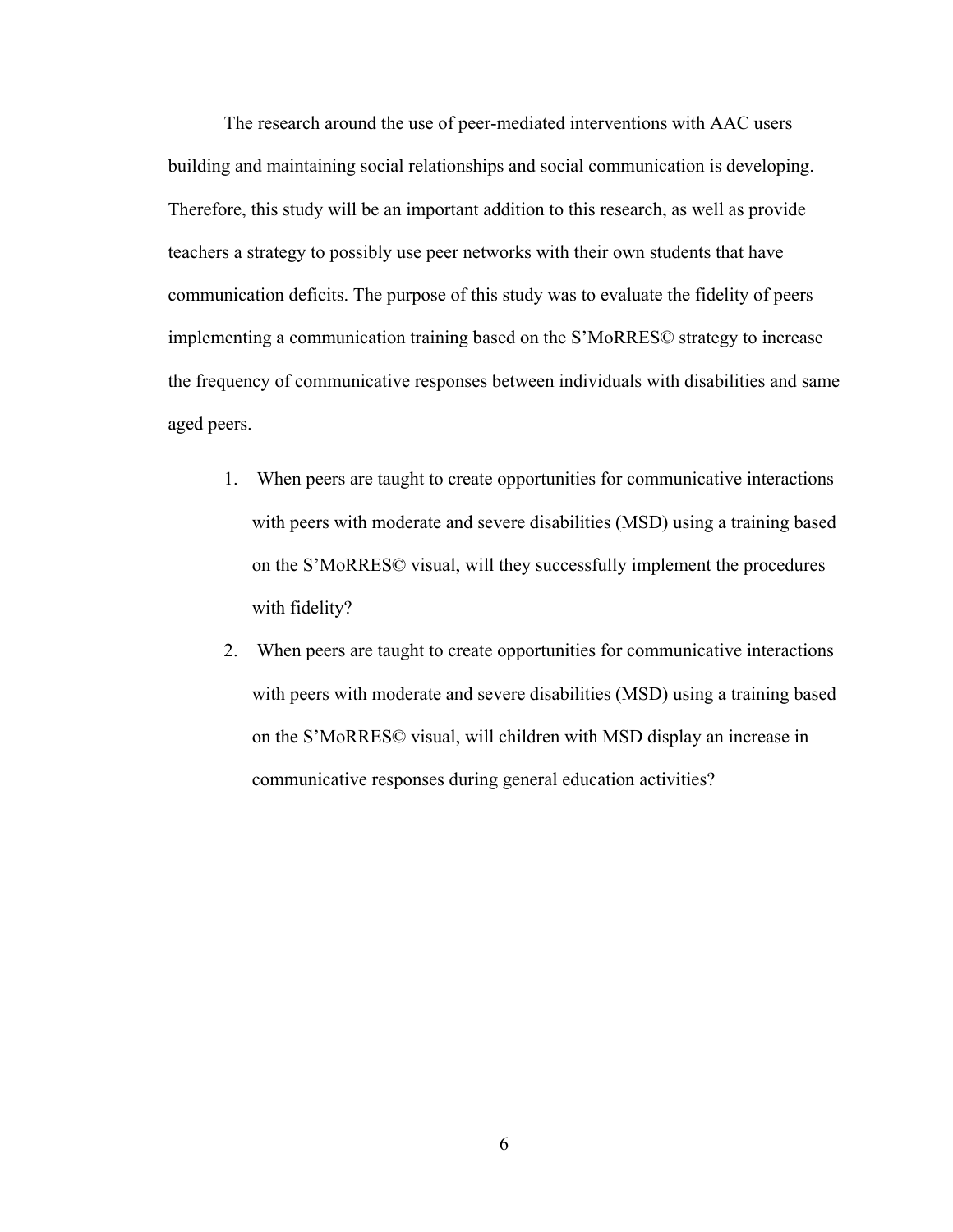#### **Section 2: Research Questions**

- <span id="page-16-0"></span>1. When peers are taught to create opportunities for communicative interactions with peers with moderate and severe disabilities (MSD) using a training based on the S'MoRRES© visual, will they successfully implement the procedures with fidelity?
- 2. When peers are taught to create opportunities for communicative interactions with peers with moderate and severe disabilities (MSD) using a training based on the S'MoRRES© visual, will children with MSD display an increase in communicative responses during general education activities?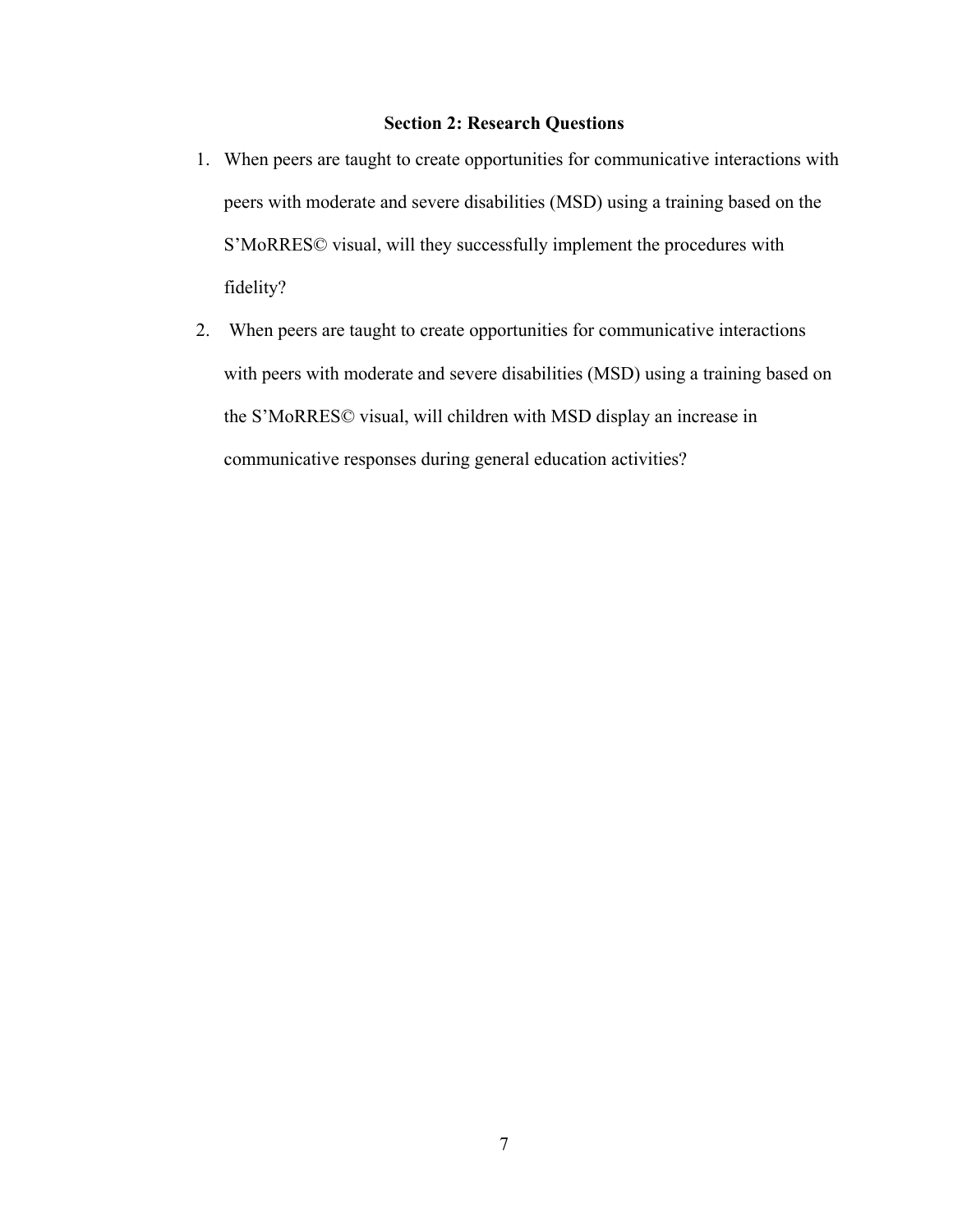#### **Section 3: Method**

#### <span id="page-17-0"></span>**Participants**

Two elementary-aged students with MSD were invited to participate in this study. Inclusion criteria were as follows: (a) student must engage in low levels of social interaction with peers, (b) student must have an IEP with communication goals, (c) student must use an AAC device (students that were currently able to use device with teachers but not with peers to greet, express wants/needs, make comments), and (d) student must attend school regularly. In addition, six peers without disabilities were invited to be participants in the study. Peers without disabilities had to meet the following criteria: (a) be a classmate in the general education setting of the participant with disability and (b) attend school regularly. Inclusion was based on teacher observations and attendance records.

Two students with disabilities that had communication deficits and communicate using an AAC device (e.g., Proloquo2Go on an iPad) were identified for the study. The students that communicate using an AAC device can communicate with their classroom teacher and the speech language pathologist (SLP) but prior to the study, were not using their AAC device to communicate with peers in any form (e.g., initiating interactions, responding to peer-initiated interactions). There were three typically developing peers for each target student. These peers were selected from their general education class and were able to follow directions and stay on task. Parental consent was sent home to parents of all participants and then assent was gained from each participant. Human subjects approval was gained from the institutions review board prior to beginning the study.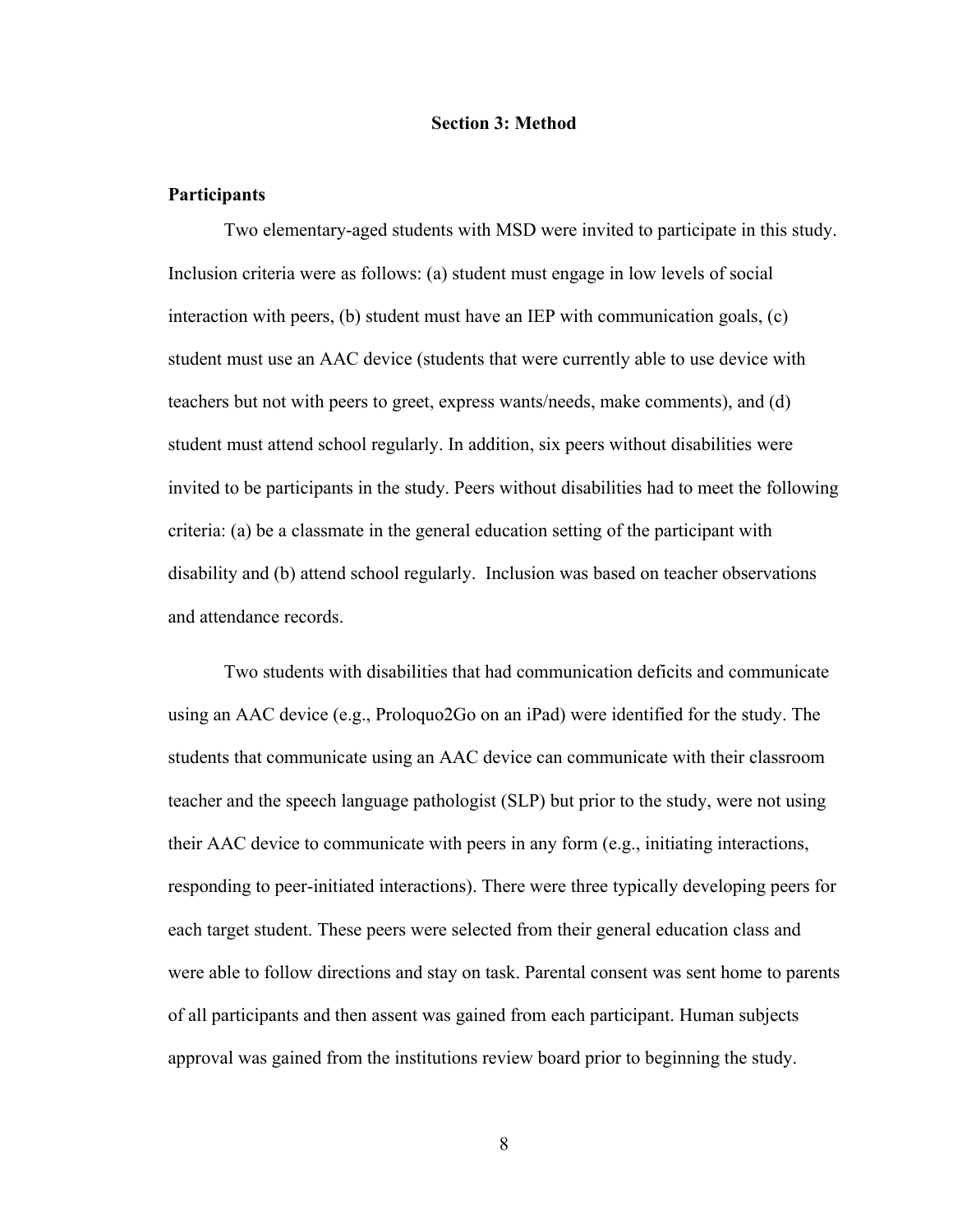#### *Participant 1*

Roscoe, was a male child with MSD. Roscoe was 7 years 11 months old and was in second grade. Roscoe received the majority of his instruction in a self-contained classroom for students with MSD. He attended morning meeting, related arts, lunch, and recess in the general education setting with his peers. He used verbal language and an AAC device with Proloquo2Go on an iPad to communicate his wants and needs. In addition to using an AAC device to communicate, he also communicated through facial expressions, gestures, verbal language and echolalic responses. Roscoe was able to write his first and last name, copy from a model, write two-three word sentences with picture prompts, complete addition problems with sums up to 25 and read basic sight words and simple sentences. He was unable to complete tasks independently without occasional teacher prompts. He used a visual schedule and a token reinforcement system each day. He was able to navigate the school with peer and adult support.

Roscoe's communication with his peers primarily consisted of saying hi or bye and echolalic responses. Roscoe enjoyed being in the general education classroom and interacting with his peers. He was noted by his MSD teacher and speech language pathologist to rarely use his AAC device to communicate in the general education classroom.

#### *Peers of Roscoe*

Three peers were chosen from Roscoe's general education class; Emily, Brad, and Mike. Each peer met the inclusion criteria listed above and was chosen through general education teacher recommendation and MSD teacher observation. According to their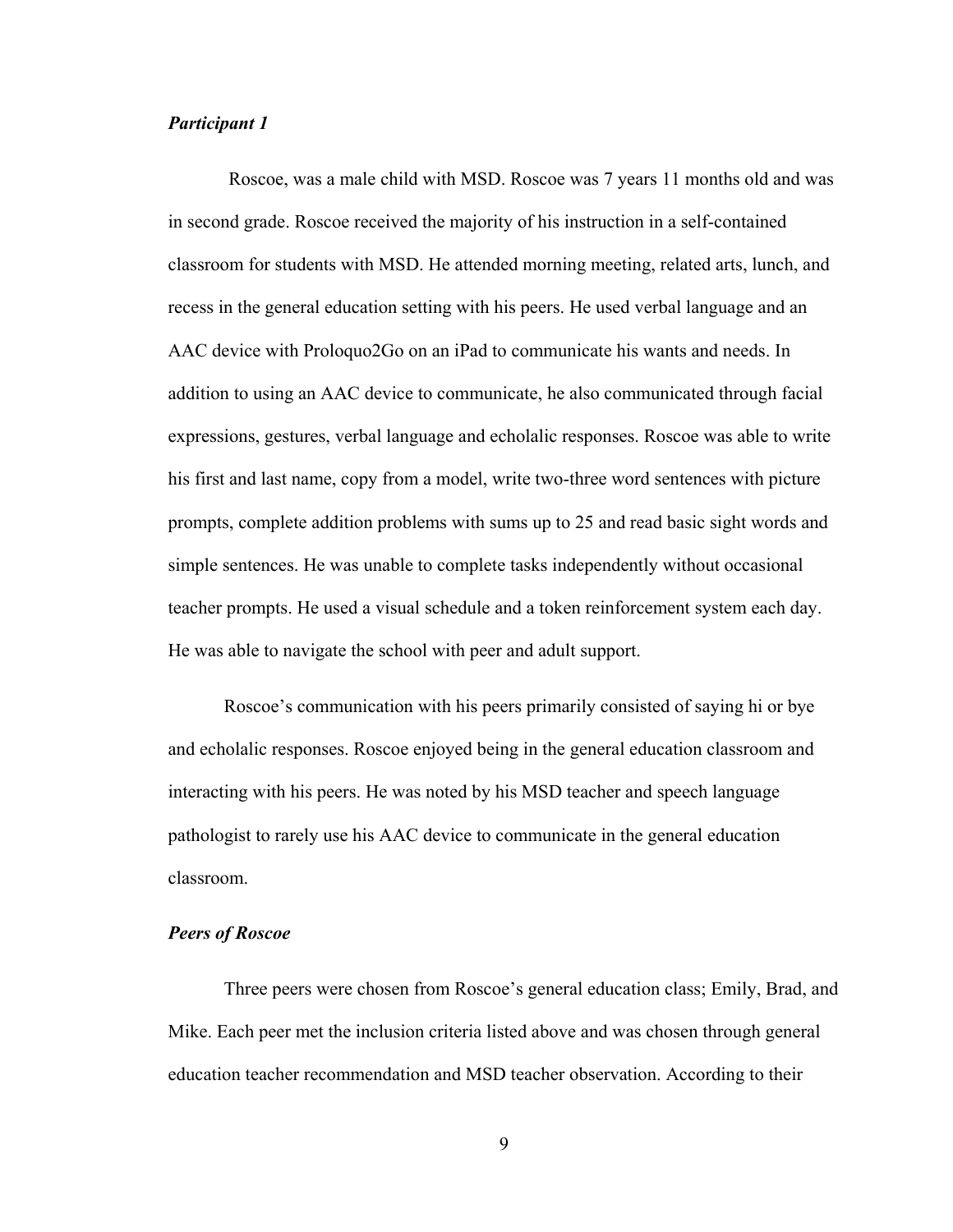general education teacher, each student chosen was on grade-level and did not display any challenging behaviors.

#### *Participant 2*

Steve was a male child with MSD. Steve was 6 years 9 months old and was in second grade. Steve received 60% of his daily instruction in a self-contained classroom for students with moderate and severe disabilities. He attended morning meeting, math, guided reading, related arts, lunch, and recess in the general education setting with his peers with adult support. He used verbal language and an AAC device, which was Proloquo2Go on an iPad, to communicate his wants and needs. In addition to using AAC to communicate, Steve also communicated through verbal language (majority of the time he spoke at an inaudible level), facial expressions, crying, screaming, and gestures. At home, Steve's family spoke two languages and English was not the primary language spoken at home. Steve was able to write his first and last name, read and write sight words, and basic sentences independently. Steve was able to write 2-3 word sentences with picture prompts, complete addition problems with sums up to 25 and complete subtraction problems with differences up to 10. He could read grade level books but had difficulty comprehending the books. He was unable to complete tasks independently. Steve used a visual schedule, required teacher prompts and a token reinforcement system. He was able to navigate the school with peer and adult support.

Steve's interactions with his peers primarily consisted of no response or echolalic responses. Steve enjoyed being in the general education classroom and interacting with his peers but did not communicate with them often. He was noted by his MSD teacher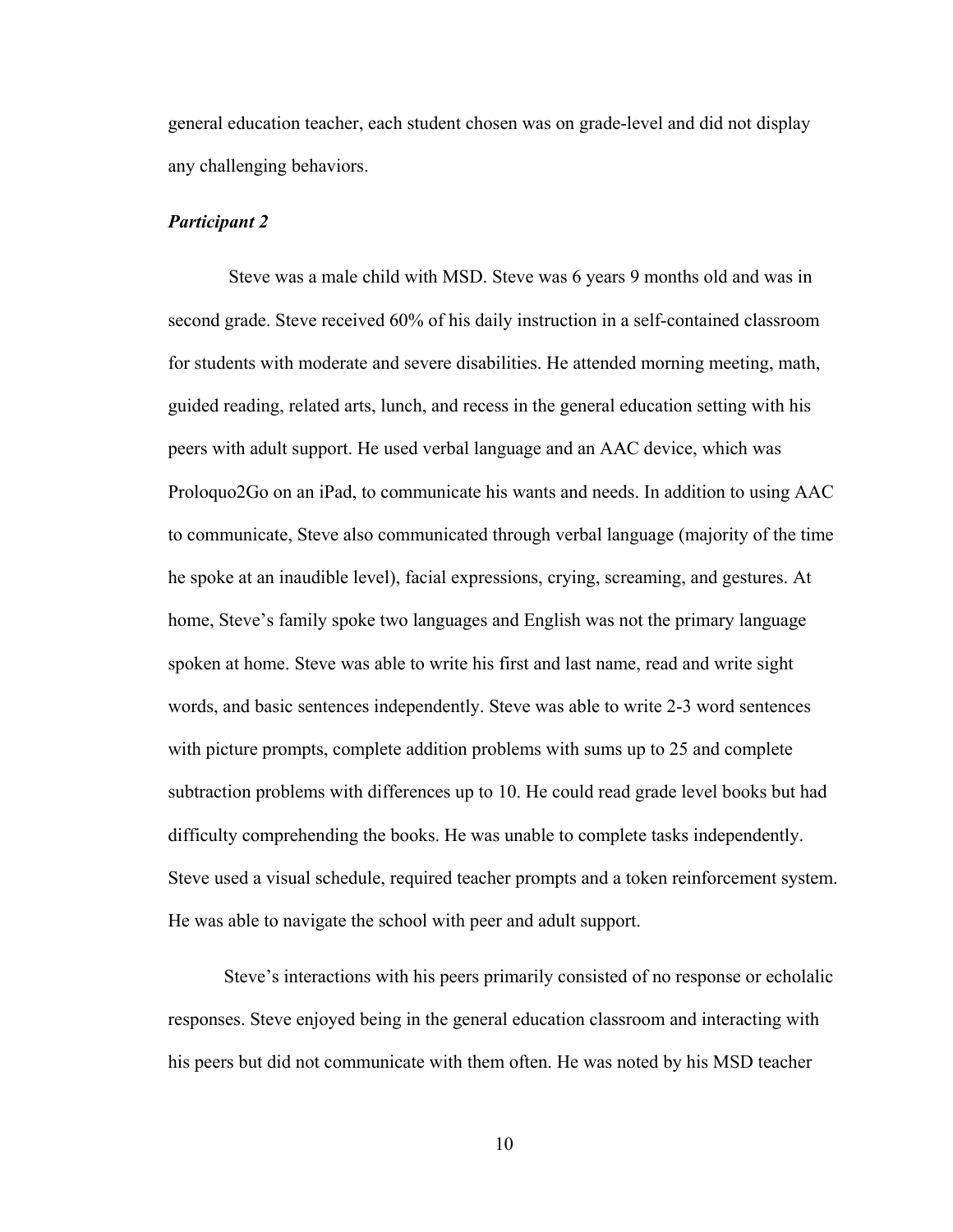and speech language pathologist to rarely use his AAC device to communicate in the general education classroom.

#### *Peers of Steve*

Three peers were chosen from Steve's general education class: Dalton, Jordan, and Julia. Each peer met the inclusion criteria. According to their general education teacher, each student chosen was on grade-level and did not display any challenging behaviors.

#### *Others*

The investigator of the study was the certified MSD classroom teacher in the school. The MSD teacher had worked in this position for 4 years. She had a bachelor's degree in Special Education in Moderate to Severe Disabilities and was working towards a Teacher Leader Master's in Special Education. She worked closely in her building with the general education teachers and related service providers to ensure appropriate inclusion and to modify curriculum content for her students. Two paraprofessionals were trained by the MSD teacher to collect interobserver agreement data (IOA) and procedural fidelity data. One of the paraprofessionals had worked in the MSD classroom for 16 years and had worked with the MSD teacher leading the study for 4 years. The second paraprofessional had worked in MSD classrooms for 8 years and had worked with the MSD teacher leading the study for 4 years. Both paraprofessionals had experience collecting data for academics, social, communication, and behavior goals.

#### <span id="page-20-0"></span>**Settings**

This study took place in an elementary school in a southeastern state where children with and without disabilities were taught in the same classrooms. The sessions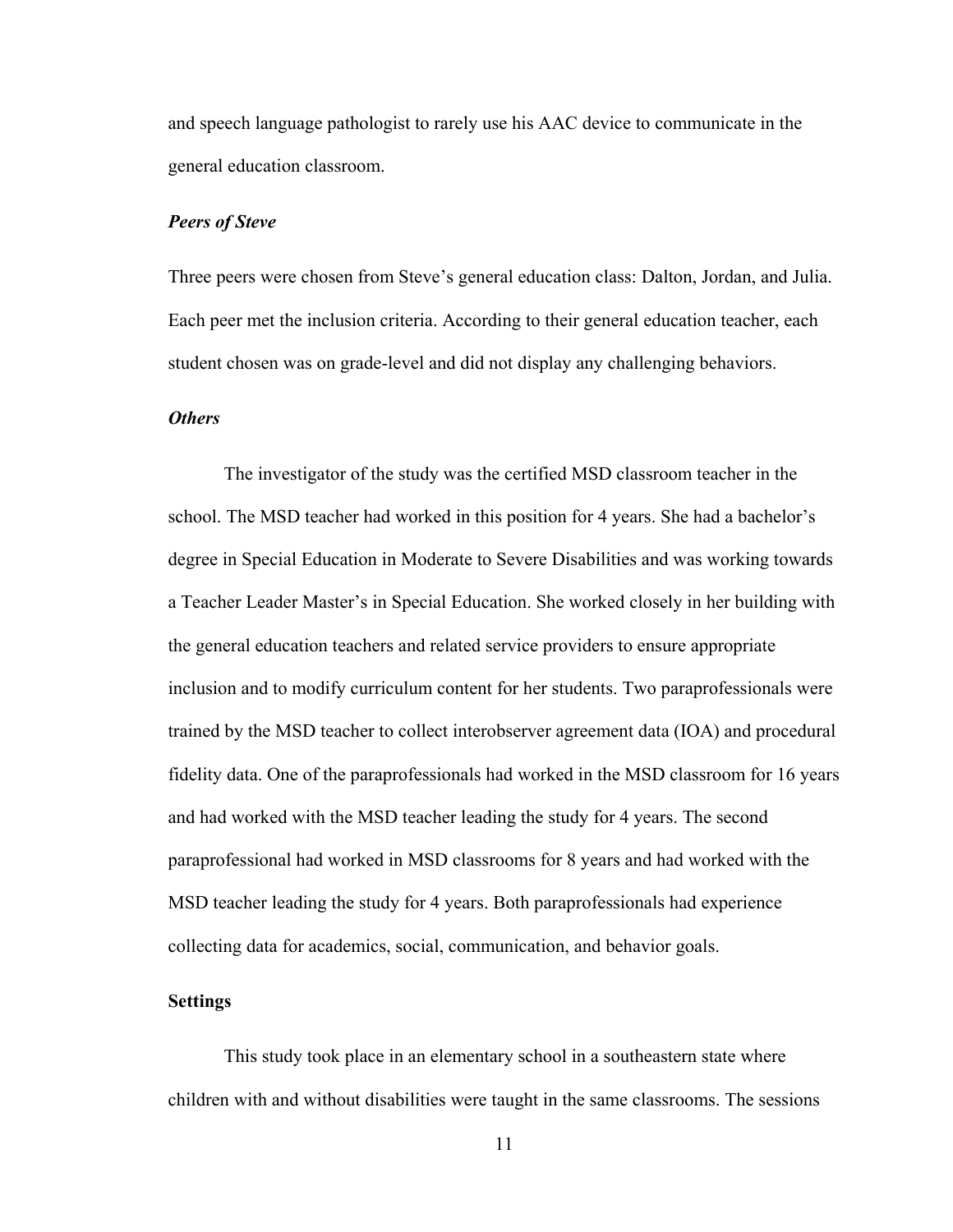took place in the related arts classrooms (i.e., music room, art room, gym, computer lab, or general education classroom) during an activity designed by the related arts teacher. The related arts classes were designed to have a whole group lesson at the beginning of the class followed by small groups for hands on activities. This study occurred during the small group hands on activities. The instructional arrangement of the small group sessions varied depending on the related arts class. In art class, two peers sat next to the target student and the other peer sat directly across from the target student. For music class, the three peers sat or stood next to the target student. In technology class, when they were in the computer lab, two peers sat on each side of the target student and one peer sat across from the target student; when they were in their general education classroom, two peers sat next to target student and the other peer sat directly across from the target student. Physical education was held in the gym and the peers arranged themselves next to the student or near the student (approximately 1 meter away) depending on the activity of the day.

#### **Materials**

The materials in the study included peer training session materials which included copies of the laminated S'MoRRES© visuals (Figure 1, Peplinski, 2021), and one AAC device to practice on in an empty hallway. For the intervention sessions of the study, materials included the target student's AAC device, a copy of the S'MoRRES© visual, and activity related materials available in the room during each activity.

#### <span id="page-21-0"></span>**Figure 1**

#### *S'MoRRES© Training Visual*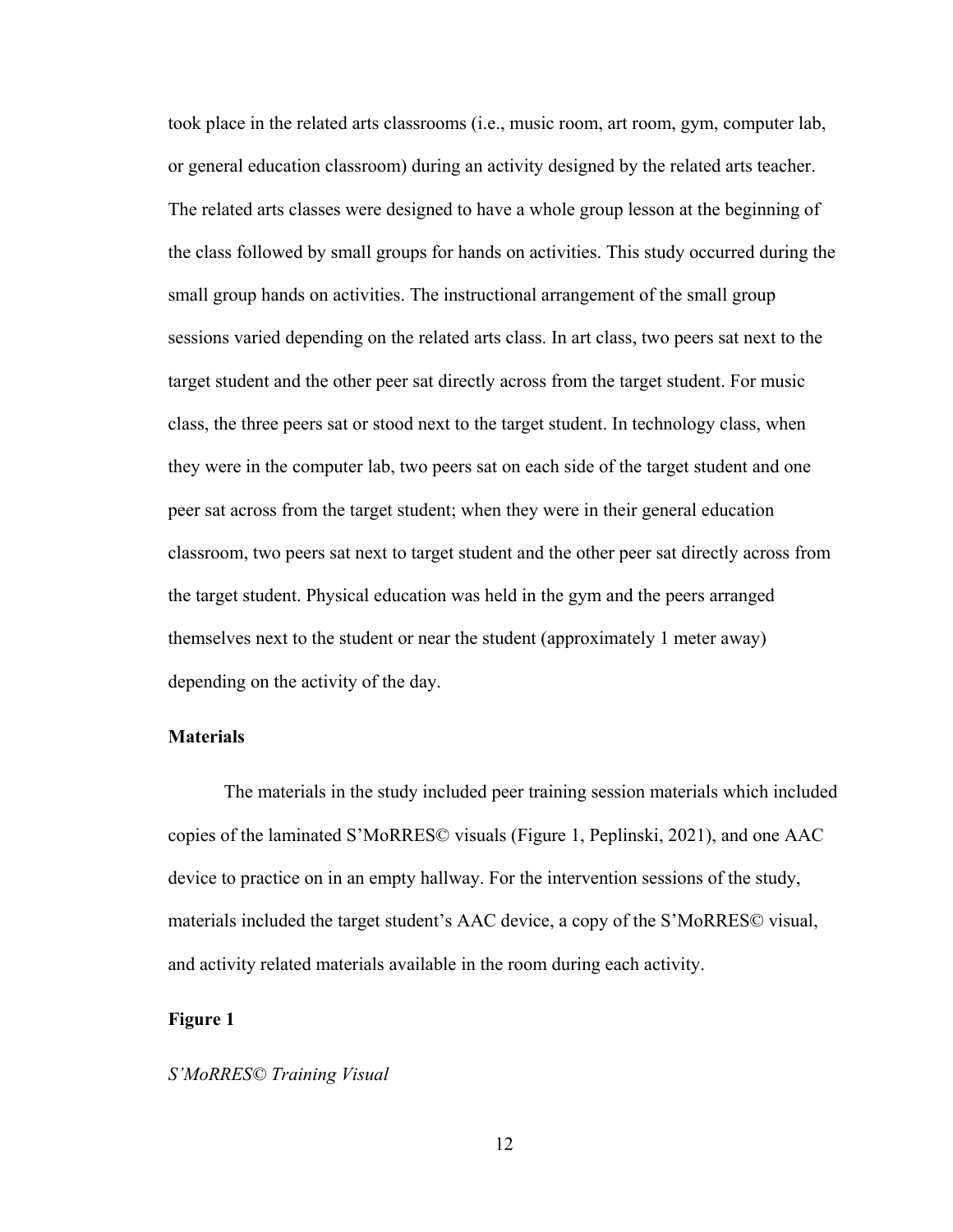

Additional materials included data collection sheets. The data collection sheets are shown in Appendix A and Appendix B and include the peer training script, peer training procedural fidelity checklist, peer intervention data sheet, student response sheet, and peer intervention procedural fidelity sheet. Lastly, writing utensils, a handheld timer, and a 3-ring binder with data collection sheets were used in the study.

#### <span id="page-22-0"></span>**Dependent Variable**

The primary dependent variable of this study was the fidelity of peer implementation of a teacher led communication training based on the S'MoRRES© strategy (specifically, the Model, Respect/Reflect, Repeat, and Expand components) to increase communicative interactions between peers and students with disabilities.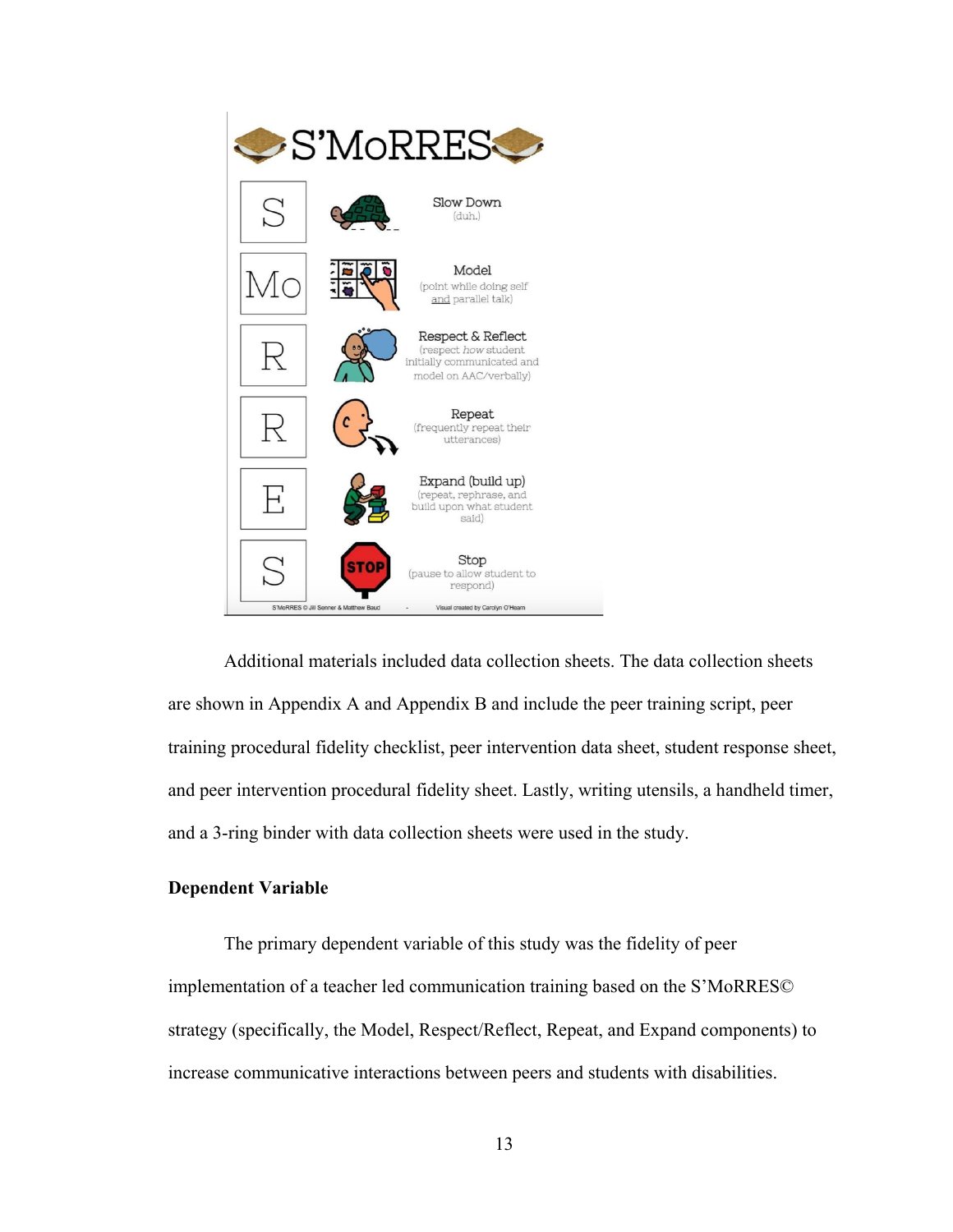Procedural fidelity of peer implementation was measured by a checklist which consisted of seven questions that could be scored yes, no, or not applicable for each student interaction that occurred during intervention sessions (see *Appendix C*).

The secondary dependent variable was the target student responses (see *Peer Training* section below). This can be defined as the communicative reply made by the target student following a peer's interaction. The data collection sheet for target student responses (see *Appendix C*) codes specific student response types. The types of communicative replies are greeting, question, comment, request help, request tangible, no response, or other.

#### **Measurement System**

The primary dependent variable was measured using the peer fidelity checklist (see *Appendix C*). The peer fidelity checklist was scored by taking the total number of yeses recorded and dividing them by the total number of steps, this produced a percentage of peer fidelity. The secondary measure used was the count of target student responses per session, data were collected on the student response data sheet (see *Appendix C*). Each intervention session was a minimum of 10 min and the first five opportunities for interactions during that time frame were scored.

#### **Experimental Design**

This study used a multiple probe design across participants single case research design to evaluate the procedural fidelity of peer implementation of the peer communication training to increase the frequency of communicative responses between individuals with disabilities and same aged peers (Gast et al., 2018). Multiple probe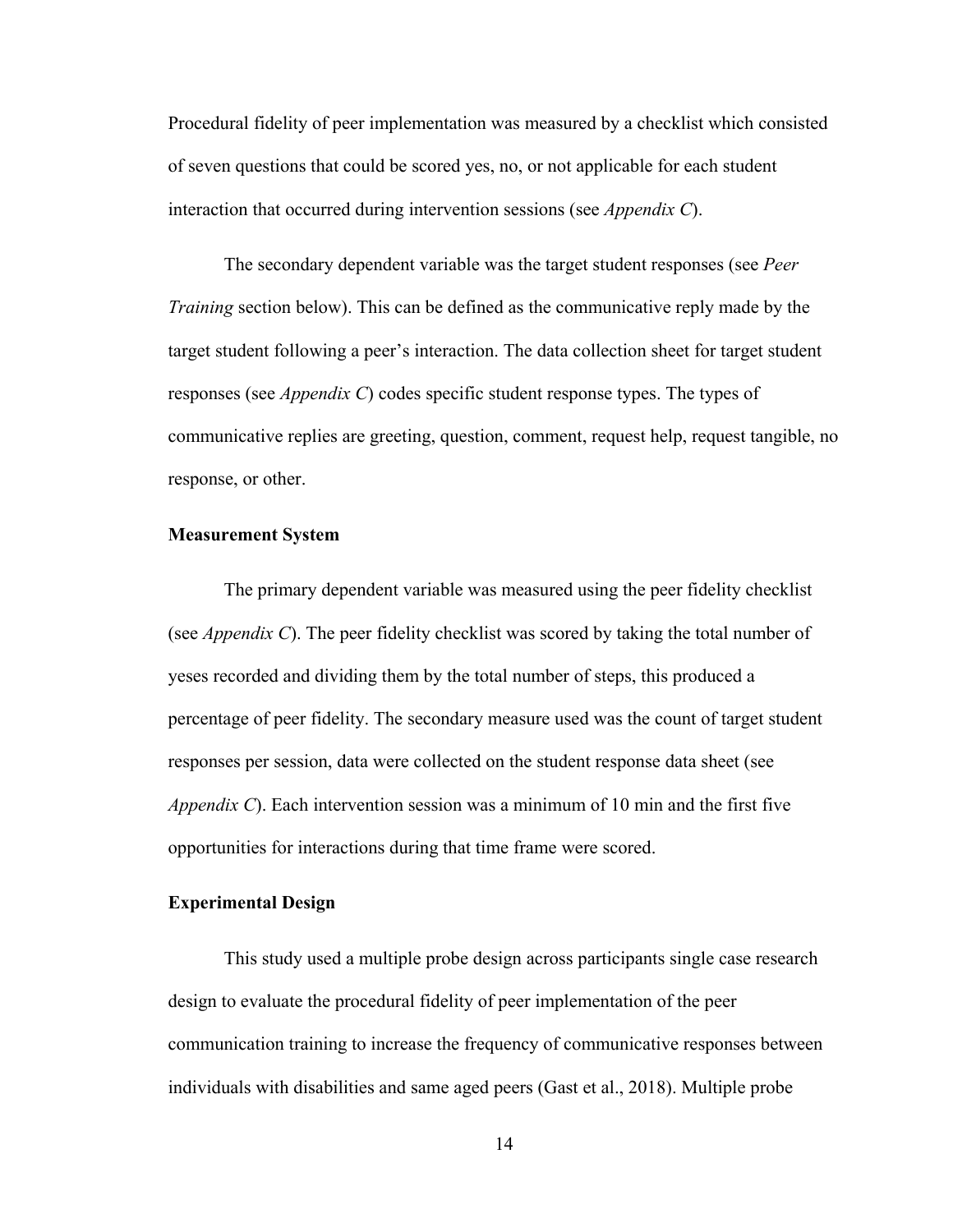designs are used to investigate the effectiveness of interventions through replication across participants. Multiple probe designs are rigorous in their evaluation of threats to internal validity, which is necessary for establishing experimental control (Gast et al., 2018). Experimental control is demonstrated when changes in behavior are shown when and only when the intervention is introduced to the participants in the study. Specific threats to internal validity include history, maturation, and testing. In this study, steps were taken to ensure threats to validity were controlled. The threat to history was controlled by collecting probe data for participants that were not in intervention. Maturation threats were tested by collecting probe data in untrained tiers. Testing was controlled through conducting intermittent probes instead of continuous baseline data. At the beginning of the study, all participants participated in probe sessions. When data were stable, the first participant entered intervention. Participants not receiving intervention, participated in probe sessions intermittently. Participants participated in probe sessions prior to intervention and participants that were not receiving intervention, participated in probe sessions a minimum of once every eight sessions until they began intervention. Mastery criterion for the study was one at least one session at 80%. The goal was to increase target student's chances for increased communication. When the first participant met mastery criterion, the next participant began intervention. Once the second participant met mastery criterion, the next participant began intervention. This continued until all participants received intervention.

#### <span id="page-24-0"></span>**Procedures**

#### *Probe Procedures*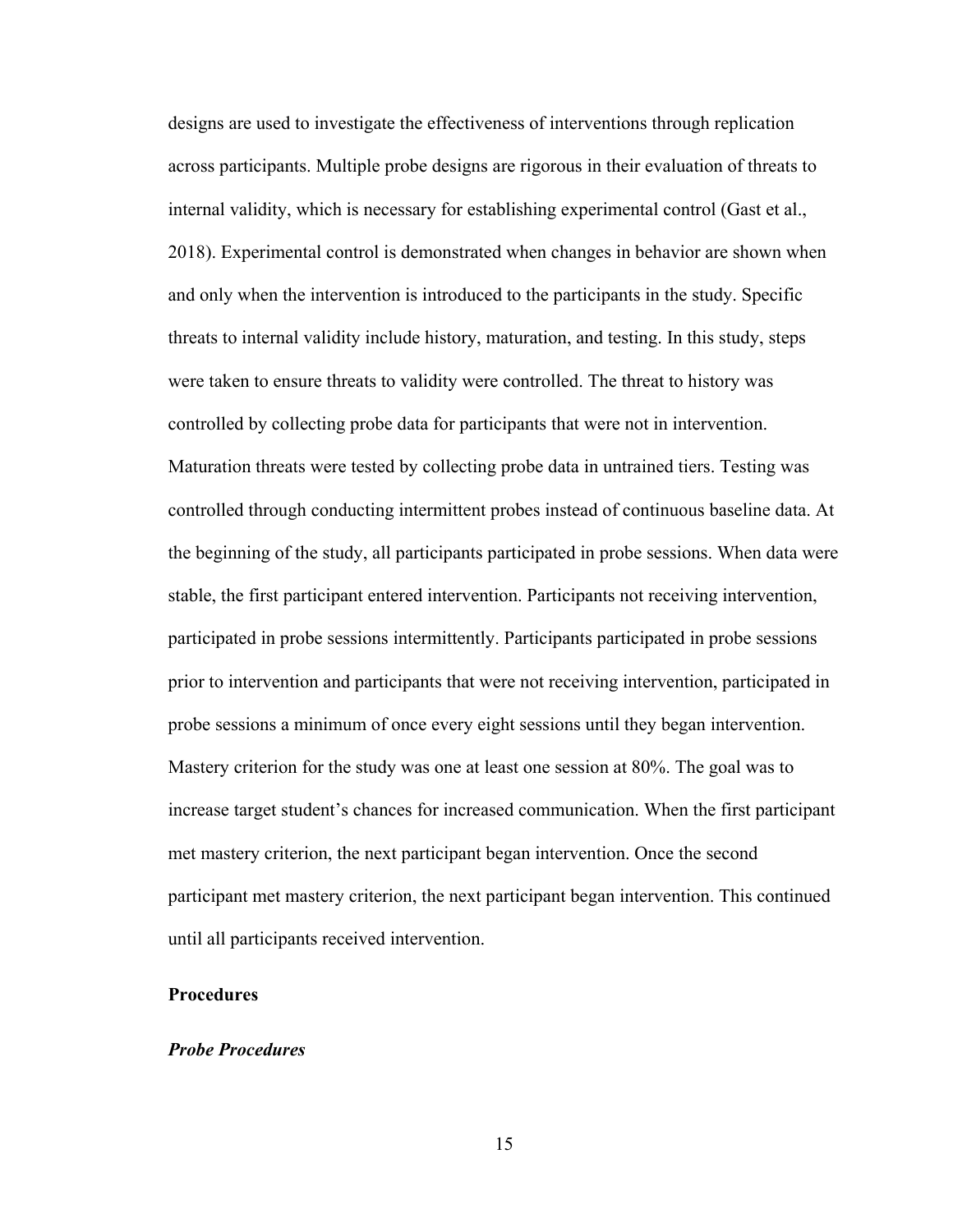Probe sessions were conducted prior to intervention. Probe sessions took place to determine the fidelity of peers implementing the S'MoRRES© communication strategies as taught during the peer training. Probe data were collected until data were stable across tiers prior to introducing the intervention. Probe sessions lasted 10 mins once the small group activity began. Probe data were also collected to determine the number of interactions that occurred between each peer and the target student.

During probe sessions, prior to the start of the session, the investigator instructed peers to engage with target student (e.g., "Do you want to work with me?", "Can you help us finish this last piece of the robot?") three times during the class time, the investigator prompted the peers during the session if they did not make attempts to interact with the target student. If needed, the investigator gave prompts to the peers for specific questions to ask during the sessions. The investigator recorded the following:(a) did peer initiate a conversation with target student, (b) did peer respond to target student following their response, (c) if the target student did not respond, did the peer do one of the following: repeat themselves, model on their device, make a statement of assumption or assistance, (d) if the target student said something incorrect or off topic, did the peer model the correct response/ more appropriate response on their AAC device, and (e) if the investigator had to provide prompt, did the peer respond with an interaction with target student. The investigator also recorded the types of peer and target student interactions. The types of responses were coded as follows: greeting (G), asks a question (Q), comment (C), requested help (H), requested something tangible (T), no response (NR), and other (O). After the initial continuous probes, intermittent probe procedures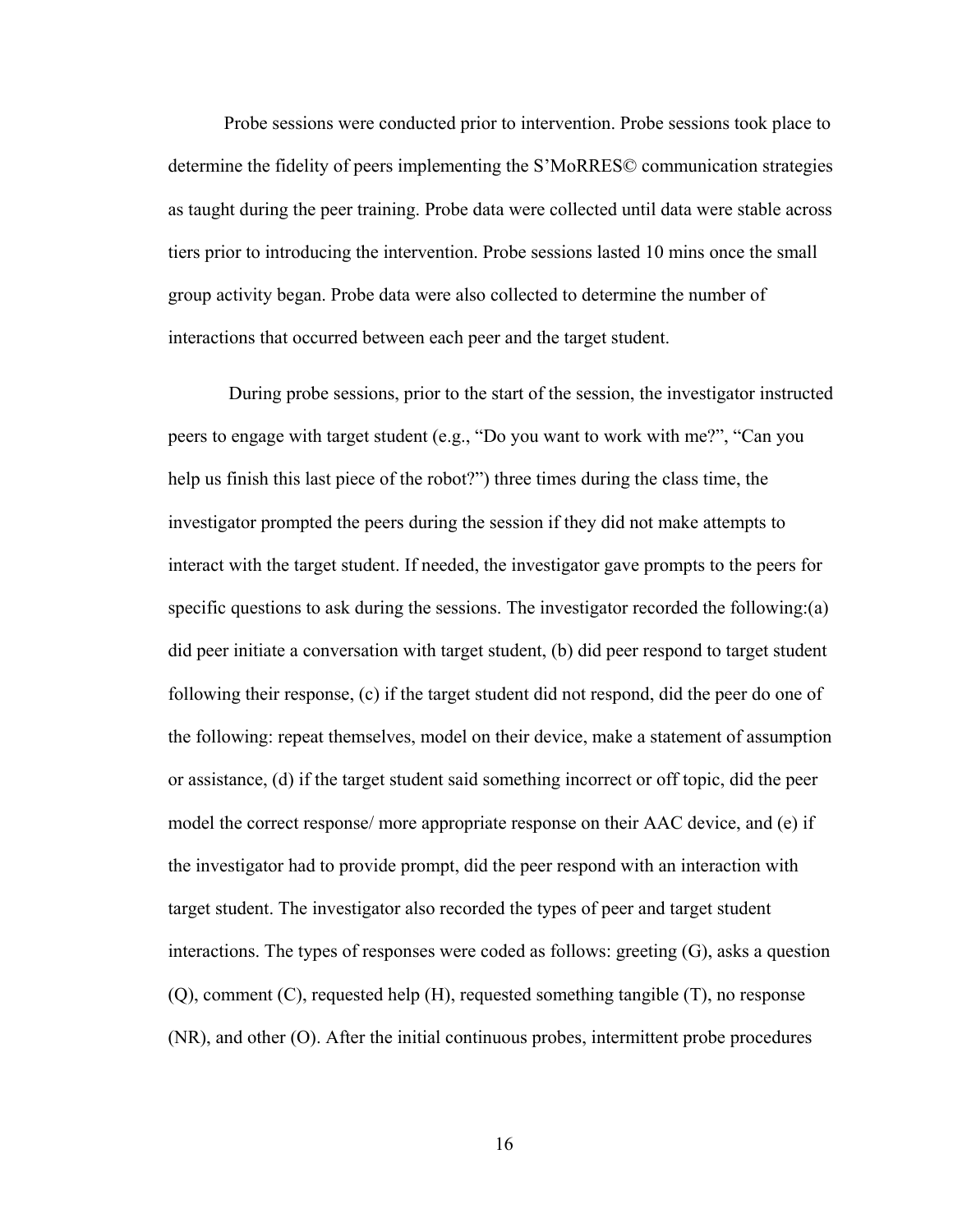began. Intermittent probe procedures occurred at a minimum of every eight sessions for the untrained peers.

#### <span id="page-26-0"></span>*Training of peers*

After initial probe sessions were completed and data were stable (a minimum of 3 sessions for all peers), peer training was conducted for the first peer by the investigator in an empty hallway. Peers were taught how to initiate, respond to, and reinforce communication attempts of children with disabilities using their AAC device. During training sessions, peers were taught how to interact with peers using the S'MoRRES© (see Figure 1) method developed by Senner and Baud (2017). Peers were taught to slow down when speaking to target student, model using the students AAC device when they were speaking, respect and reflect on how the student communicated and model on the students' AAC or verbally, repeat their utterances, expand on what the student said, and stop and pause to allow time for the target student to respond. Each peer was given opportunities to practice each skill using the AAC device. The investigator conducted role playing and offered support and praise throughout the training session. In addition to the S'MoRRES© method, peers were instructed on how to (a) use a specific AAC device, (b) trained on how to model using the AAC device, (c) stay near target peer, (d) initiation cues and wait cues for each individual child, (e) steps to playing or working with peer, (f) ways to reinforce peers, and (g) how to prompt peers. Peers were trained to fidelity to ensure they were able to implement the training. Peers had to meet the minimum criteria to begin intervention with the target student; the minimum criteria were that peers must demonstrate 100% of the steps independently on the implementation checklist. (see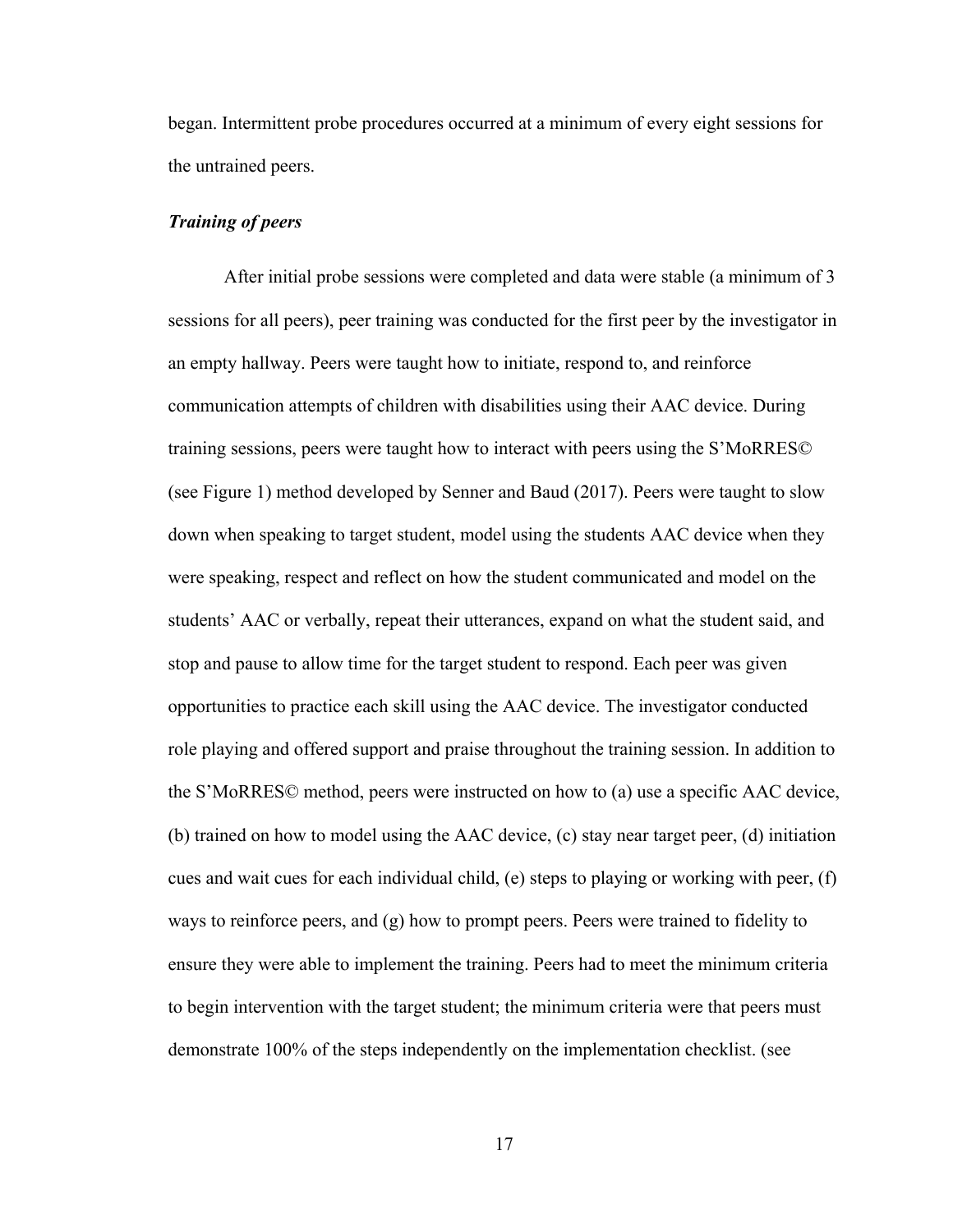*Appendix C*). At the conclusion of the training session, the investigator gave the children an opportunity to ask questions.

Roscoe and Steve had differing levels of abilities. Specifically, their communication skills, familiarity with their AAC device, and interpersonal skills. Listed below are specific aspects of the teacher-led training that were different for each participant.

#### *Training of Roscoe's peers*

Roscoe did not use his device as fluently and frequently as Steve. During the teacher-led peer training, specific additions were made that related to Roscoe. Peers were shown Roscoe's AAC device and how he used it to communicate, the investigator told how frequently he communicated using the device, and how they could use his device to model appropriate responses.

#### *Training of Steve's peers*

Steve used his AAC device to express himself (wants, needs, for classwork activities) throughout the day with his teachers. Prior to the study, he did not use his AAC device when interacting with peers. During the teacher-led training session, peers were shown his device and which words and phrases he frequently used. Peers were also taught that Steve spoke at a low volume and often would repeat what they said. The investigator modeled and gave the students an opportunity to practice through role playing. The peers practiced how to gain his attention before greeting (tap his shoulder, move so that they are directly in his line of sight) and to express when they could not hear him, The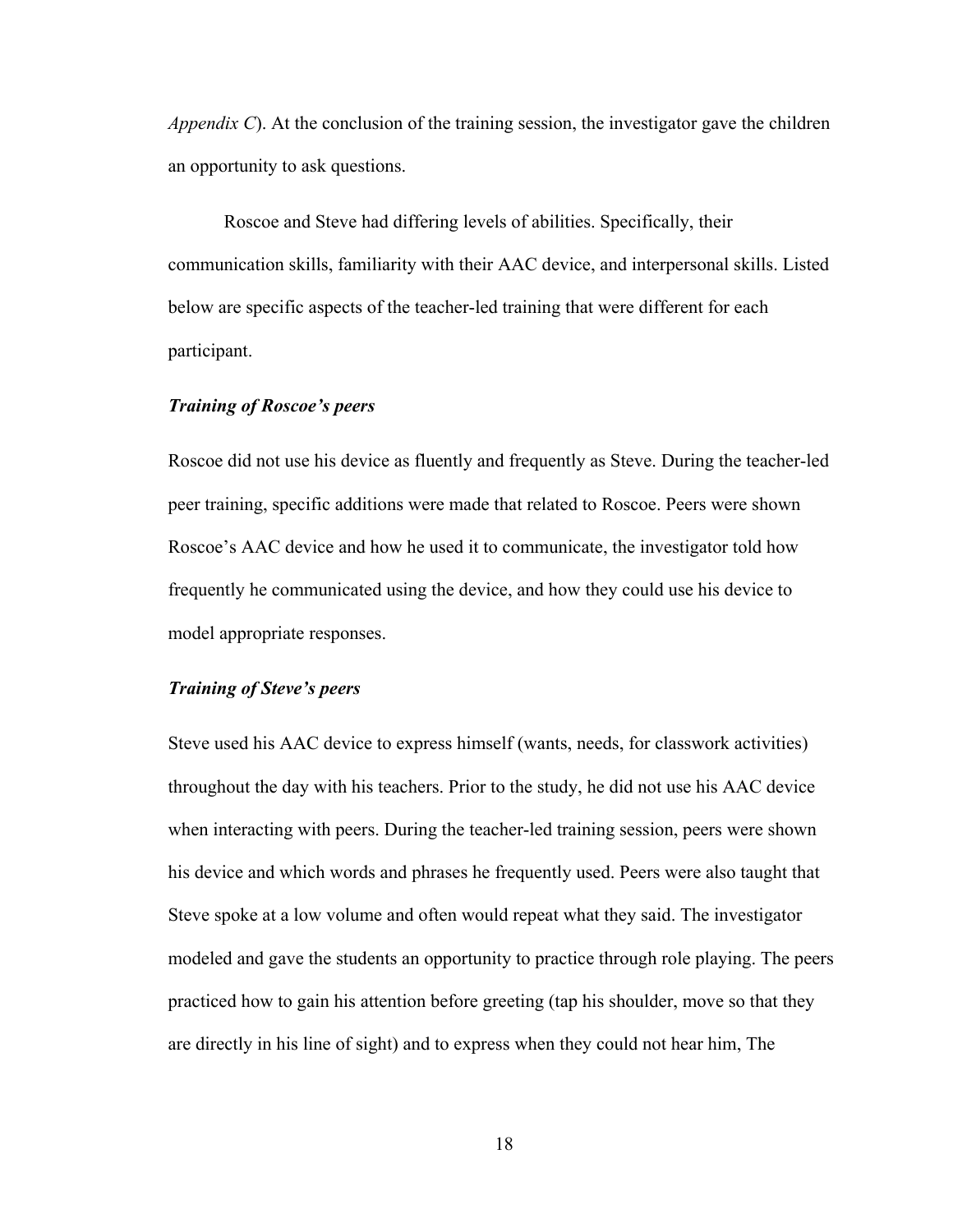investigator gave them phrases to use such as "Steve I did not understand, can you say that again?" and "Steve, can you say that louder, I cannot hear what you said."

#### <span id="page-28-0"></span>*Intervention with Peers*

Intervention sessions were conducted once daily, each day of the week. Each intervention session lasted approximately 10 min, or until five opportunities occurred (whichever came first). The timer was started once the small group activities in related arts began. During intervention sessions, there was one peer and one target student. For each intervention session, trained peers had a visual cue card to remind them of the strategies they were taught. The investigator also had a copy of the cue card during intervention to hold up as needed. Sessions ended when the 10 min was up or when five opportunities occurred, whichever came first.

The intervention sessions began with the investigator reminding peers to engage with target students a minimum of 3 times during the hands on, class activity using the strategies they learned during peer training. During the hands-on activities, the peers initiated a conversation with the target students using previously learned statements or directives such as "do you want to take a turn", "do you want to help me", "do you want to work together." If the target student responded using AAC the peer was to respond to their interaction appropriately (e.g., responding verbally, handing them materials, letting them have a turn, expanding on their response). If the target student did not respond to the peer, the peer did one of the following: (a) repeated themselves, (b) modeled on their device, or (c) made a statement of assumption or assistance ("It seems like you do want a turn, here you try!" "I can help you choose which game we should play," "I like this game."). If the peer did not do one of the above strategies, the investigator gestured to the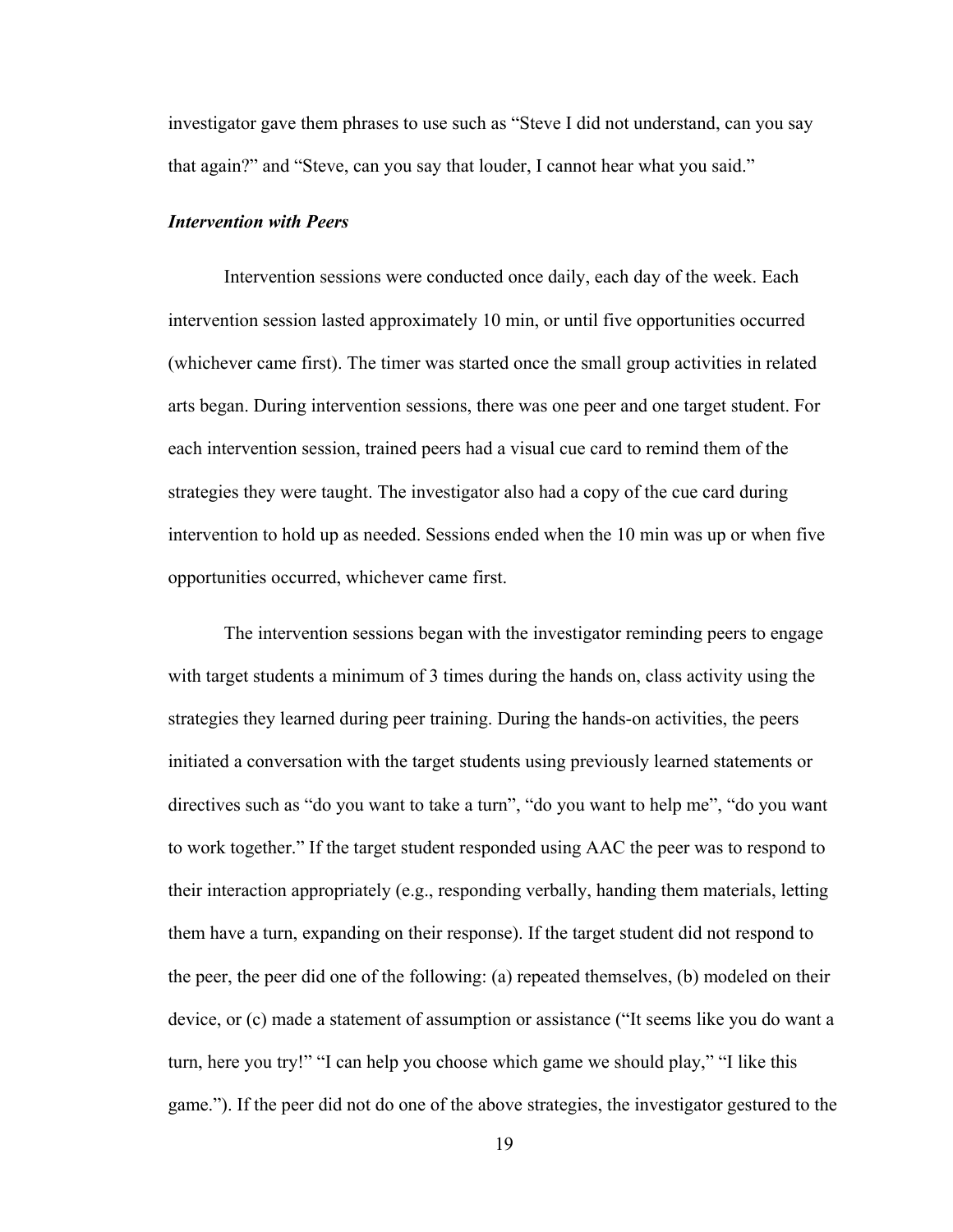S'MoRRES© visual to prompt the peer. If the target student said something incorrect, echolalic, or off topic on their AAC device (such as "I want to be all done.", "Cookies.", "home"), the peer modeled the correct or more appropriate response on their AAC device. If the peer did not model the correct or more appropriate response, the investigator gave a peer prompt either by gesturing to the S'MoRRES© visual or verbally prompting the peer on what to say. Data were collected on if the peer (a) initiated a conversation with the target student; (b) if the target student did not respond, did the peer do one of the following: repeat themselves, model on their device, or make a statement of assumption or assistance; (c) if the target student said something off topic or incorrect, did the peer model the correct / more appropriate response on their AAC device; and (d) if the teacher has to deliver a verbal or gestural prompt, did the peer respond with an interaction with target student. During the session, if the peer used each step taught in the training appropriately and the target student was not responding, the investigator would provide a prompt directly to the target student. If the investigator had to provide a prompt, that interaction was not scored on the data sheet. Data were also collected on the types of responses and the number of responses from the peers and target student. The types of responses were coded as follows: (a) greeting, (b) asks a question, (c) comment, (d) requested help, (e) requested something tangible, (f) no response, and (g) other. The sessions ended when 10 min was up or when five opportunities occurred, whichever came first (see Figure 4).

At the conclusion of each session, the investigator provided peers with verbal feedback. The feedback consisted of two things they did well during the session and one aspect they could improve on next time. Positive reinforcement in the form of verbal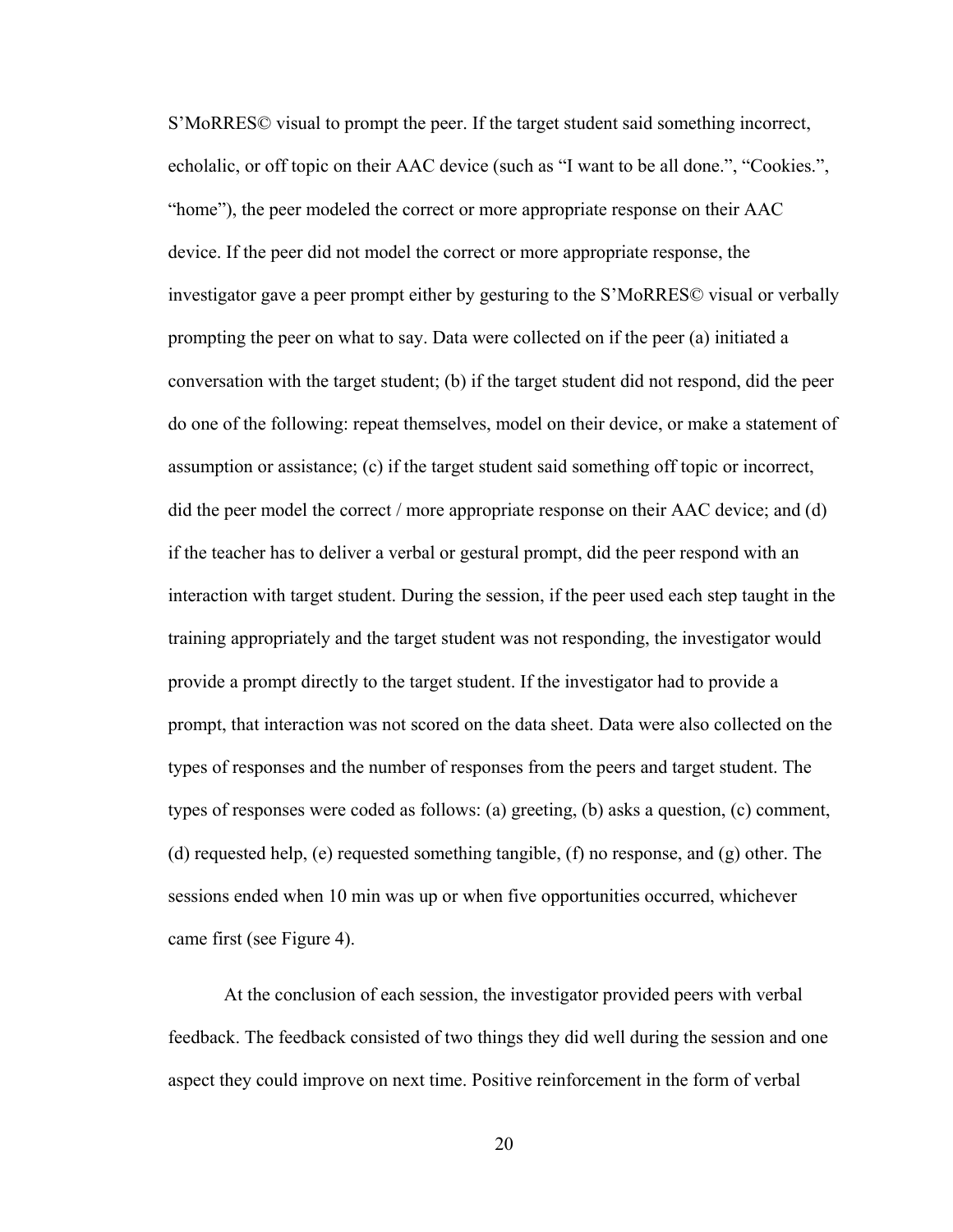praise was given at the end of the session. An example of positive reinforcement provided is "I like the way you asked Steve which part of the project he wanted to work on first and where the group should begin!" One example of feedback on what peers could improve on is "Next time, try to give Roscoe more time to respond before you model the correct response." If peers did not engage with target student during intervention at least three times, following investigator prompts, they would have had to be retrained.

#### <span id="page-30-0"></span>**Maintenance Procedures**

Maintenance sessions trials were conducted every eight sessions following mastery criterion. Maintenance probes were conducted like the intervention sessions. During maintenance probes, the peers still received a reminder to engage with target student and feedback after the session regarding two things they did well and one thing they could improve on next time. The data sheets used for intervention sessions were also used during maintenance sessions.

#### **Inter-observer Agreement**

Two paraprofessionals, that worked in the MSD classroom, were trained to collect IOA data. Paraprofessionals collected IOA during sessions in the related arts setting. IOA data were collected using point-by-point on peer procedural fidelity. An agreement was recorded if both data collectors recorded the occurrence or nonoccurrence of the target behavior. A disagreement was recorded if one data collector recorded an occurrence or nonoccurrence and the other data collector did not. Once the number of agreements and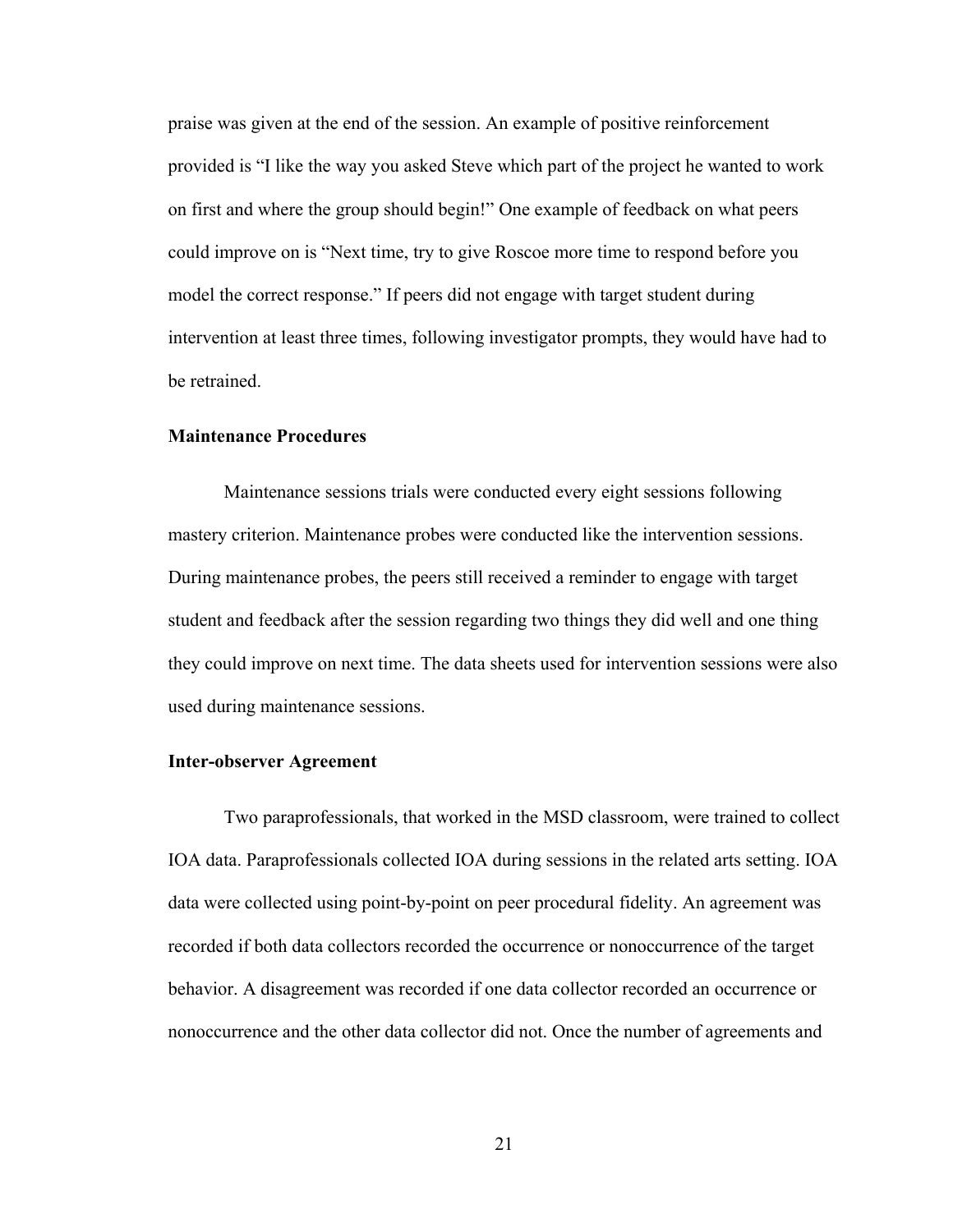disagreements was calculated, the mean was calculated by dividing the number of agreements by the number of disagreements plus disagreements and multiplying by 100.

The following peer behaviors were assessed during intervention sessions: (a) did peer initiate a conversation with target student; (b) did peer respond to target student following their response; (c) if the target student did not respond, did the peer do one of the following: repeat themselves, model on their device, make a statement of assumption or assistance; (d) if the target student said something incorrect or off topic, did the peer model the correct response/ more appropriate response on their AAC device; and (e) if investigator had to provide prompt, did the peer respond with an interaction with target student.

IOA was collected for a minimum of 20% of sessions across participants and conditions with a minimum of 80% agreement. If the mean IOA was not 80% or above, the teacher would have had to review the definition, examples and nonexamples of the target behavior with the paraprofessionals. If IOA data were to have fallen below 80%, peers would have needed to be retrained.

Interobserver agreement was collected for 33% of baseline sessions for each participant in the study. IOA data were taken using the gross method on the number of target student responses. IOA was 100% accuracy during all baseline sessions. IOA was taken 20% of sessions for each participant during intervention. IOA for peer procedural fidelity across all sessions was 100%. IOA for number of target student responses was for all sessions was 100%.

#### <span id="page-31-0"></span>**Peer Training Procedural Fidelity**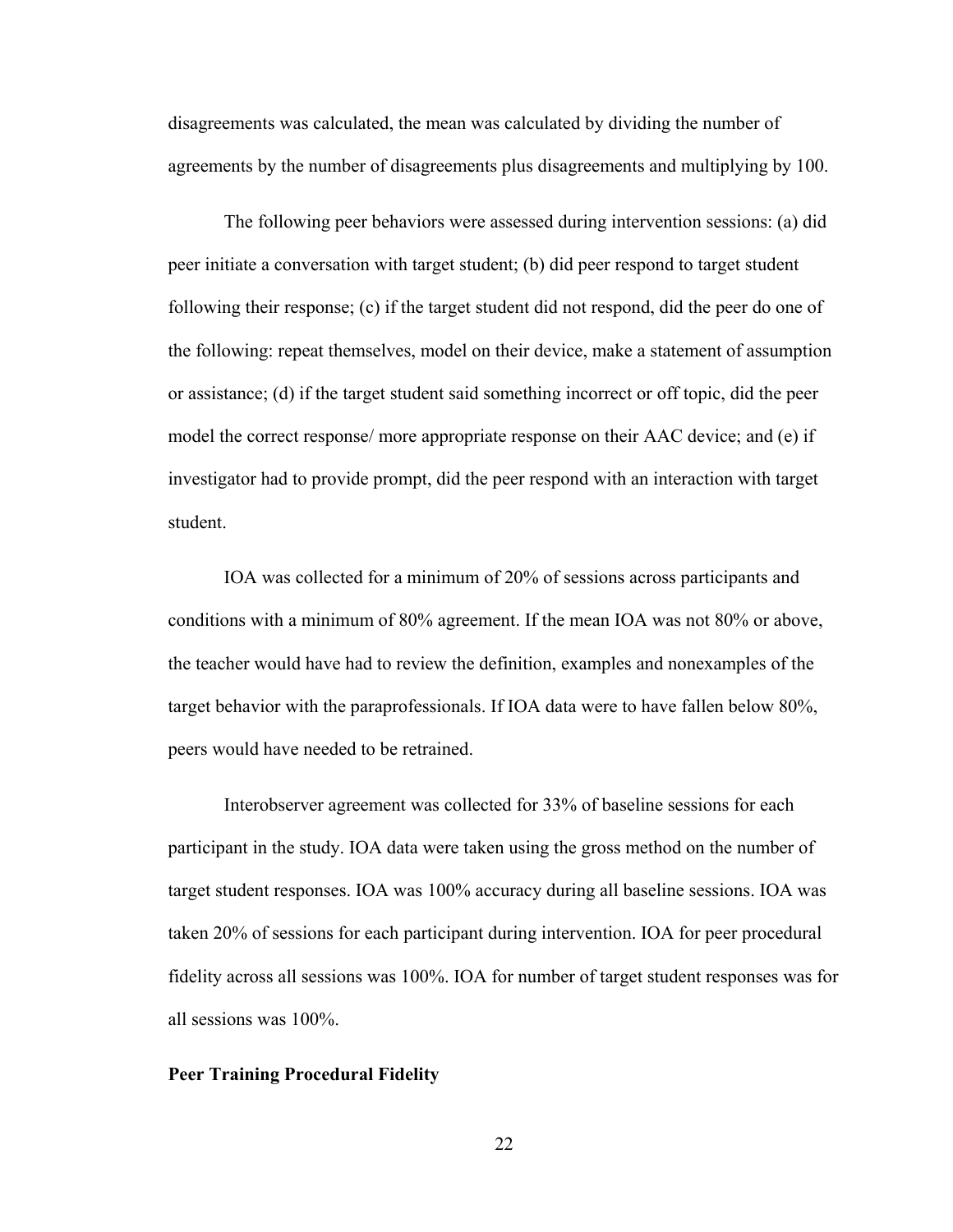Paraprofessionals were trained to collect procedural fidelity. Procedural fidelity data were collected for the peer training implemented by the investigator and on the investigator during intervention. Procedural fidelity was collected for both peer training sessions with a minimum of 80% agreement.

The following investigator behaviors during peer training were assessed: (a) met students in hallway for training, (b) had materials ready, (c) greet peers and introduce the training sessions, (d) show S'MoRRES© visual and AAC device, (e) go through each step on the S'MoRRES© visual, (f) give peer opportunity to practice using the device, (g) model on the device, (h) ask peers if they had an questions, (i) answer questions, (j) thank students for participating, and (k) give each peer a goal number of interactions. Procedural fidelity for peer training implemented by the investigator was 100% for target student 1 and 94% for target student 2.

The following investigator behaviors were assessed during intervention sessions: (a) did the teacher start the timer at the beginning of the session; (b) did the teacher instruct students to engage with target student 3 times, prior to the session beginning; (c) teacher provided prompts to engage if needed; (d) record the number of initiations made by peers; (e) teacher record types of communicative responses made by target students; (f) provide peers with verbal feedback at the conclusion of the session; (g) provide verbal feedback include two things the peer did well; (h) provide verbal feedback include one thing the peer could improve on; and (i) provide positive reinforcement in the form of verbal praise. Procedural fidelity was collected for 20% of sessions. Procedural fidelity for the investigator during baseline sessions was 89% and procedural fidelity for the investigator during intervention sessions was 99%.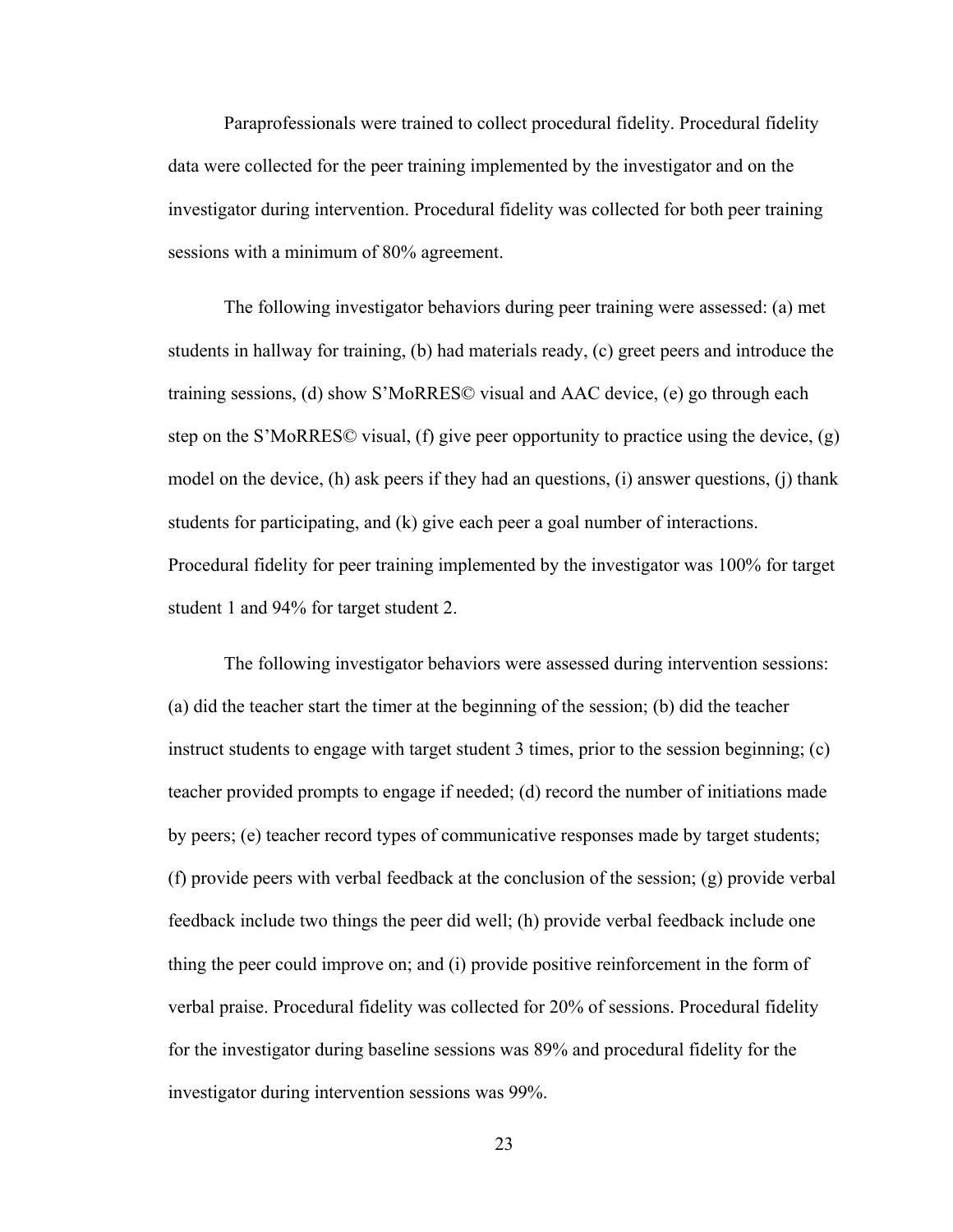#### **Section 4: Results**

<span id="page-33-0"></span>All six peers that participated in the study reached mastery criterion. Mastery criterion was met if the participant had at least one session of 80%. The trained peers were able to implement the peer communication training with fidelity. In addition to implementing this strategy with fidelity, there was an increase in the number of communicative interactions between peers with and without disabilities. The data shown in Figures 2 and 3 illustrates each participant's progress throughout the study; the line graph shows the percent correct peer procedural fidelity, and the bar graph shows the number of target student responses. The data was visually analyzed for level, trend, stability, immediacy of effect, overlap and consistency of effect. Overall, all participants had low levels of responding during baseline with immediate or almost immediate changes in level and accelerating trends after training. Consistency of effect is demonstrated by the similar data patterns across tiers.

#### **Peer Fidelity and Student Response**

#### *Roscoe and His Peers*

Emily participated in a total of 10 sessions throughout the study. She had three sessions of baseline probes prior to training and intervention; those data were at a low level with a decelerating trend. After training, Emily's percent correct immediately increased with an accelerating trend, with no overlap. She mastered the procedures in 5 sessions and continued for 1 additional session until she reached 92%. She was also able to maintain her skills 2 sessions after mastery. Roscoe had 2 total responses during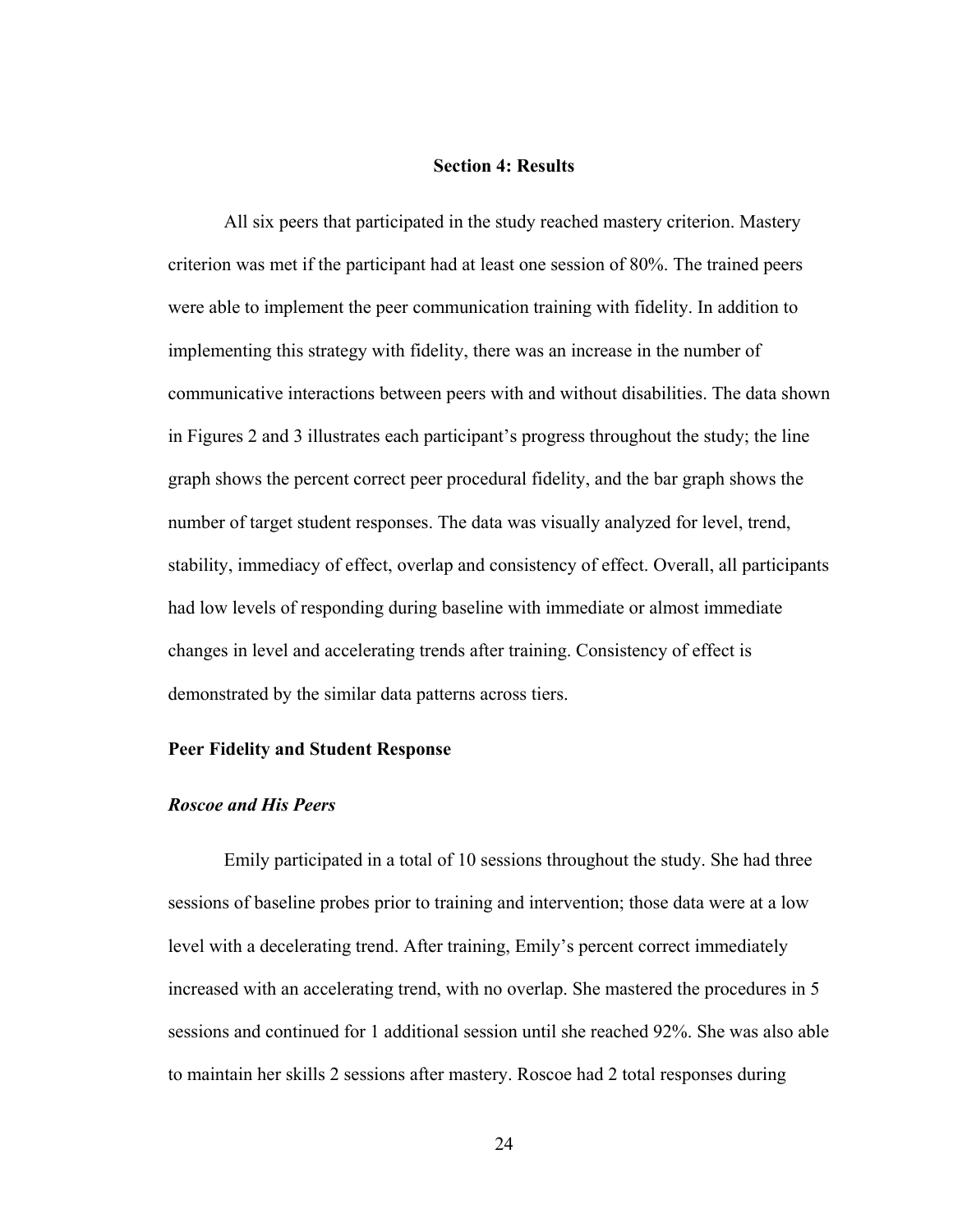baseline. After Emily's training, Roscoe's responses immediately increased with a level and trend similar to Emily's procedural fidelity.

Brad participated in a total of 13 sessions throughout the study. He had four sessions of baseline probes prior to training and intervention; those data were at a low level with a decelerating trend. After training, Brad's percent correct immediately increased with an accelerating trend, with no overlap. He mastered the procedures in 4 sessions and continued for 1 additional session until he reached 92%. He was also able to maintain his skills 1 session after mastery. Roscoe had 1 total response during baseline. After Brad's training, Roscoe's responses immediately increased with a level and trend similar to Brad's procedural fidelity.

Mike participated in a total of 15 sessions throughout the study. He had six sessions of baseline probes prior to training and intervention; those data were at a low level with a decelerating trend. After training, Mike's percent correct immediately increased with an accelerating trend, with no overlap. He mastered the procedures in 4 sessions and continued for 5 additional sessions until he reached 92%. Roscoe had 3 total responses during baseline. After Mike's training, Roscoe's responses immediately increased with a level and trend similar to Mike's procedural fidelity. Mike did not participate in any maintenance probes prior to the conclusion of the study.

#### <span id="page-34-0"></span>**Figure 2**

#### *Graph of Results: Roscoe*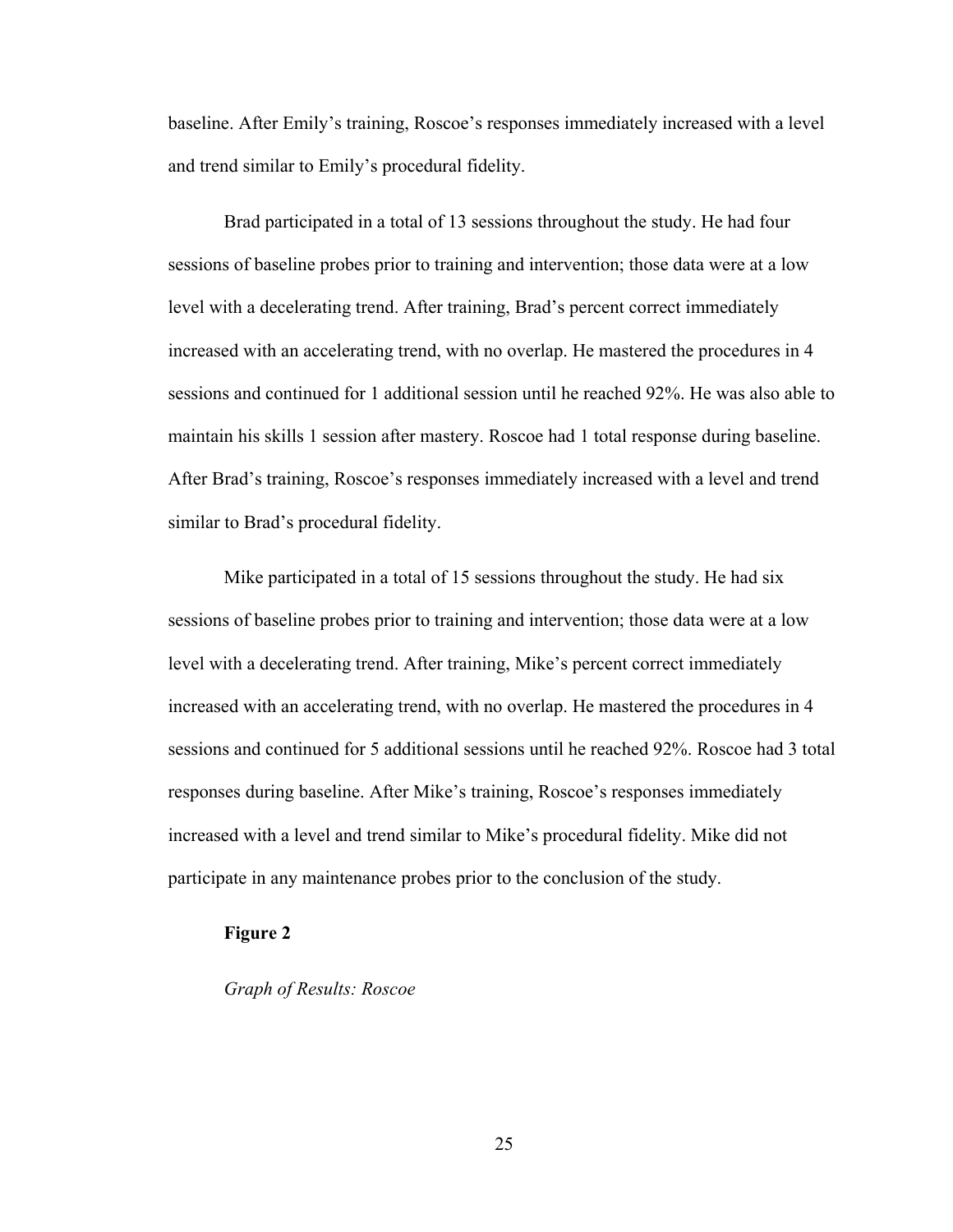

<span id="page-35-0"></span>*Steve and His Peers*

Dalton participated in a total of 10 sessions throughout the study. He had four sessions of baseline probes prior to training and intervention; those data were at a low level with one variable probe session. A fourth baseline probe was taken to ensure a decelerating trend. After training, Dalton's percent correct immediately increased with an accelerating trend, with no overlap. He mastered the procedures in 4 sessions. He was also able to maintain his skills 1 session after mastery. Steve had 1 total response during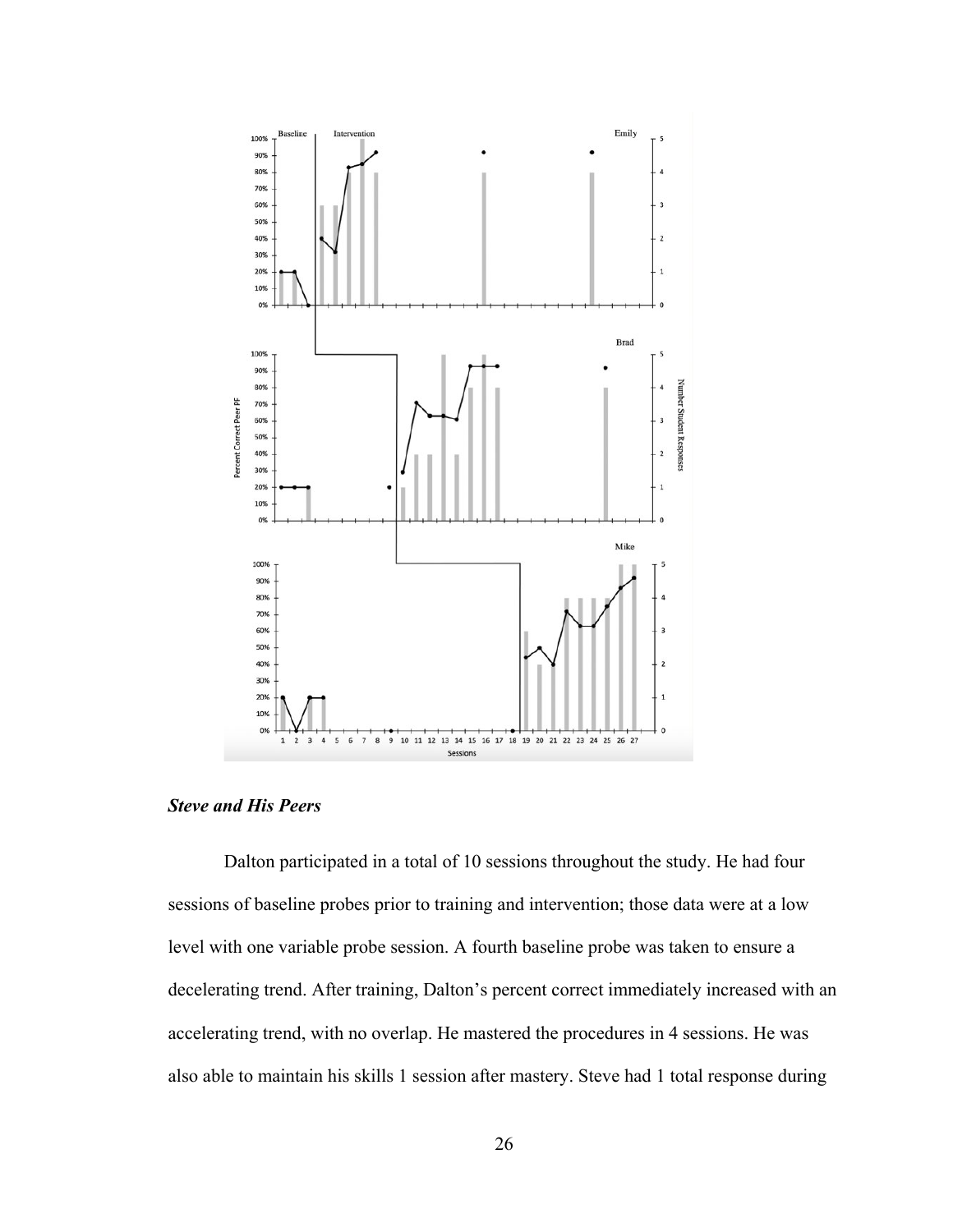baseline. After Dalton's training, Steve's responses immediately increased with a level and trend similar to Dalton's procedural fidelity.

Jordan participated in a total of 15 sessions throughout the study. He had five sessions of baseline probes prior to training and intervention; those data were at a low level with a decelerating trend. After training, Jordan's percent correct immediately increased with an accelerating trend, with no overlap. He mastered the procedures in 3 sessions and continued for 7 more sessions until he reached 92%. He was also able to maintain his skills 2 sessions after mastery. Steve had 1 total response during baseline. After Jordan's training, Steve's responses immediately increased with a level and trend similar to Jordan's procedural fidelity.

Julia participated in a total of 17 sessions throughout the study. She had five sessions of baseline probes prior to training and intervention; those data were at a zerocelerating trend. After training, Julia's percent correct immediately increased with an accelerating trend, with no overlap. She mastered the procedures in 3 sessions and continued for 9 sessions, reaching 75%, until the study ended. She did not reach 92% due to the conclusion of the study. Steve had 0 responses during baseline. After Julia's training, Steve's responses immediately increased with a level and trend similar to Julia's procedural fidelity.

#### <span id="page-36-0"></span>**Figure 3**

 *Graph of Results: Steve*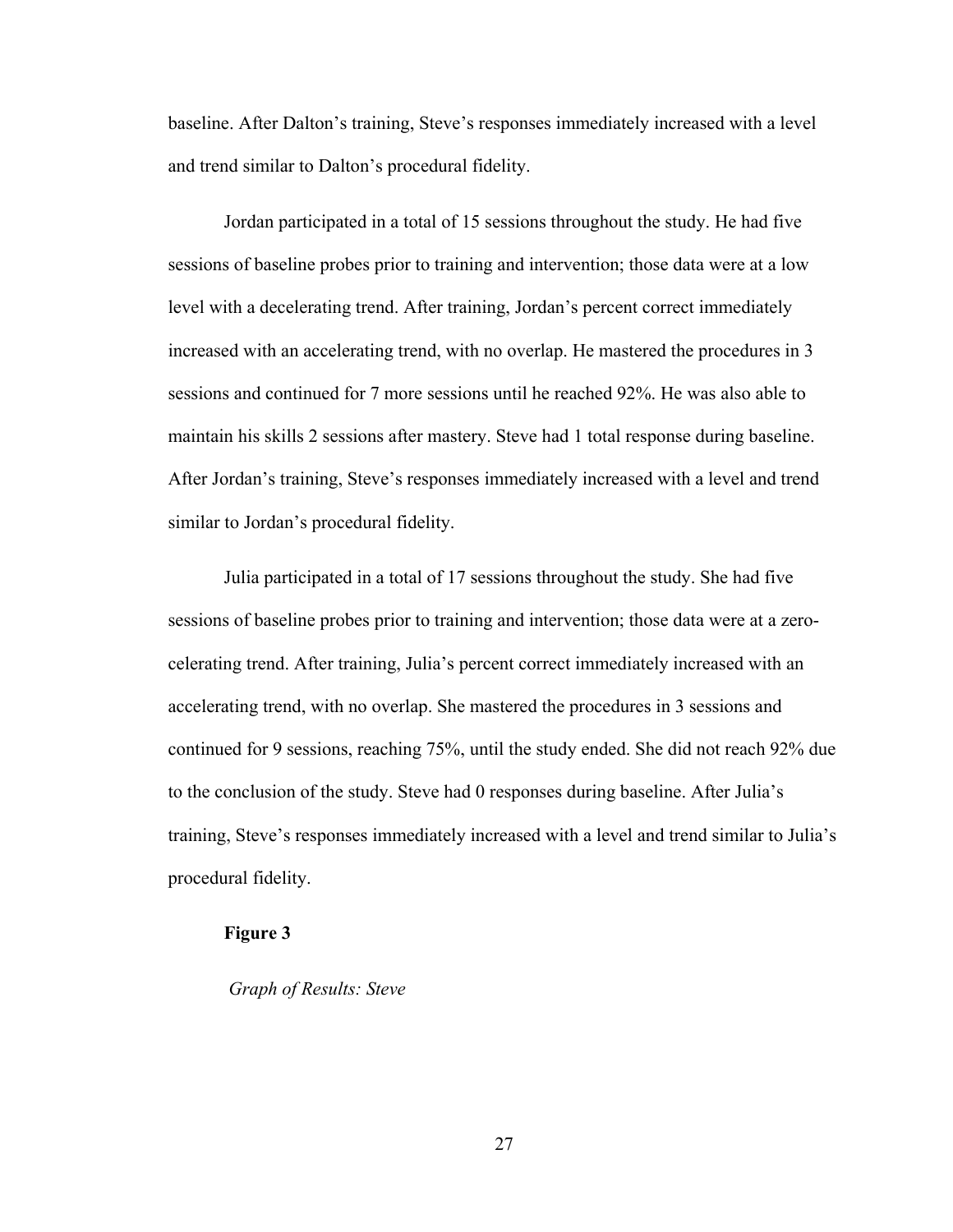

### <span id="page-37-0"></span>**Interaction Type**

Throughout the study, data were recorded on the types of interactions between peers and target students. The following types of responses were coded and recorded: (a) greeting, (b) asks a question, (c) comment, (d) requested help, (e) requested something tangible, (f) no response, and (g) other. Table 1 shows the number of each interaction type recorded for peers and target students.

#### <span id="page-37-1"></span>**Table 1:**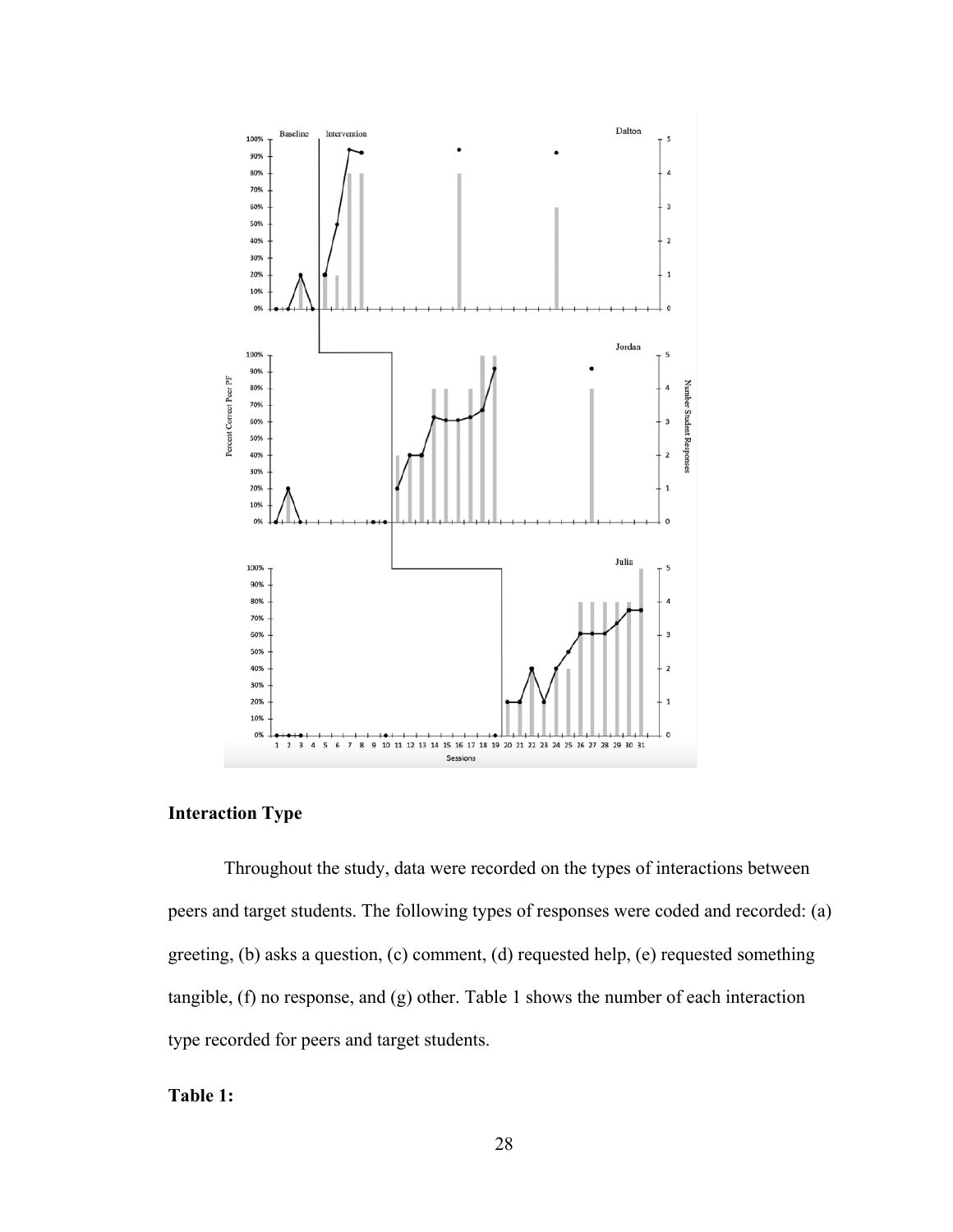## *Peer and Student Interaction Types*

| <b>Interaction Type</b>         | Roscoe's<br>Peers | Roscoe | Steve's Peers    | <b>Steve</b>   |
|---------------------------------|-------------------|--------|------------------|----------------|
| Greeting                        | 22                | 22     | 23               | 22             |
| Asks a question                 | 55                | 7      | 39               | 1              |
| Comment                         | 22                | 21     | 5                | 8              |
| Requested help                  | $\boldsymbol{0}$  | 14     | 6                | 20             |
| Requested something<br>tangible | 8                 | 14     | 6                | 19             |
| No response                     | $\boldsymbol{0}$  | 17     | $\boldsymbol{0}$ | 3              |
| Other                           | $\overline{4}$    | 16     | 1                | $\overline{7}$ |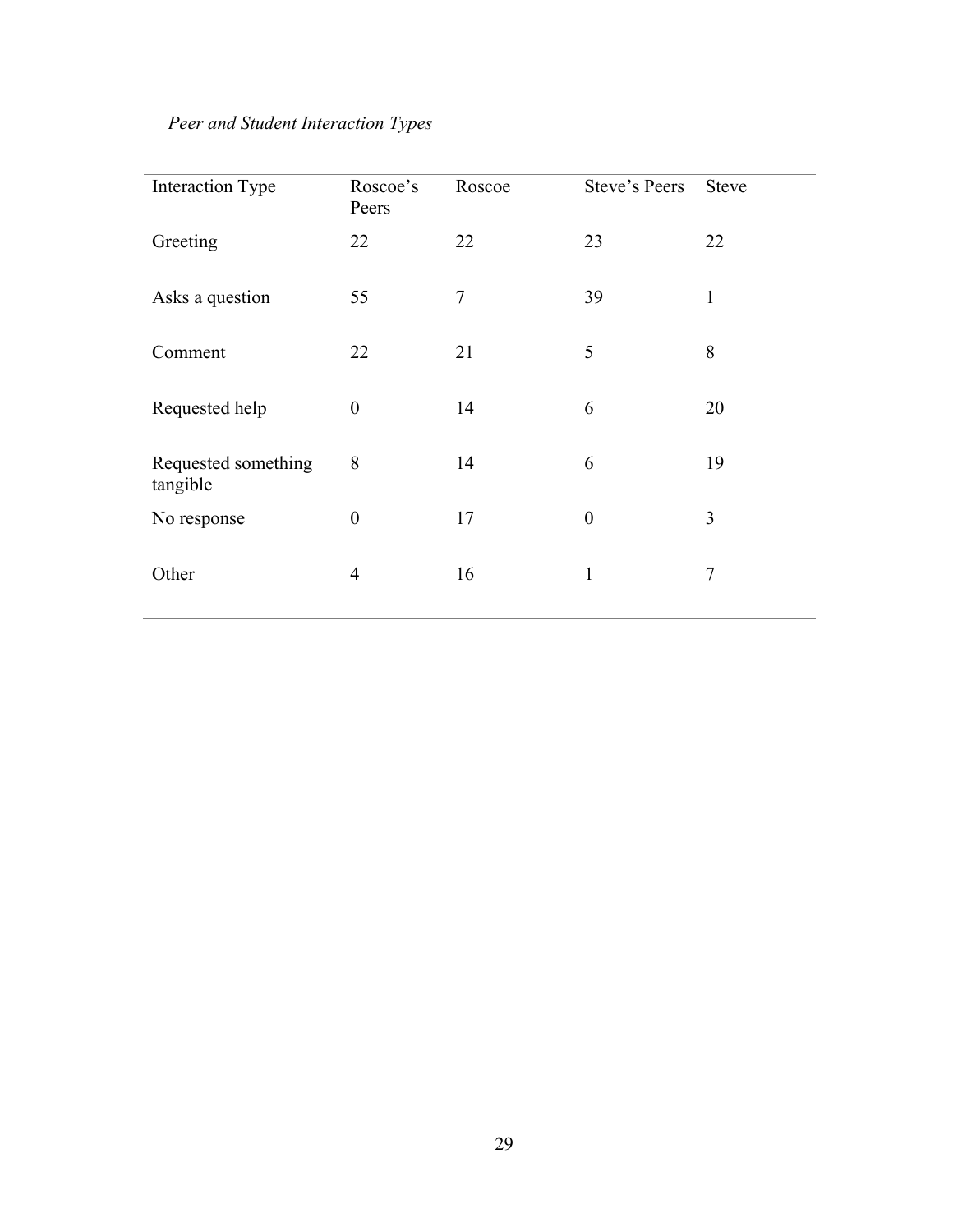#### **Section 5: Discussion**

<span id="page-39-0"></span>The purpose of this study was to evaluate the fidelity of peers implementing a communication strategy based on the S'MoRRES© strategy, to increase the frequency of communicative responses between individuals with disabilities and same aged peers. This study was effective in teaching peers to implement a communication strategy with fidelity and in increasing the number of communicative interactions between peers and individuals with disabilities.

This study is unique in the aspect of the intervention taking place in the general education setting from the start of the study. Typically, research investigating peerinterventions occurs in smaller settings such as in the special education classroom or in a setting with specific activities. This study took place in an inclusive setting where ageappropriate activities were assigned in related arts classes by the general education teacher.

#### **Limitations**

One limitation of the study is the frequency in which probe data were collected. According to the What Works Clearinghouse guidelines, for a multiple probe design to meet design standards without reservations, probe data need to be collected for a minimum of five sessions for all participants, three probe sessions immediately prior to intervention, and at least every eight sessions (Kratochwill et al., 2010). The meets design standards with reservation (a minimum of three probes for all participants, with one probe immediately prior to intervention, and at least one probe every eight sessions); with the low variability in baseline, this is a minor limitation.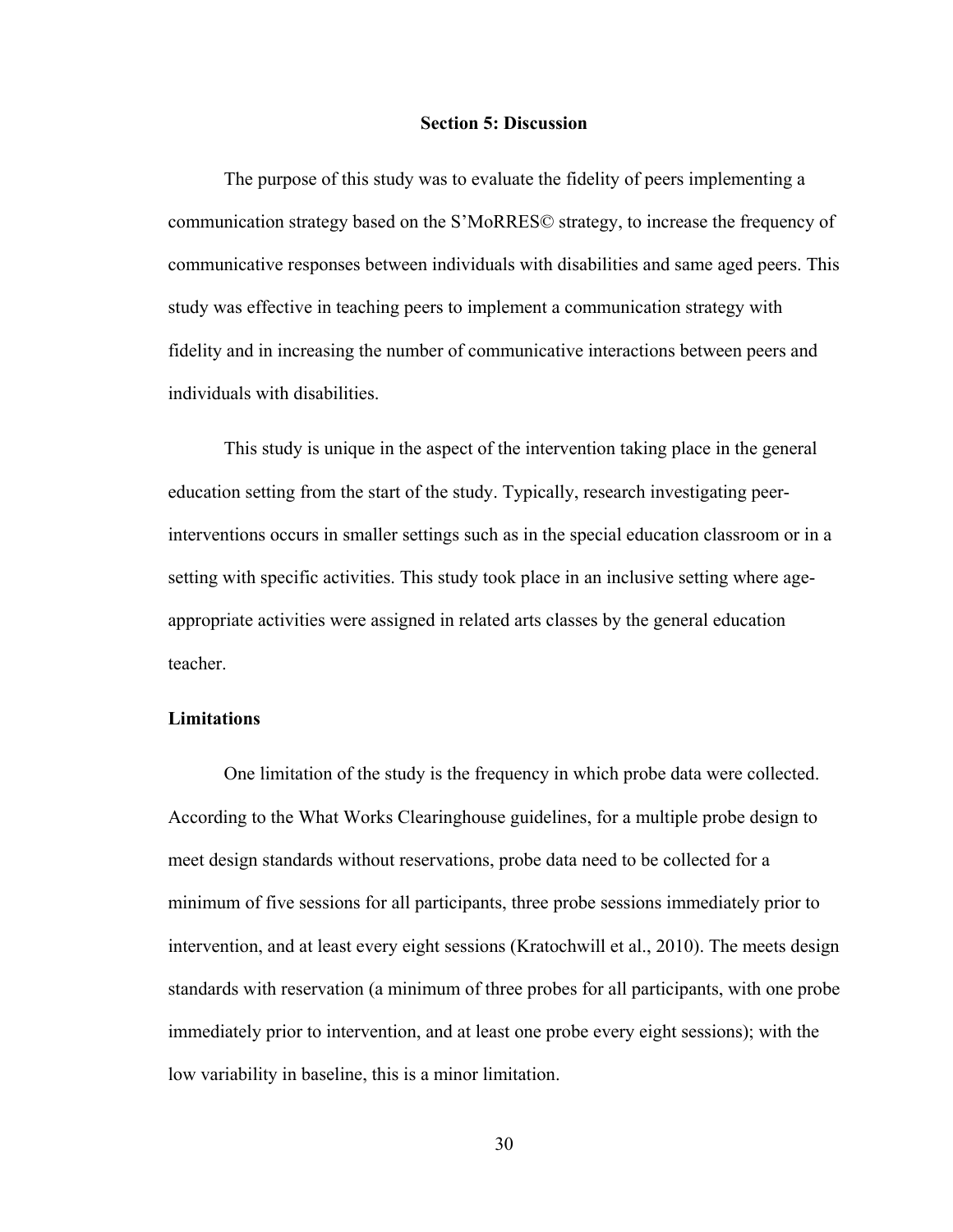Another limitation of the study was students with disabilities failing to communicate with peers using their AAC or spoken language. The two participants in the study could use their AAC device with adults (e.g., MSD teacher, speech language pathologist), but throughout the study they struggled to respond to their peers, which led to multiple teacher instances of teacher prompts. The investigator delivered a prompt to the target student if the peer had carried out each step of the communication strategy and the target student was still not responding. The responses on the graphs are unprompted responses. The investigator did not score the responses that required prompting. Future research should determine what level of peer training could alleviate this.

#### **Practical Limitations**

There were issues related to staffing, which made collecting IOA and procedural fidelity data difficult. Having two paraprofessionals approved to collect data per the institutional review board should allow for frequent data collection; however, they had other duties in the building and had to find coverage for those things. While enough IOA and procedural fidelity data were collected, it put a strain on the already limited resources (e.g., teacher absences due to COVID, overall teacher shortages).

#### <span id="page-40-0"></span>**Implications**

Research shows the importance of the back-and-forth conversations with peers to develop friendships (Therrien et al., 2016). Therefore, it is important to identify and implement interventions that will support peer interactions and build relationships with peers. In order to develop a relationship with peers, children need to create the bond through laughing, complaining, telling stories, and arguing (Therrien et al., 2016). Research shows that peer networks are a successful way to increase the frequency of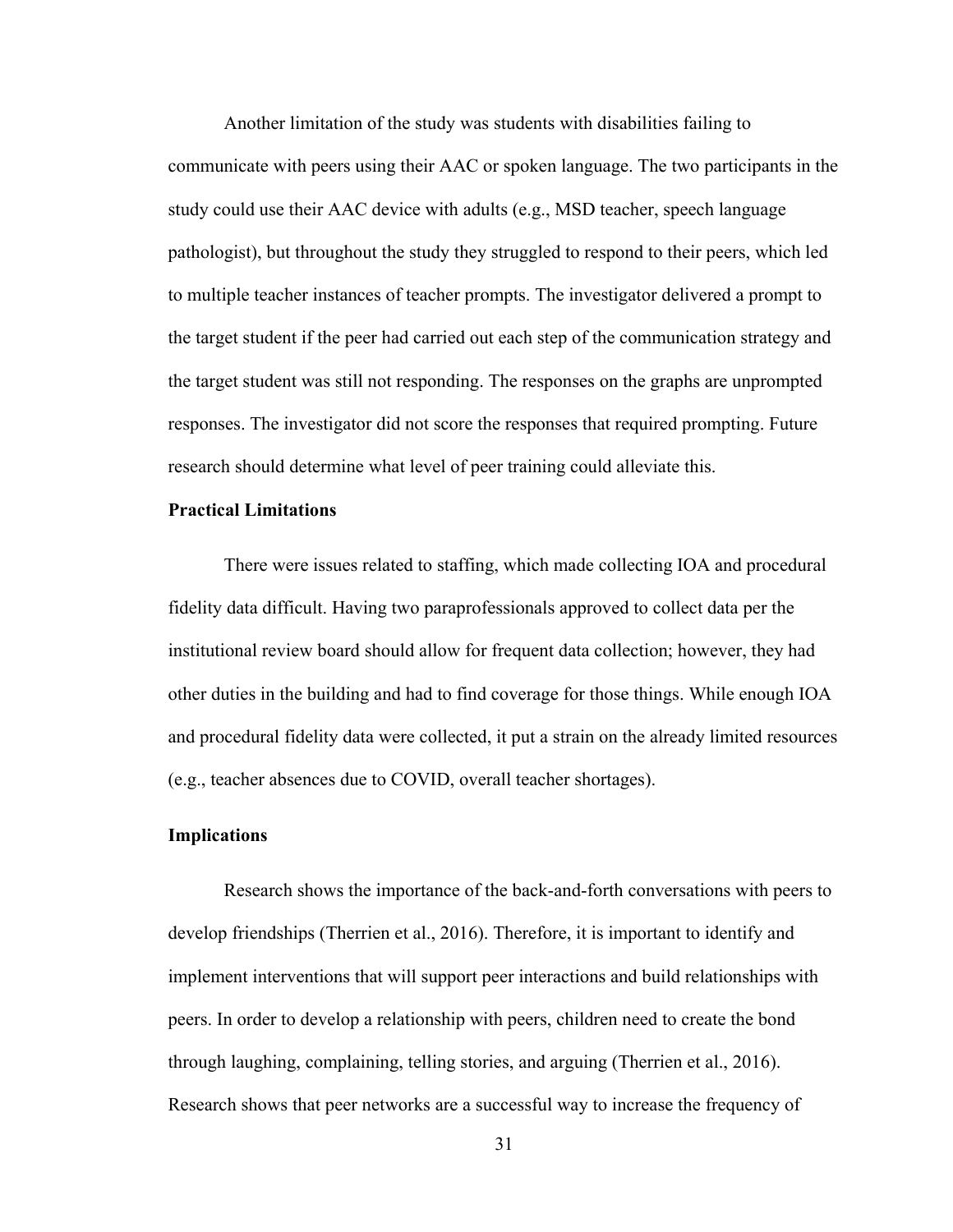interactions between peers and individuals with disabilities as well as increase their use of an AAC device (Thiemann-Bourque et al., 2017).

Due to teacher and support staff shortages, peer-mediated interventions can help meet the social needs of students and possibly reduce the need for support staff in the general education setting. Having peer supports in place allows for students with disabilities to have more access to age-appropriate interactions as well as participation in activities. Peer supports also allow for more opportunities for social relationships to foster between individuals with disabilities and their same-aged peers. This study demonstrated that peers can learn to facilitate peer-to-peer interactions in the general education setting. As peers implemented the procedures with greater fidelity, students with disabilities increased their responding.

Lastly, this study took place in related arts classes. The related arts teachers were able to see a peer mediated intervention take place and they were able to see the how peers were communicating and interacting with students with disabilities. Therefore, this study demonstrates that related arts teachers can learn practical and functional strategies to help interact and facilitate interactions with students with disabilities. These teachers can help foster social exchanges between students and help promote inclusion in their own classes.

#### <span id="page-41-0"></span>**Future Research**

Further research should be considered in order to replicate this study. A replication of this study could provide more research with older participants, various settings, and social interactions of children with disabilities that use AAC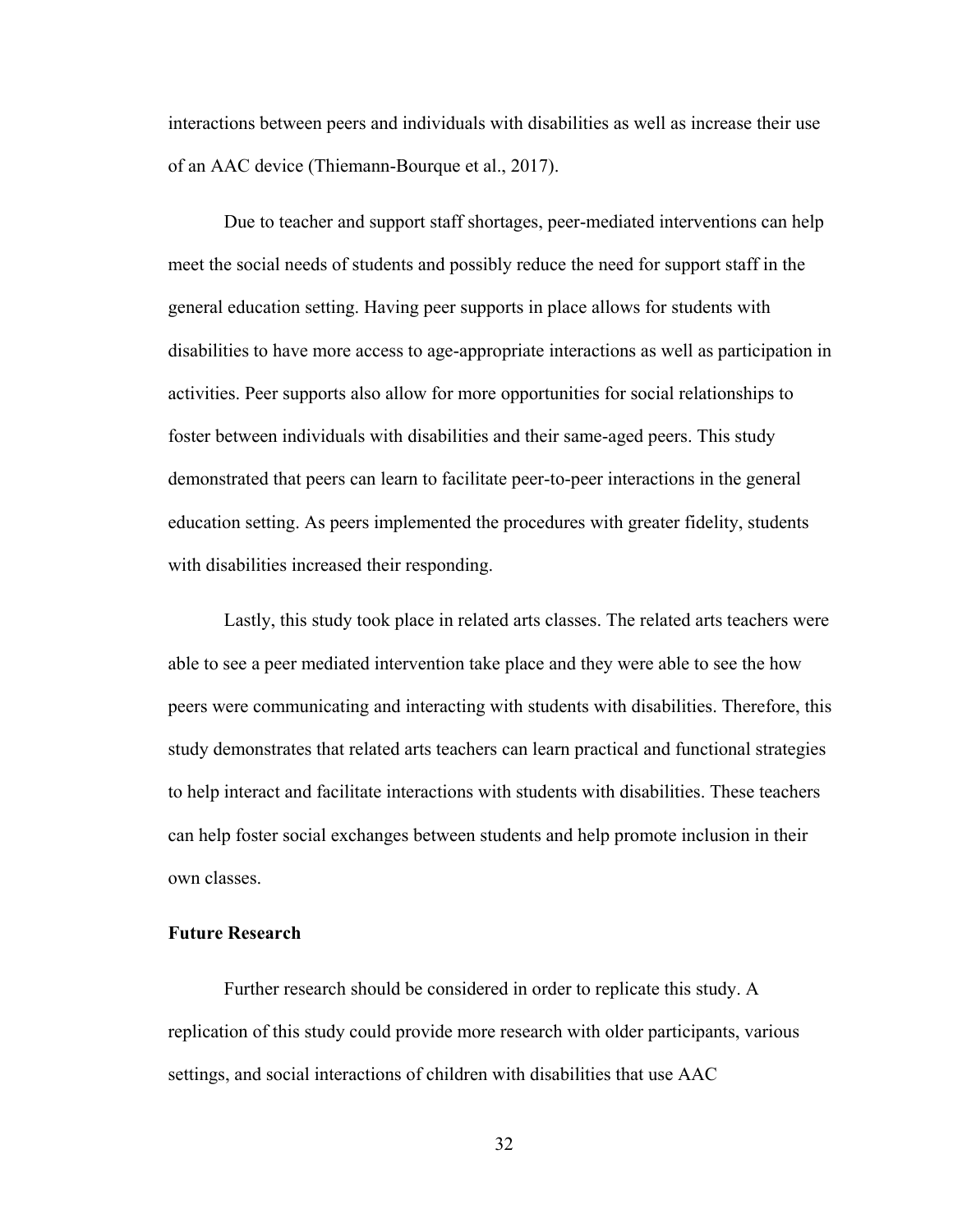Future research is needed to continue to develop successful peer-mediated interventions. Specifically, there is a need for more research regarding AAC interventions in the general education settings using peer supports. Future research on what types of interactions should be targeted when beginning a peer-mediated intervention to increase communication would help advance the goal and layout of future PMI designed by researchers and educators. For example, what is the best type of communicative interaction to target first: (a) initiations, (b) greetings, (c) commenting, or (d) requesting; this is particularly important for AAC users. In addition, future research should include effective measures for fading adult prompting and supports throughout peer-mediated interventions. Perhaps, future research could explore alternative strategies for teaching peers to communicate with individuals with disabilities. Research shows the limited social interactions with same aged peers in special education classroom, therefore a specific model for peer-mediated social communication interventions in the general education classroom should be further developed. Lastly, researchers should consider and investigate the idea of a shift in focus on teaching individuals with disabilities how to communicate the way their peers do to teaching typical peers how to functionally communicate with individuals with disabilities. This study is one example of how this can be done.

#### <span id="page-42-0"></span>**Conclusion**

The positive effects of peer-mediated interventions are clear throughout the past twenty years of research. This study extends the research around effective peer training and provides a simple strategy to teach elementary aged students how to communicate with peers with disabilities, specifically peers with significant communication deficits.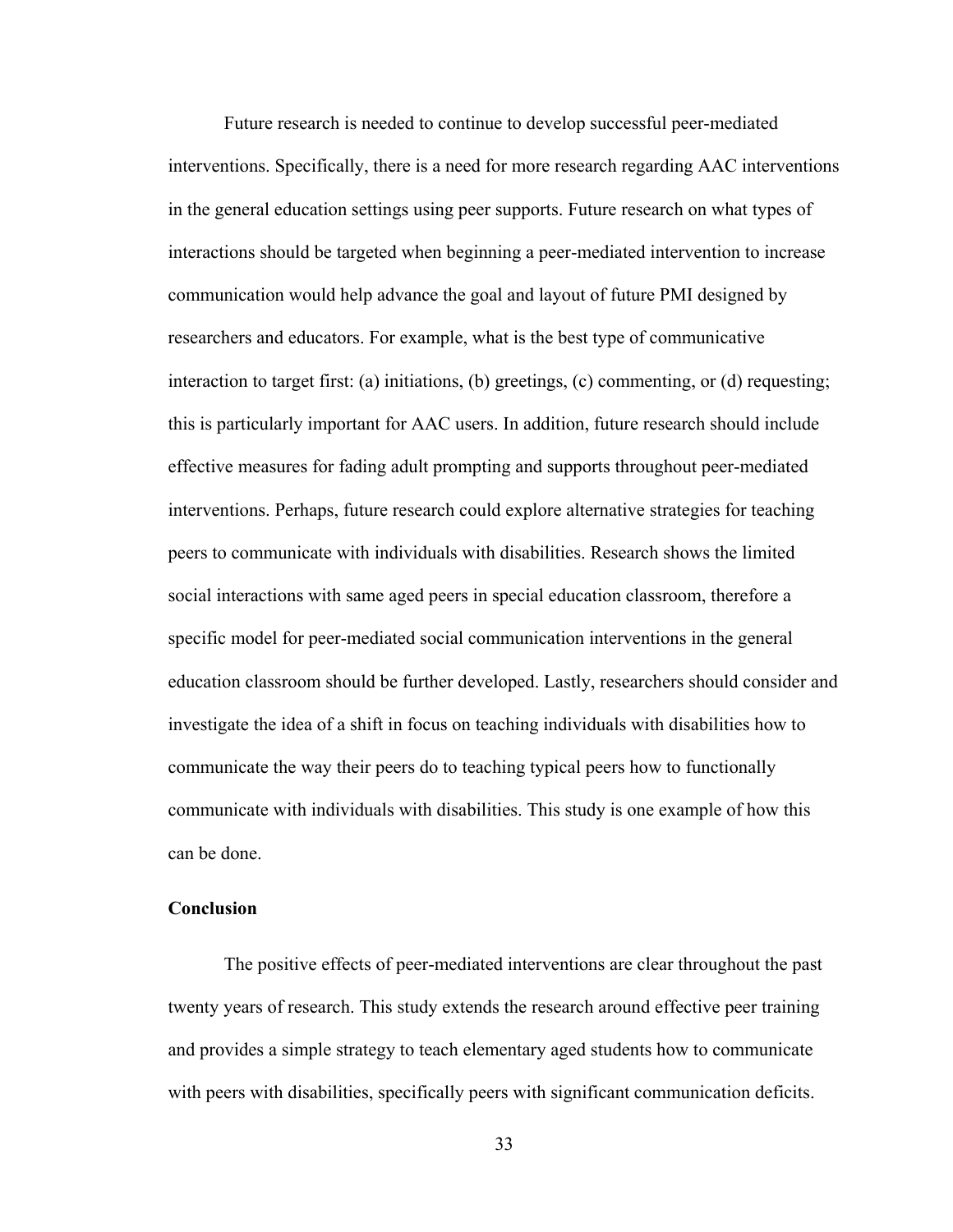Moving forward, educators and related service staff must continue to utilize peer supports. More importantly, it is crucial that peer-mediated intervention is planned and implemented to ensure an increase in social communication and interactions between peers with and without disabilities. Results from this study reveal the effects of peer training and the role it plays in increasing the number of social communication interactions, specifically through an increase in initiations and responses between peers with and without disabilities. As the number of children with disabilities continues to grow, the need for continued research remains. There has been evident progress over the last twenty years working towards improving social competence and communication for individuals with disabilities; it is pertinent to continue that path.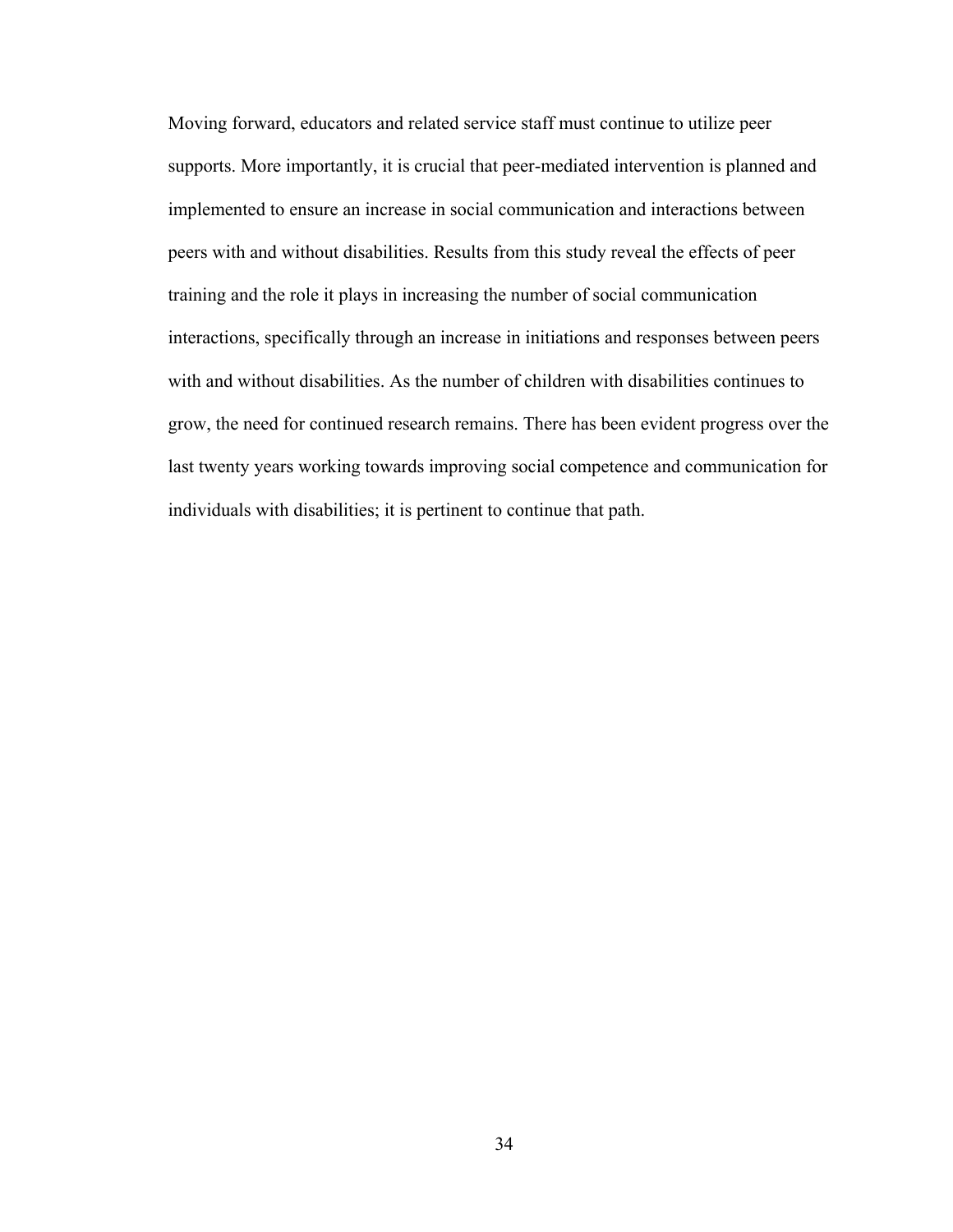### APPENDICES

## **Appendix A**

## **Peer Training Script**

# **Peer Training Script**

<span id="page-44-0"></span>

|         | <b>Peer Training Steps</b>                                                                                                                                                                                                                                                                                                                                                                | Completed | <b>Notes</b> |
|---------|-------------------------------------------------------------------------------------------------------------------------------------------------------------------------------------------------------------------------------------------------------------------------------------------------------------------------------------------------------------------------------------------|-----------|--------------|
|         | 1. Meet peers in the hallway for training<br>at specified time. (have materials<br>ready and student device)                                                                                                                                                                                                                                                                              | $+$       |              |
| class." | 2. Greet peers and say: "Hello, thank<br>you all for wanting to be a part of<br>this training. I am Amanda Taylor<br>and as you know I am one of R's<br>teachers. I want to teach you all<br>some ways you can communicate<br>with R. R uses both his words and a<br>device to help him talk. I am going to<br>teach you about his device and ways<br>that you can use it to talk to R in | $^{+}$    |              |
|         | 3. Tell peers: "It is important that what<br>you learn about R and his device,<br>remain confidential. This means that<br>you cannot talk about what you<br>learned about R with your other<br>friends."                                                                                                                                                                                  | $+$       |              |
| 4.      | Get out SMoRRES visual for peers<br>and say: "This is a visual to help us<br>remember the things I am going to<br>teach you today."                                                                                                                                                                                                                                                       | $+$       |              |
| 5.      | Show peers student device and say:<br>"This is the device that R uses to help<br>him communicate. I will show you<br>how you can also use it."                                                                                                                                                                                                                                            | $^{+}$    |              |
|         | 6. Using the SMoRRES and the student<br>device, go through the steps with<br>them. "First, we want to make sure<br>we are not talking to fast when<br>speaking with R. Next, you all can<br>use his device to model for him while<br>you are talking. Here is an example                                                                                                                  | $^{+}$    |              |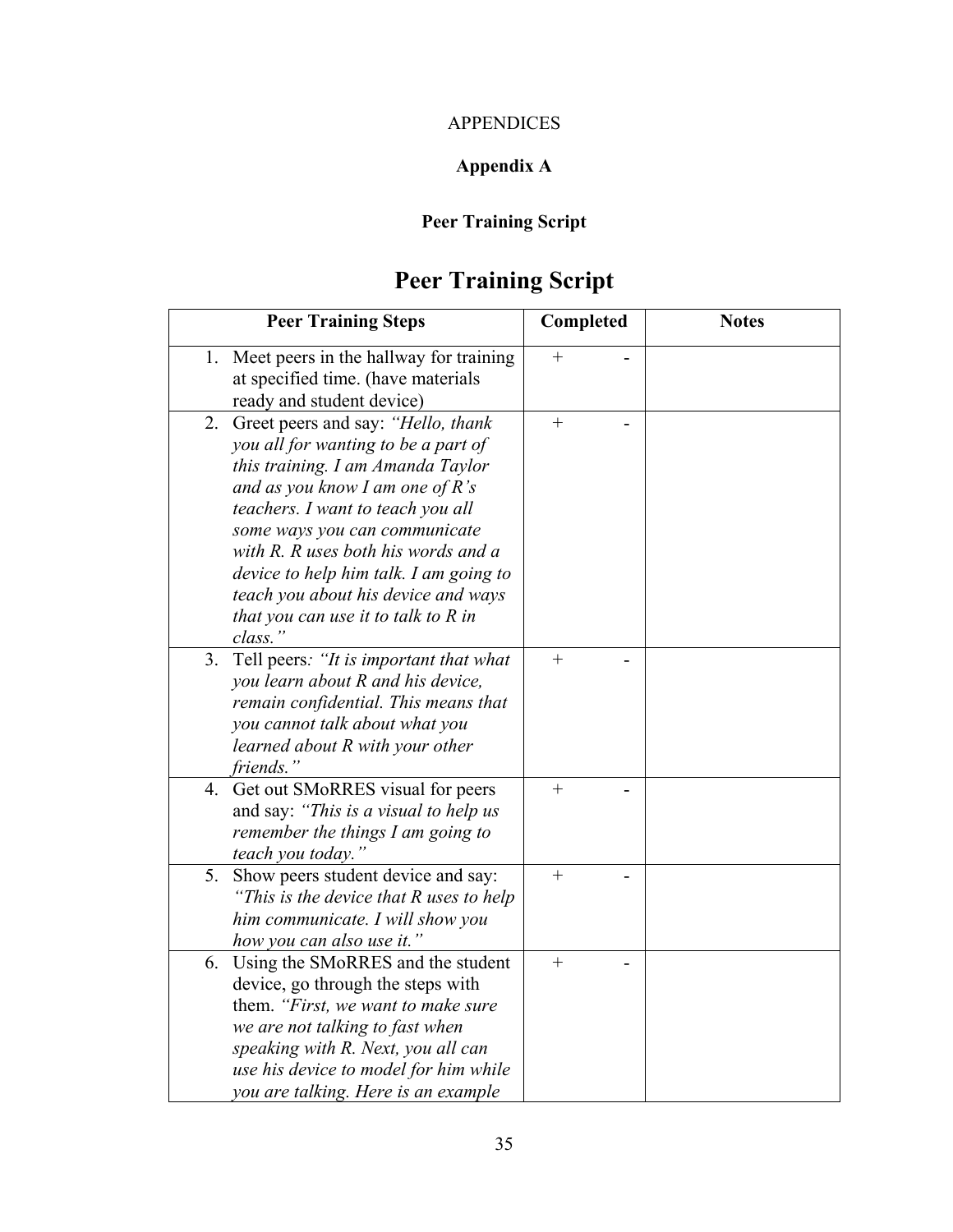|    | *show students how to say-what do                                                                                                                   |                  |  |
|----|-----------------------------------------------------------------------------------------------------------------------------------------------------|------------------|--|
|    | you want? Using the device* Here,                                                                                                                   |                  |  |
|    | you all take a turning saying that on                                                                                                               |                  |  |
|    | the device."                                                                                                                                        |                  |  |
|    | 7. Give peers a turn using the device to                                                                                                            | $^{+}$           |  |
|    | say something.                                                                                                                                      |                  |  |
|    | 8. Next say: "The other things we need                                                                                                              | $\boldsymbol{+}$ |  |
|    | to remember when communicating                                                                                                                      |                  |  |
|    | with $R$ is that he communicates using                                                                                                              |                  |  |
|    | his words sometimes and other times                                                                                                                 |                  |  |
|    |                                                                                                                                                     |                  |  |
|    | he uses the device, we need to respect                                                                                                              |                  |  |
|    | both ways. We do not want to force                                                                                                                  |                  |  |
|    | him to talk to us using the device.                                                                                                                 |                  |  |
|    | When he does say something verbally                                                                                                                 |                  |  |
|    | or using the device we can repeat                                                                                                                   |                  |  |
|    | what they say and add more to it.                                                                                                                   |                  |  |
|    | Here is an example- if $R$ uses his                                                                                                                 |                  |  |
|    | device and says "help" you could say                                                                                                                |                  |  |
|    | "what do you need help with R? Do                                                                                                                   |                  |  |
|    | you need help with this (give option)                                                                                                               |                  |  |
|    | or this (give another option)." Model                                                                                                               |                  |  |
|    | on device as you say this.                                                                                                                          |                  |  |
| 9. | Say to peers: "The last two things to                                                                                                               | $^{+}$           |  |
|    | remember when talking to R, expand                                                                                                                  |                  |  |
|    | or build on what he says. For                                                                                                                       |                  |  |
|    | example, if $R$ says "put on glue" you                                                                                                              |                  |  |
|    | can say "where do you want to put                                                                                                                   |                  |  |
|    | on glue? Can you show us?". Lastly,                                                                                                                 |                  |  |
|    | make sure you stop and allow R time                                                                                                                 |                  |  |
|    | to respond to what you are saying or                                                                                                                |                  |  |
|    | asking. Sometimes he may need a                                                                                                                     |                  |  |
|    | couple extra seconds to respond to                                                                                                                  |                  |  |
|    | vou.                                                                                                                                                |                  |  |
|    | 10. Say "Now we are going to practice. I                                                                                                            |                  |  |
|    | am going to pretend to be $R$ , I want                                                                                                              |                  |  |
|    | you all to try to interact by practicing                                                                                                            |                  |  |
|    | what we just learned together. This                                                                                                                 |                  |  |
|    | way I can help you if you need it or if                                                                                                             |                  |  |
|    | you have any questions." Let them                                                                                                                   |                  |  |
|    | each have a turn to role play. Notes                                                                                                                |                  |  |
|    |                                                                                                                                                     |                  |  |
|    |                                                                                                                                                     |                  |  |
|    |                                                                                                                                                     |                  |  |
|    |                                                                                                                                                     |                  |  |
|    |                                                                                                                                                     |                  |  |
|    | for role playing: have students<br>practice:<br>Asking peer a question, offering<br>help, and making a comment with a<br>response, no response, and |                  |  |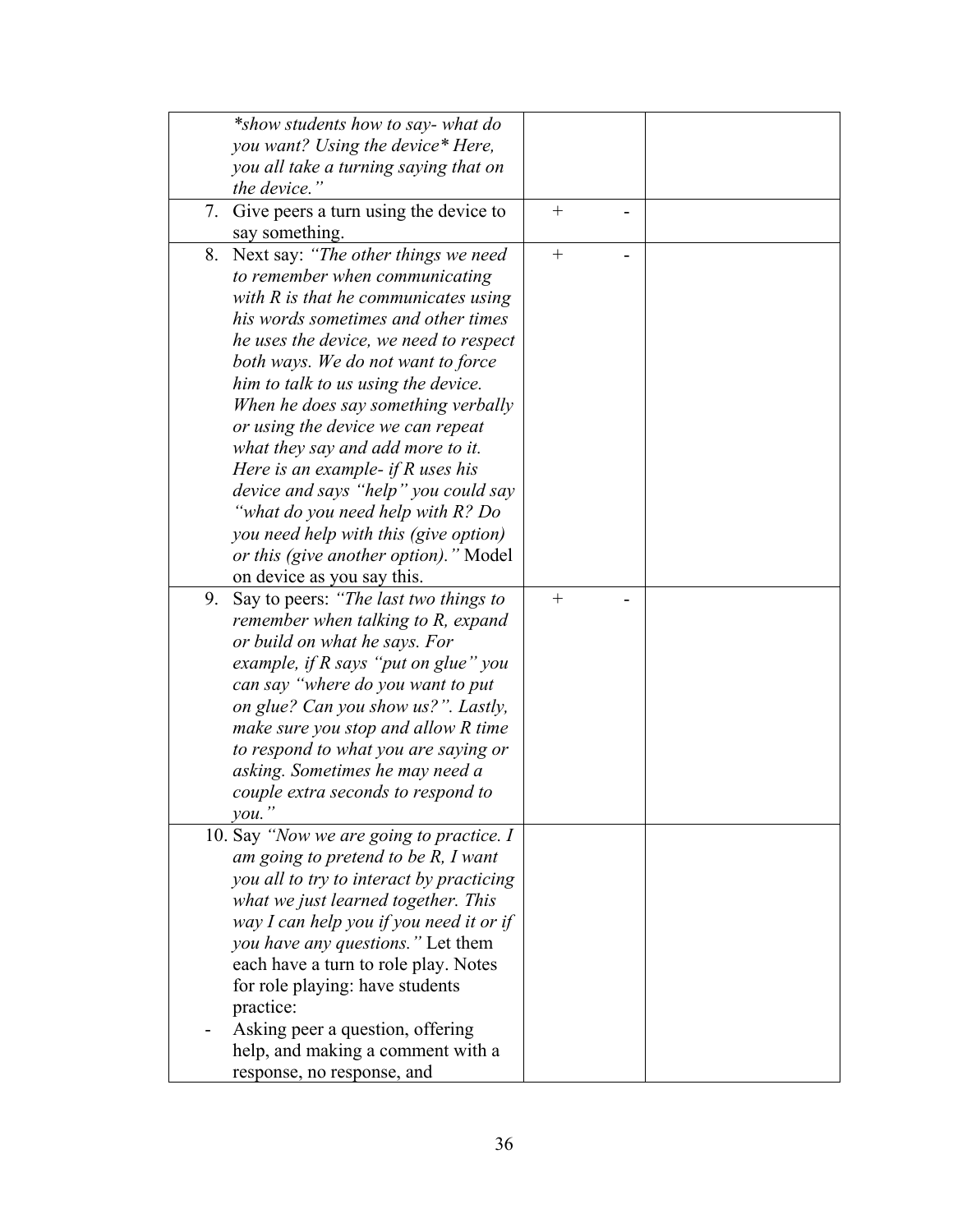| inappropriate response from teacher<br>(playing peer)                                                                                                                                                                                                                                                                                               |        |  |
|-----------------------------------------------------------------------------------------------------------------------------------------------------------------------------------------------------------------------------------------------------------------------------------------------------------------------------------------------------|--------|--|
| 11. Ask peers: "Does anyone have any<br>questions? I know that was a lot of<br>information in a short amount of<br>time. I will be with you all in related<br>arts if you need help or have any<br>questions. I will also bring these<br>visuals and place them on your work<br>table as a reminder." Allow time for<br>peers to ask any questions. | $^{+}$ |  |
| 12. Say "Thank you all for participating<br>in this training today."                                                                                                                                                                                                                                                                                | $^{+}$ |  |
| 13. Say "The last thing I am going to do<br>is give you a goal. This is going to be<br>a goal for the number of times you<br>interact with and talk to $R$ !"<br>*Goals are peer and baseline dependent*                                                                                                                                            |        |  |
| Total                                                                                                                                                                                                                                                                                                                                               |        |  |
| Percentage                                                                                                                                                                                                                                                                                                                                          |        |  |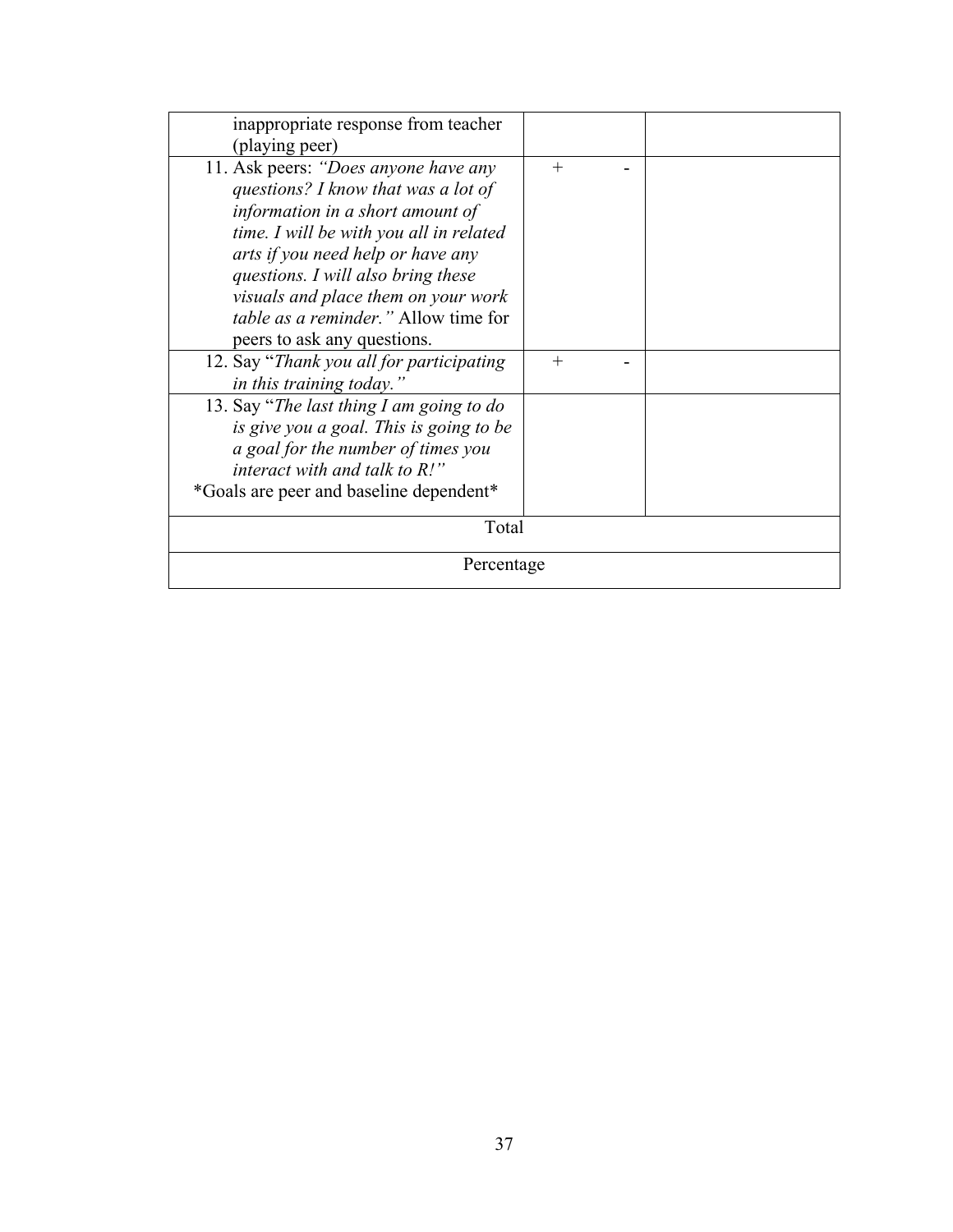## **Appendix B**

## <span id="page-47-0"></span>**Procedural Fidelity Data Sheet: Peer Training, Teacher**

|                                                                                                                                                                                                                                                                                                                                                                                                                                                                           | Completed |                | <b>Notes</b> |
|---------------------------------------------------------------------------------------------------------------------------------------------------------------------------------------------------------------------------------------------------------------------------------------------------------------------------------------------------------------------------------------------------------------------------------------------------------------------------|-----------|----------------|--------------|
|                                                                                                                                                                                                                                                                                                                                                                                                                                                                           | Yes       | N <sub>0</sub> |              |
| 1. Did the teacher: Meet peers in the hallway for training at specified<br>time.                                                                                                                                                                                                                                                                                                                                                                                          | $^{+}$    |                |              |
| 2. Did the teacher have materials ready (training visual and student<br>device)?                                                                                                                                                                                                                                                                                                                                                                                          | $+$       | $\blacksquare$ |              |
| Did the teacher: Greet peers and say: "Hello, thank you all for<br>3.<br>wanting to be a part of this training. I am Amanda Taylor and as<br>you know I am one of R's teachers. I want to teach you all some<br>ways you can communicate with R. R uses both his words and a<br>device to help him talk. I am going to teach you about his device<br>and ways that you can use it to talk to R in class."                                                                 | $+$       |                |              |
| 4. Did the teacher: Tell peers: "It is important that what you learn<br>about R and his device, remain confidential. This means that you<br>cannot talk about what you learned about R with your other<br>friends."                                                                                                                                                                                                                                                       | $+$       |                |              |
| 5. Did the teacher: Get out S'MoRRES© visual for peers and say:<br>"This is a visual to help us remember the things I am going to<br>teach you today."                                                                                                                                                                                                                                                                                                                    | $+$       |                |              |
| 6. Did the teacher: Show peers student device and say: "This is the<br>device that R uses to help him communicate. I will show you how<br>you can also use it."                                                                                                                                                                                                                                                                                                           | $^{+}$    |                |              |
| 7. Did the teacher: Use the S'MoRRES© visual and the student<br>device, and go through the steps with them?                                                                                                                                                                                                                                                                                                                                                               | $^{+}$    |                |              |
| Did the teacher: Give peer one a turn using the device to say<br>8.<br>something?                                                                                                                                                                                                                                                                                                                                                                                         | $+$       |                |              |
| 9. Did the teacher: Give peer two a turn using the device to say<br>something?                                                                                                                                                                                                                                                                                                                                                                                            | $+$       |                |              |
| 10. Did the teacher: Give peer three a turn using the device to say<br>something?                                                                                                                                                                                                                                                                                                                                                                                         |           |                |              |
| 11. Did the teacher say: "The other things we need to remember when<br>communicating with R is that he communicates using his words<br>sometimes and other times he uses the device, we need to respect<br>both ways. We do not want to force him to talk to us using the<br>device. When he does say something verbally or using the device<br>we can repeat what they say and add more to it. Here is an<br>example- if R uses his device and says "help" you could say |           |                |              |

## **Procedural Fidelity Data Sheet: Peer Training**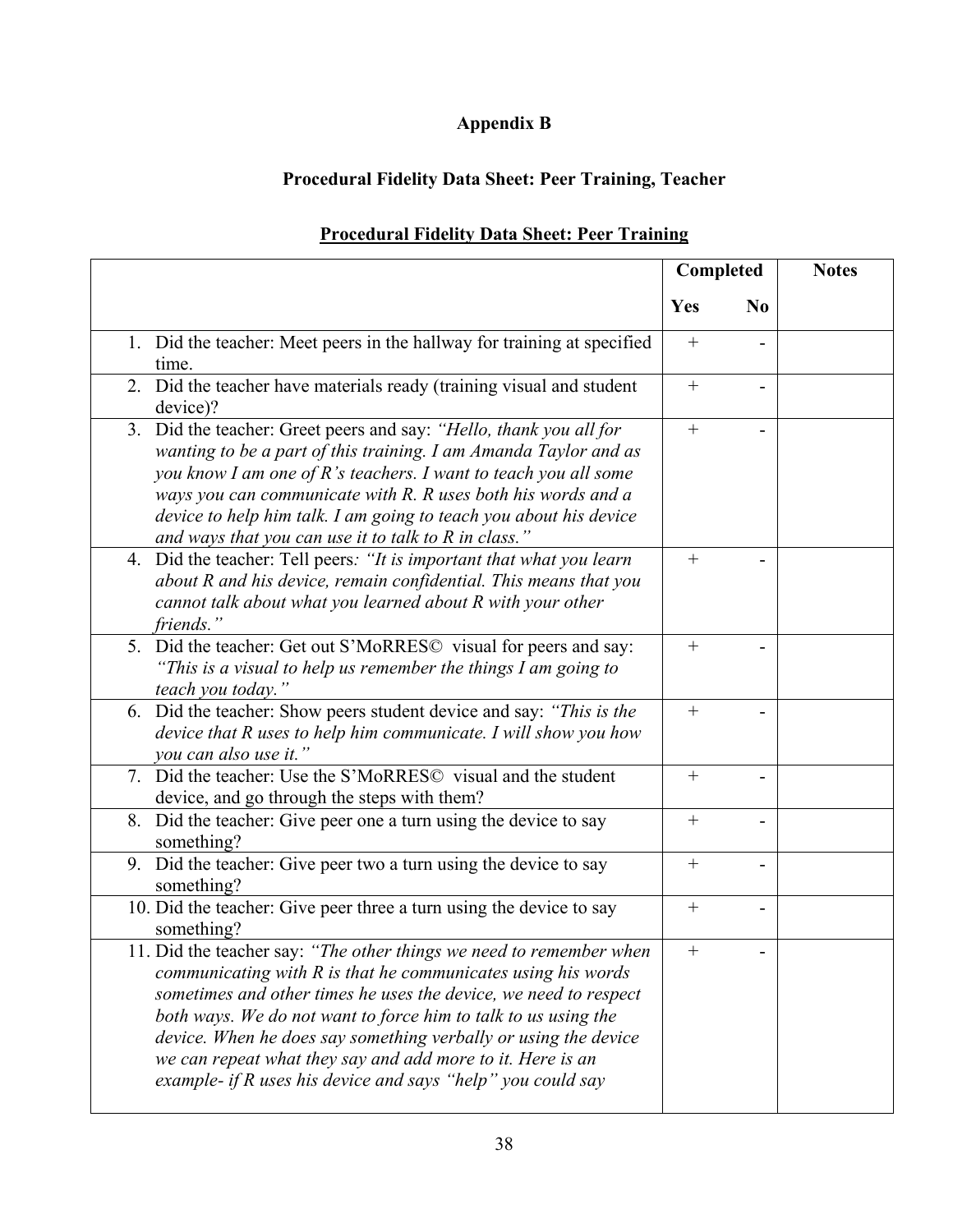| "what do you need help with R? Do you need help with this (give<br>option) or this (give another option)."                                                                                                                                                                                                                                                                                             |        |  |
|--------------------------------------------------------------------------------------------------------------------------------------------------------------------------------------------------------------------------------------------------------------------------------------------------------------------------------------------------------------------------------------------------------|--------|--|
| 12. Did the teacher model on the device how to say help?                                                                                                                                                                                                                                                                                                                                               |        |  |
| 13. Did the teacher say to peers: "The last two things to remember<br>when talking to R, expand or build on what he says. For example,<br>if R says "put on glue" you can say "where do you want to put on<br>glue? Can you show us?". Lastly, make sure you stop and allow R<br>time to respond to what you are saying or asking. Sometimes he<br>may need a couple extra seconds to respond to you." | $^{+}$ |  |
| 14. Did the teacher allow each peer to have a chance to role play?                                                                                                                                                                                                                                                                                                                                     |        |  |
| 15. Did the teacher ask peers if they had any questions and allow time<br>for peers to ask any questions?                                                                                                                                                                                                                                                                                              | $^{+}$ |  |
| 16. Did the teacher answer the questions of students if they had any?                                                                                                                                                                                                                                                                                                                                  |        |  |
| 17. Did the teacher thank students for participating?                                                                                                                                                                                                                                                                                                                                                  | $^{+}$ |  |
| 18. Did the teacher give each peer a goal number of interactions?                                                                                                                                                                                                                                                                                                                                      |        |  |
| Total                                                                                                                                                                                                                                                                                                                                                                                                  |        |  |
| Percentage                                                                                                                                                                                                                                                                                                                                                                                             |        |  |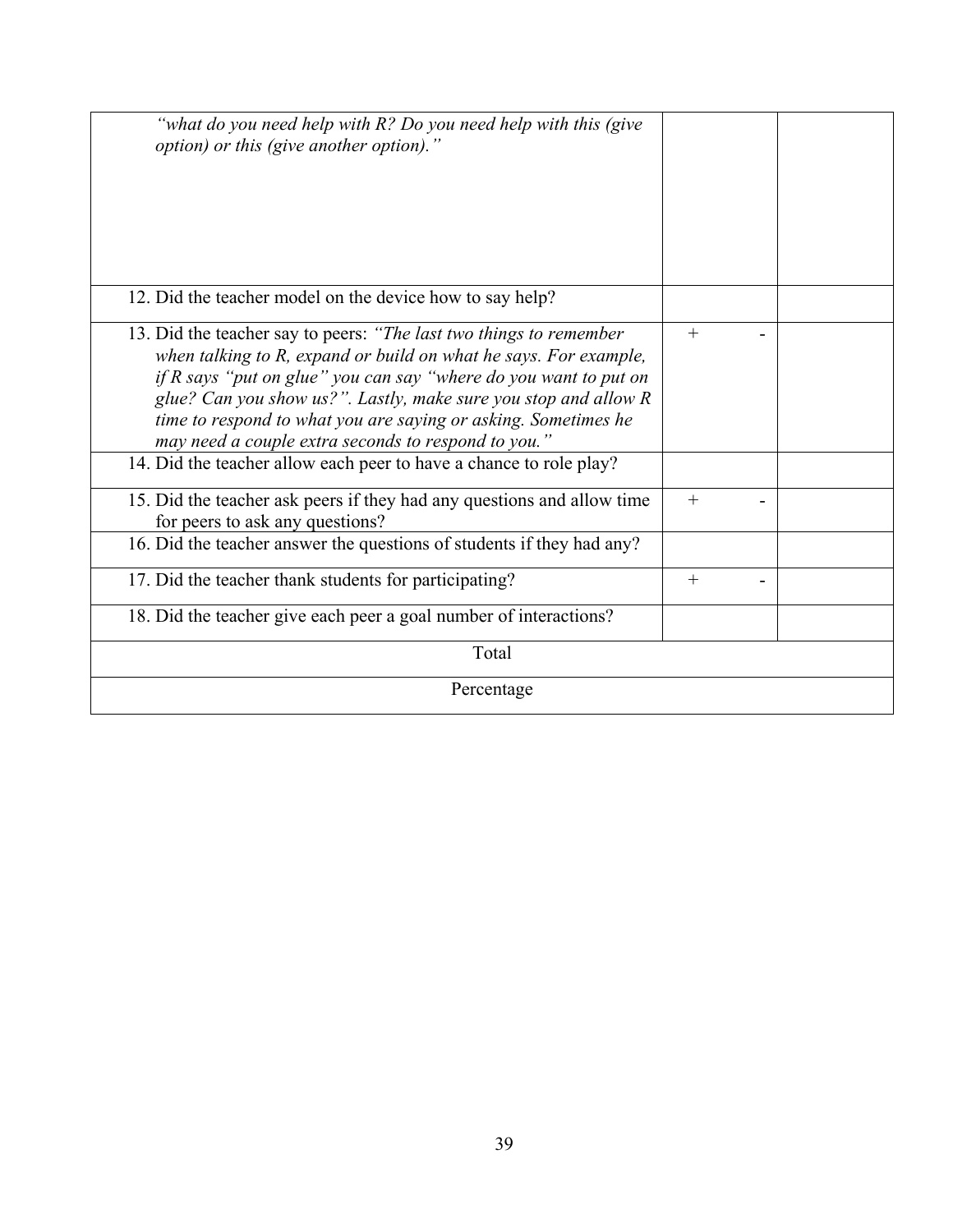## **Appendix C**

## <span id="page-49-0"></span>**Peer Intervention Data Sheet and Student Response Data Collection Sheet**

| Date:                                                                                                    | No<br><b>Yes</b> | <b>Notes</b> |
|----------------------------------------------------------------------------------------------------------|------------------|--------------|
| 1. Did the peer gain the students attention<br>before initiating conversation?                           | $+$<br>N/A       |              |
| 2. Did the peer initiate a conversation with the<br>target student?                                      | $^{+}$<br>N/A    |              |
| 3. If the student responds, did the student<br>Respect how the student initially<br>communicated?        | $^{+}$<br>N/A    |              |
| 4. If the student responds, did the peer respond<br>using a Repeat or Expand strategy from<br>S'MoRRES©? | $+$<br>N/A       |              |
| 5. If the target student did not respond, did the<br>peer model using the S'MoRRES© strategy?            | $^{+}$<br>N/A    |              |
| 6. During the session, did the peer repeat the<br>utterances of the student?                             | N/A              |              |
| 7. Did the peer provide at least (goal #)<br>initiations for conversation with the target<br>student?    | $\div$<br>N/A    |              |
| Total                                                                                                    |                  |              |
| Percentage                                                                                               |                  |              |

Procedural Fidelity Sheet: Intervention Peers

| Date:                                                                                             | No<br>Yes. | Notes |
|---------------------------------------------------------------------------------------------------|------------|-------|
| 1. Did the peer gain the students attention before<br>initiating conversation?                    | N/A<br>$+$ |       |
| 2. Did the peer initiate a conversation with the<br>target student?                               | N/A        |       |
| 3. If the student responds, did the student<br>Respect how the student initially<br>communicated? | N/A        |       |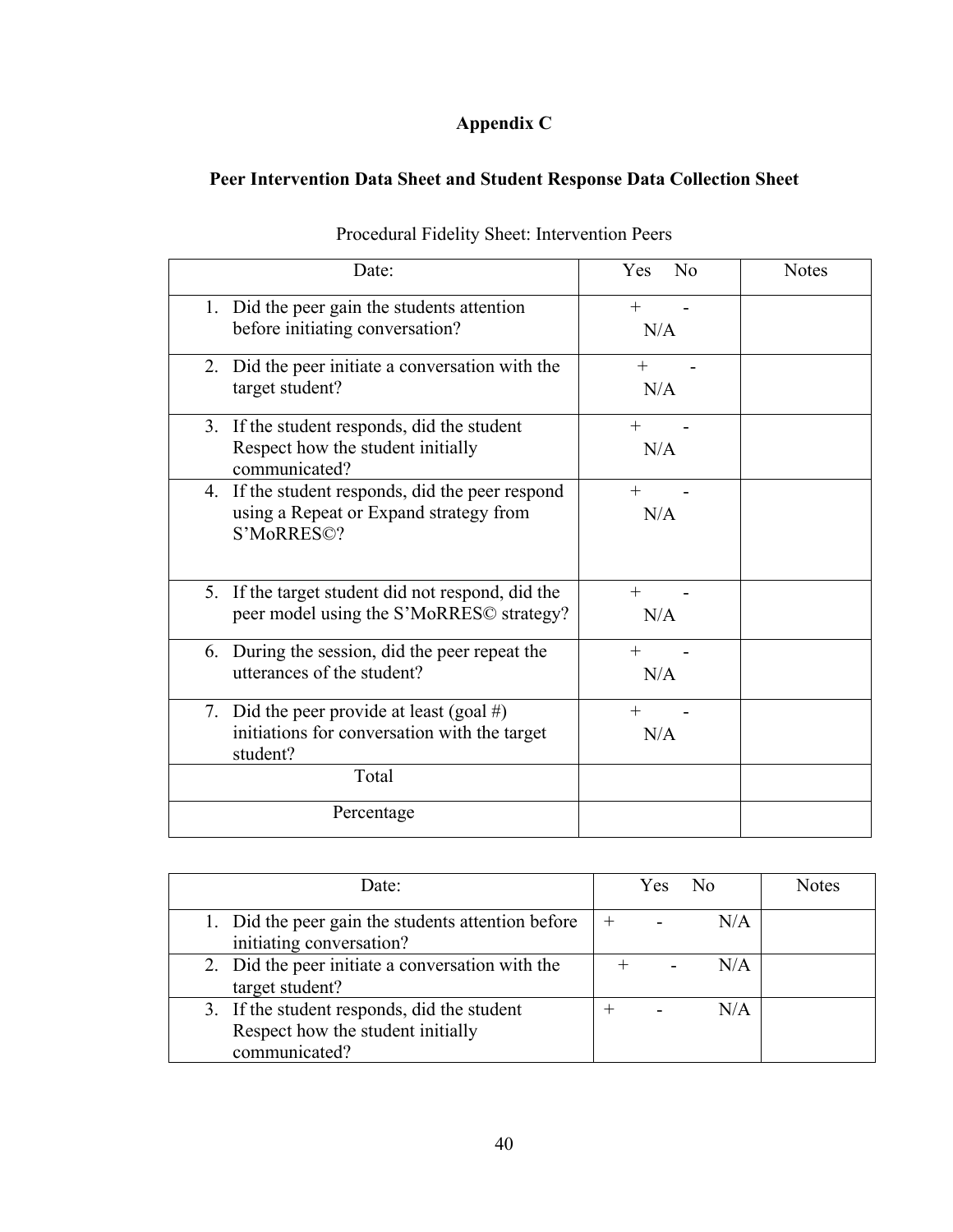| 4. If the student responds, did the peer respond<br>using a Repeat or Expand strategy from<br>S'MoRRES©? | $^{+}$ | N/A |  |
|----------------------------------------------------------------------------------------------------------|--------|-----|--|
| 5. If the target student did not respond, did the<br>peer model using the S'MoRRES© strategy?            | $^{+}$ | N/A |  |
| 6. During the session, did the peer repeat the<br>utterances of the student?                             | $^{+}$ | N/A |  |
| 7. Did the peer provide at least (goal #)<br>initiations for conversation with the target<br>student?    | $^{+}$ | N/A |  |
| Total                                                                                                    |        |     |  |
| Percentage                                                                                               |        |     |  |

| Date:                                                                                                    | No<br>Yes     | <b>Notes</b> |
|----------------------------------------------------------------------------------------------------------|---------------|--------------|
| 1. Did the peer gain the students attention<br>before initiating conversation?                           | $^{+}$<br>N/A |              |
| 2. Did the peer initiate a conversation with the<br>target student?                                      | $^{+}$<br>N/A |              |
| 3. If the student responds, did the student<br>Respect how the student initially<br>communicated?        | $^{+}$<br>N/A |              |
| 4. If the student responds, did the peer respond<br>using a Repeat or Expand strategy from<br>S'MoRRES©? | $+$<br>N/A    |              |
| 5. If the target student did not respond, did the<br>peer model using the S'MoRRES© strategy?            | $^{+}$<br>N/A |              |
| 6. During the session, did the peer repeat the<br>utterances of the student?                             | $+$<br>N/A    |              |
| 7. Did the peer provide at least (goal #)<br>initiations for conversation with the target<br>student?    | $^{+}$<br>N/A |              |
| Total<br>Percentage                                                                                      |               |              |
|                                                                                                          |               |              |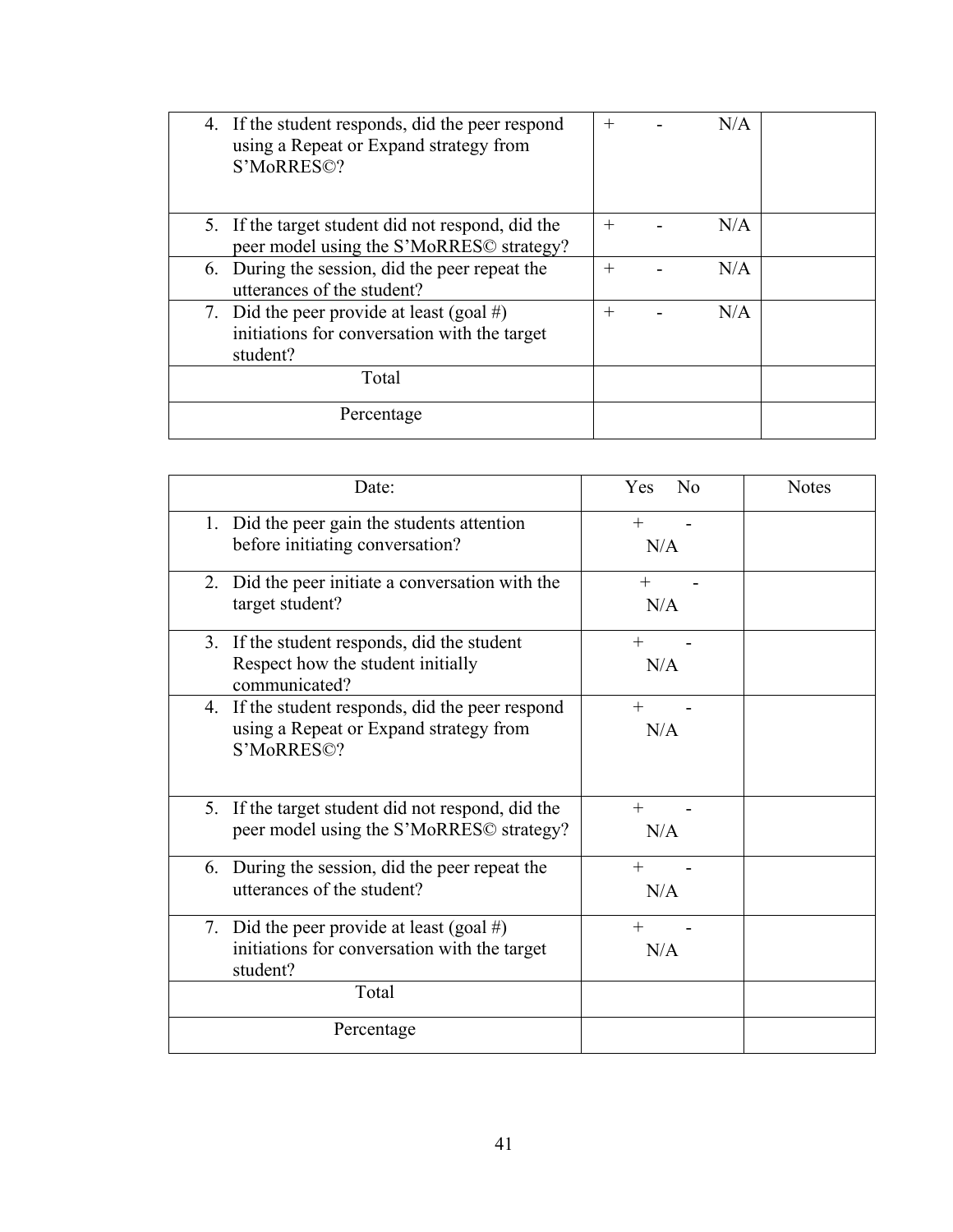| Date:                                                                                                    |        | <b>Yes</b> | N <sub>o</sub> | <b>Notes</b> |
|----------------------------------------------------------------------------------------------------------|--------|------------|----------------|--------------|
| 1. Did the peer gain the students attention<br>before initiating conversation?                           | $^{+}$ |            | N/A            |              |
| 2. Did the peer initiate a conversation with the<br>target student?                                      | $^{+}$ |            | N/A            |              |
| 3. If the student responds, did the student<br>Respect how the student initially<br>communicated?        | $^{+}$ |            | N/A            |              |
| 4. If the student responds, did the peer respond<br>using a Repeat or Expand strategy from<br>S'MoRRES©? | $+$    |            | N/A            |              |
| 5. If the target student did not respond, did the<br>peer model using the S'MoRRES© strategy?            | $^{+}$ |            | N/A            |              |
| During the session, did the peer repeat the<br>6.<br>utterances of the student?                          | $^{+}$ |            | N/A            |              |
| Did the peer provide at least (goal #)<br>7.<br>initiations for conversation with the target<br>student? | $^{+}$ |            | N/A            |              |
| Total                                                                                                    |        |            |                |              |
| Percentage                                                                                               |        |            |                |              |

| Date:                                                                                                    | N <sub>o</sub><br>Yes. | Notes |
|----------------------------------------------------------------------------------------------------------|------------------------|-------|
| 1. Did the peer gain the students attention<br>before initiating conversation?                           | N/A<br>$^{+}$          |       |
| 2. Did the peer initiate a conversation with the<br>target student?                                      | N/A                    |       |
| 3. If the student responds, did the student<br>Respect how the student initially<br>communicated?        | N/A<br>$^{+}$          |       |
| 4. If the student responds, did the peer respond<br>using a Repeat or Expand strategy from<br>S'MoRRES©? | N/A<br>$^{+}$          |       |
| 5. If the target student did not respond, did the<br>peer model using the S'MoRRES© strategy?            | N/A<br>$^{+}$          |       |
| 6. During the session, did the peer repeat the<br>utterances of the student?                             | N/A<br>$^{+}$          |       |
| Did the peer provide at least (goal #)<br>7.<br>initiations for conversation with the target<br>student? | N/A<br>$^{+}$          |       |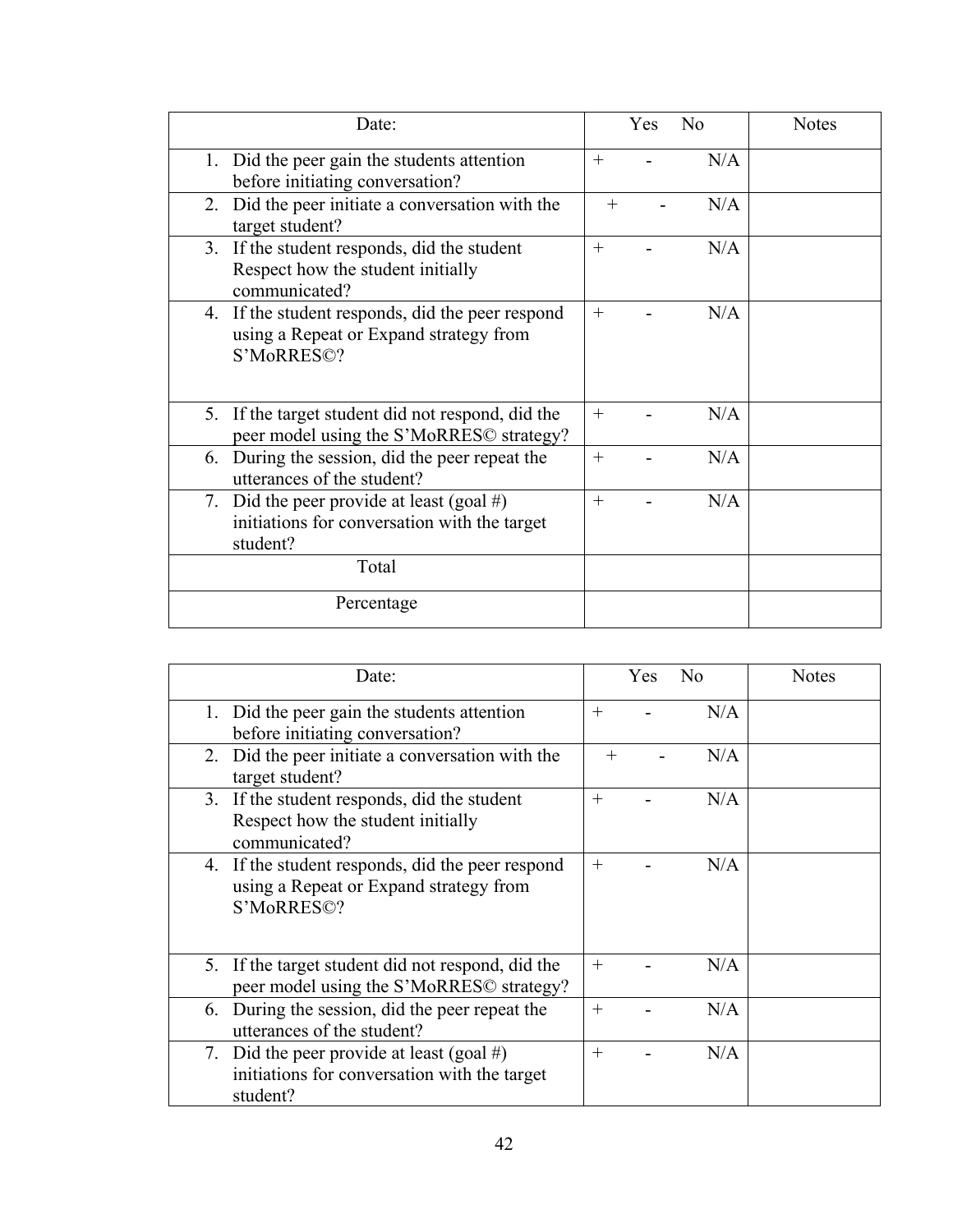| Total      |  |
|------------|--|
| Percentage |  |

## Student Response Data Collection Sheet

Г

| Student Initials<br>Date: -         |                                                                      |                                                                         |                                                                          |                                                                              |                                                                                        |                                                                           |                                                                             |                                                                           |                                                                                    |                                                                              |               |
|-------------------------------------|----------------------------------------------------------------------|-------------------------------------------------------------------------|--------------------------------------------------------------------------|------------------------------------------------------------------------------|----------------------------------------------------------------------------------------|---------------------------------------------------------------------------|-----------------------------------------------------------------------------|---------------------------------------------------------------------------|------------------------------------------------------------------------------------|------------------------------------------------------------------------------|---------------|
| Peer Initials<br>Time:<br>RA Class: |                                                                      |                                                                         |                                                                          |                                                                              |                                                                                        |                                                                           |                                                                             |                                                                           |                                                                                    |                                                                              |               |
| Interaction                         | $\mathbf{1}$                                                         | $\boldsymbol{2}$                                                        | $\mathbf{3}$                                                             | $\overline{\mathbf{4}}$                                                      | 5                                                                                      | 6                                                                         | 7                                                                           | 8                                                                         | 9                                                                                  | 10                                                                           | <b>Totals</b> |
| Peer                                | G<br>Q<br>${\bf P}$<br>$\mathbf C$<br>H<br>${\bf P}$<br>$\mathbf{O}$ | G<br>Q<br>$\mathbf{P}$<br>$\mathbf C$<br>H<br>${\bf P}$<br>$\mathbf{O}$ | G<br>Q<br>${\bf P}$<br>$\mathcal{C}$<br>H<br>${\bf P}$<br>$\overline{O}$ | G<br>Q<br>$\mathbf{P}$<br>$\mathbf C$<br>H<br>$\mathbf{P}$<br>$\overline{O}$ | G<br>Q<br>$\, {\bf P}$<br>$\mathbf C$<br>H<br>$\mathbf{P}$<br>$\overline{O}$<br>Notes: | G<br>Q<br>$\mathbf{P}$<br>$\mathbf C$<br>Η<br>${\bf P}$<br>$\overline{O}$ | G<br>Q<br>${\bf P}$<br>$\mathcal{C}$<br>H<br>$\mathbf{P}$<br>$\overline{O}$ | G<br>Q<br>$\mathbf{P}$<br>$\mathbf C$<br>H<br>${\bf P}$<br>$\overline{O}$ | G<br>Q<br>$\mathbf{P}$<br>$\mathbf C$<br>$H_{\rm}$<br>$\mathbf{P}$<br>$\mathbf{O}$ | G<br>Q<br>${\bf P}$<br>$\mathbf C$<br>$H_{\rm}$<br>${\bf P}$<br>$\mathbf{O}$ |               |
|                                     |                                                                      |                                                                         |                                                                          |                                                                              |                                                                                        |                                                                           |                                                                             |                                                                           |                                                                                    |                                                                              |               |
| Interaction                         | $\mathbf{1}$                                                         | $\overline{2}$                                                          | 3 <sup>1</sup>                                                           | $\overline{\mathbf{4}}$                                                      | 5                                                                                      | 6                                                                         | $\overline{7}$                                                              | 8                                                                         | 9                                                                                  | 10                                                                           | <b>Totals</b> |
| Student                             | G<br>Q                                                               | G<br>Q                                                                  | G<br>Q                                                                   | G<br>Q                                                                       | G<br>Q                                                                                 | G<br>Q                                                                    | G<br>Q                                                                      | G<br>Q                                                                    | G<br>Q                                                                             | G<br>Q                                                                       |               |
|                                     | $\mathbf C$<br>$H_{\rm}$                                             | $\mathbf C$<br>H                                                        | $\mathcal{C}$<br>H                                                       | $\mathbf C$<br>H                                                             | $\mathbf C$<br>H                                                                       | $\mathbf C$<br>$H_{\rm}$                                                  | $\mathbf C$<br>H                                                            | $\mathbf C$<br>H                                                          | $\mathbf C$<br>H                                                                   | $\mathbf C$<br>H                                                             |               |
|                                     | $\mathbf T$<br><b>NR</b>                                             | $\mathbf T$<br><b>NR</b>                                                | $\mathbf T$<br>NR                                                        | T<br><b>NR</b>                                                               | T<br><b>NR</b>                                                                         | $\mathbf T$<br><b>NR</b>                                                  | T<br><b>NR</b>                                                              | T<br><b>NR</b>                                                            | T<br><b>NR</b>                                                                     | $\mathbf T$<br><b>NR</b>                                                     |               |
|                                     | $\mathcal{O}$                                                        | $\mathcal{O}$                                                           | $\mathbf{O}$                                                             | $\mathcal{O}$                                                                | $\mathcal{O}$                                                                          | $\mathcal{O}$                                                             | $\mathbf{O}$                                                                | $\mathcal{O}$                                                             | $\mathcal{O}$                                                                      | $\mathbf{O}$                                                                 |               |
| Notes:                              |                                                                      |                                                                         |                                                                          |                                                                              |                                                                                        |                                                                           |                                                                             |                                                                           |                                                                                    |                                                                              |               |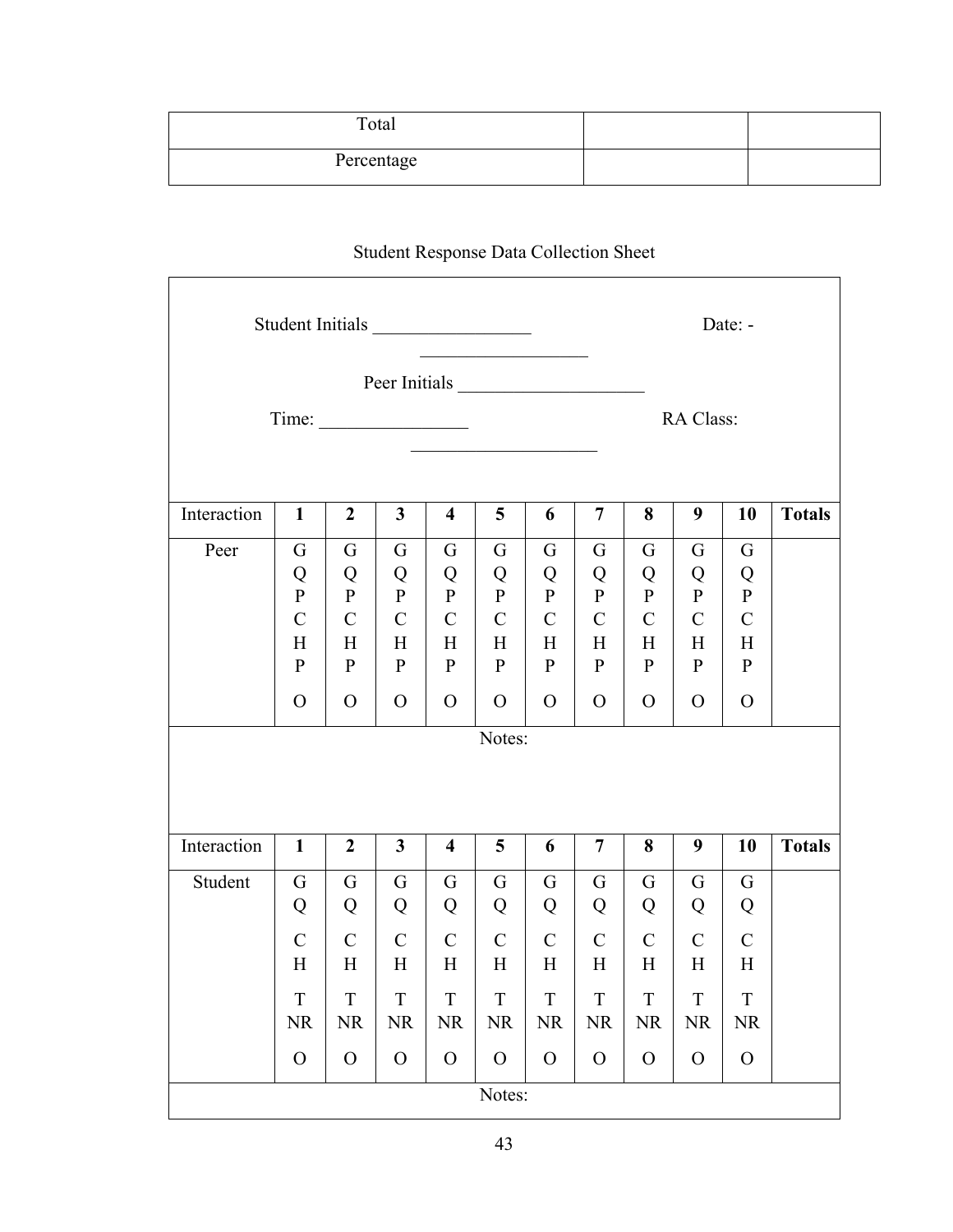| Percentage                        |                                          |  |  |                      |                                                        |                                    |  |                                         |  |  |  |  |
|-----------------------------------|------------------------------------------|--|--|----------------------|--------------------------------------------------------|------------------------------------|--|-----------------------------------------|--|--|--|--|
| Peer Interaction Code:            |                                          |  |  |                      |                                                        |                                    |  | <b>Student Interaction and Response</b> |  |  |  |  |
|                                   | $G = \text{greeting}$                    |  |  |                      | Code: response types $=$ verbal or using<br>AAC device |                                    |  |                                         |  |  |  |  |
| $Q$ = peer asks student a         | question                                 |  |  |                      | $G = \text{greeting}$                                  |                                    |  |                                         |  |  |  |  |
|                                   |                                          |  |  |                      | $Q =$ asks a question                                  |                                    |  |                                         |  |  |  |  |
|                                   | $C =$ peer makes a comment to<br>student |  |  |                      | $C =$ comment                                          |                                    |  |                                         |  |  |  |  |
| $H =$ peer offers help to student |                                          |  |  | $H =$ requested help |                                                        |                                    |  |                                         |  |  |  |  |
| $P=$ adult prompted peer (point   |                                          |  |  |                      |                                                        | $T =$ requested something tangible |  |                                         |  |  |  |  |
| to SMoRRES visual or verbal       | reminder)                                |  |  |                      |                                                        |                                    |  | $NR = no$ response                      |  |  |  |  |
|                                   | $O = other$                              |  |  |                      |                                                        |                                    |  | $Q = other$                             |  |  |  |  |
|                                   |                                          |  |  |                      |                                                        |                                    |  |                                         |  |  |  |  |
|                                   |                                          |  |  |                      |                                                        |                                    |  |                                         |  |  |  |  |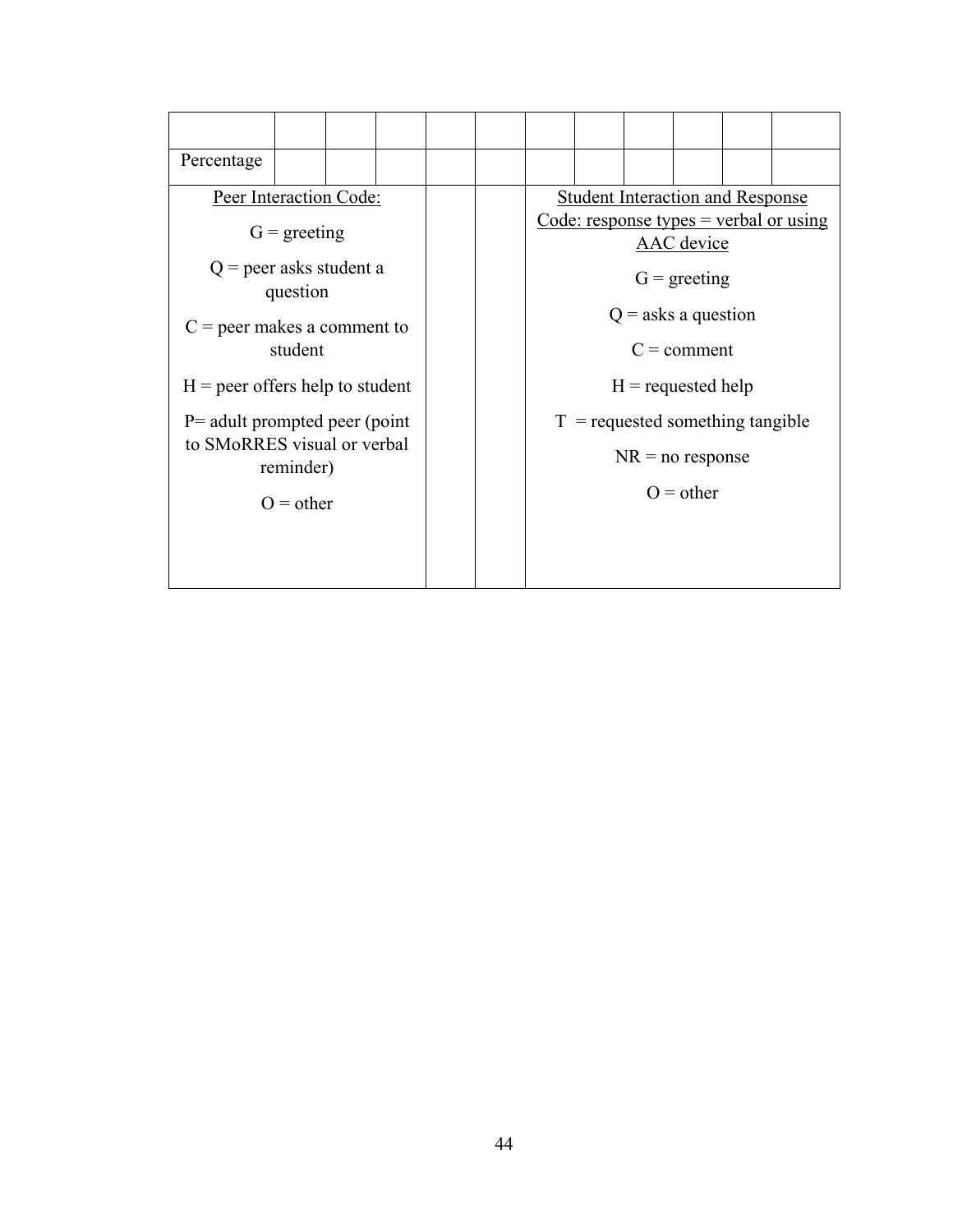## **Appendix D**

## **Procedural Fidelity Data Sheet: Teacher**

## Procedural Fidelity Training Sheet: Intervention- Teacher

<span id="page-54-0"></span>

|                                                                                                                   | Yes    | N <sub>0</sub> | <b>Notes</b> |
|-------------------------------------------------------------------------------------------------------------------|--------|----------------|--------------|
| 1. Did the teacher start the timer at the beginning<br>of the session? (when hands on activity begins)            | $^{+}$ |                |              |
| 2. Did the teacher instruct students to engage<br>with target student 3 times, prior to the session<br>beginning? | $^{+}$ |                |              |
| 3. Teacher prompts students to engage if needed.                                                                  | $^{+}$ |                |              |
| 4. Did the teacher record the number of<br>initiations made by peers?                                             | $^{+}$ |                |              |
| 5. Did the teacher record the number of<br>communicative responses made by target<br>students?                    | $^{+}$ |                |              |
| 6. Did the teacher provide peers with verbal<br>feedback at the conclusion of the session?                        | $^{+}$ |                |              |
| 7. Did the teacher provide verbal feedback<br>include two things the peer did well?                               | $^{+}$ |                |              |
| 8. Did the teacher provide verbal feedback<br>include one thing the peer could improve on?                        | $+$    |                |              |
| 9. Did the teacher provide positive reinforcement<br>in the form of verbal praise?                                | $+$    |                |              |
| Total                                                                                                             |        |                |              |
| Percentage                                                                                                        |        |                |              |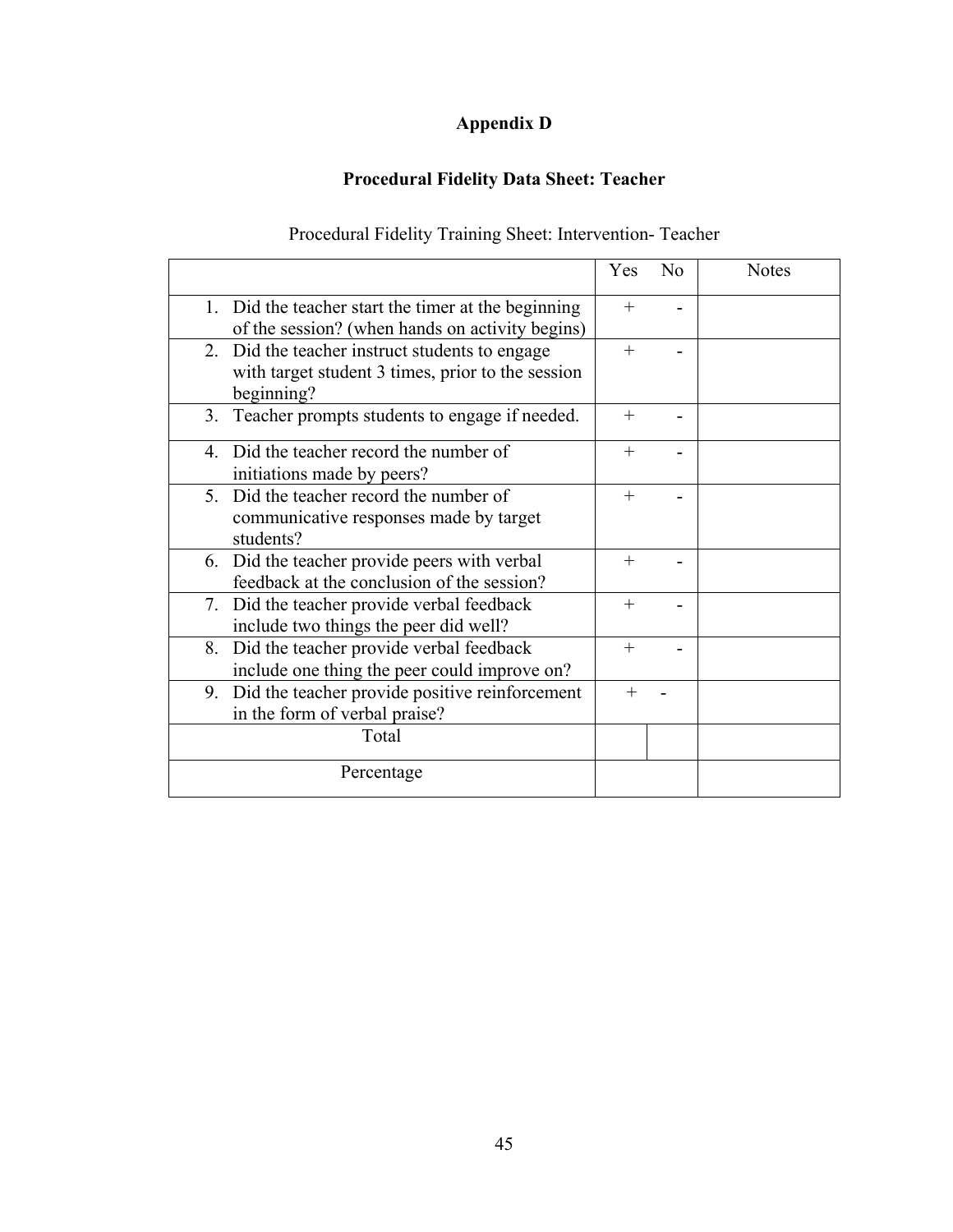#### **References**

- <span id="page-55-0"></span>Ackerman, K., Spriggs, A. D., & Rhodes, A. L. (2020). Peer mediators' use of prompting to increase social communication in students with disabilities. *Communication Disorders Quarterly, 43*(1), 42-50. https://doi.org/ [https://doi.org/10.1177/1525740120936999](https://doi.org/10.1177%2F1525740120936999)
- Biggs, E. E., Carter, E. W., Bumble, J. L., Barnes, K., & Mazur, E. L. (2018) Enhancing peer network interventions for students with complex communication needs. *Exceptional Children, 85*(1), 66-85.
- Biggs, E. E., Carter, E. W., & Gustafson, J. (2017). Efficacy of peer support arrangements to increase peer interaction and AAC use. *American Journal on Intellectual and Developmental Disabilities, 122*(1), 25-48.
- DiSalvo, C., & Oswalk, D. (2022). Peer-mediated interventions to increase the social interaction of children with autism: consideration of peer expectancies. *Focus on Autism and Other Developmental Disabilities, 17*(4), 198-207. DOI: 10.1177/10883576020170040201
- Downing, J. E., Hanreddy, A., & Peckham-Hardin, K. D. (2015). *Teaching communication skills to students with severe disabilities* (3<sup>rd</sup> ed.). Paul H. Brookes Publishing Co.
- Kamps, D., Thiemann-Bourque, K., Heitzman-Powell, L., Schwartz, I., Rosenberg, N., Mason, R., & Cox, S. (2014). A comprehensive peer network intervention to improve social communication of children with autism spectrum disorders: A randomized trial in kindergarten and first grade. *Journal of Autism and*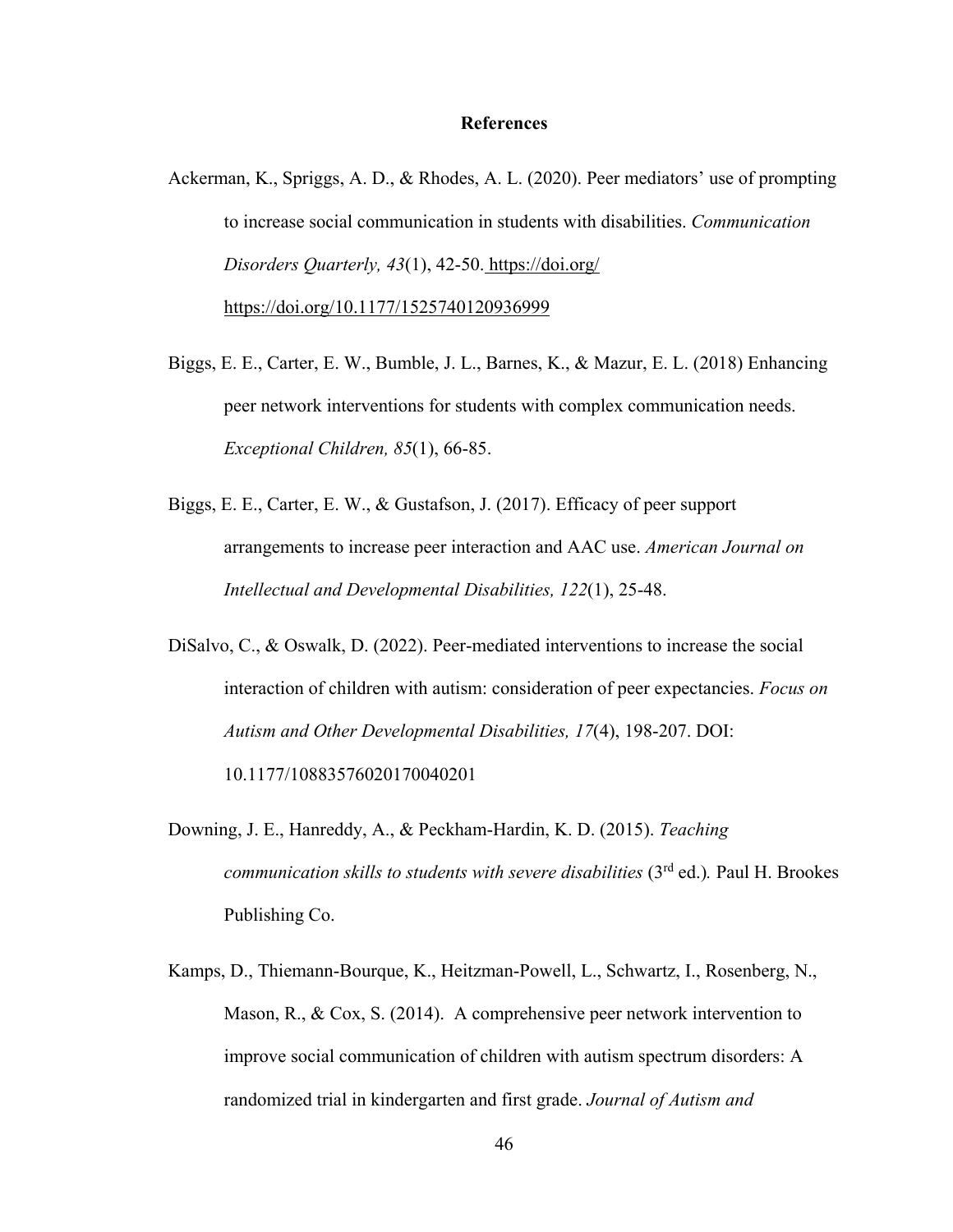# *Developmental Disorders, 45.*1809-1824. [http://doi.org/10.1007/s10803-014-](http://doi.org/10.1007/s10803-014-2340-2) [2340-2](http://doi.org/10.1007/s10803-014-2340-2)

- Kratochwill, T. R., Hitchcock, J., Horner, R. H., Levin, J. R., Odom, S. L., Rindskopf, D. M., & Shadish, W. R. (2010). Single-case designs. Technical documentation. Retrieved from What Works Clearinghouse website: http://ies.ed.gov/ncee/wwc/pdf/wwc\_scd.pdf
- Lane, J. D., Ledford, J. R., Shepley, C., Mataras, T. K., Ayres, K. M., & Davis, A. B. (2016). A brief coaching intervention for teaching naturalistic strategies to parents. *Journal of Early Intervention, 38*, 135-150. [https://journals-sagepub](https://journals-sagepub-com.ezproxy.uky.edu/doi/pdf/10.1177/1053815116663178)[com.ezproxy.uky.edu/doi/pdf/10.1177/1053815116663178](https://journals-sagepub-com.ezproxy.uky.edu/doi/pdf/10.1177/1053815116663178)
- Ledford, J. R., & Gast, D. L. (Eds.). (2018). Single case research methodology: Applications in special education and behavioral sciences  $(3<sub>rd</sub> ed.)$ . New York, NY: Routledge.
- Lilienfeld, M., & Alant, E. (2005). The social interaction of an adolescent who uses AAC: The evaluation of a peer-training program. *Augmentative and Alternative Communication, 21*(4), 278-294.<https://doi.org/10.1080/07434610500103467>
- Martinez, J., Waters, C., Conroy, M., & Reichow, B. (2021). Peer-mediated interventions to address social competence needs of young children with ASD: Systematic review of single-case research design studies. *Topics in Early Childhood Special Education, 40*(4), 217-228. [https://doi.org/10.1177/0271121419839136](https://doi.org/10.1177%2F0271121419839136)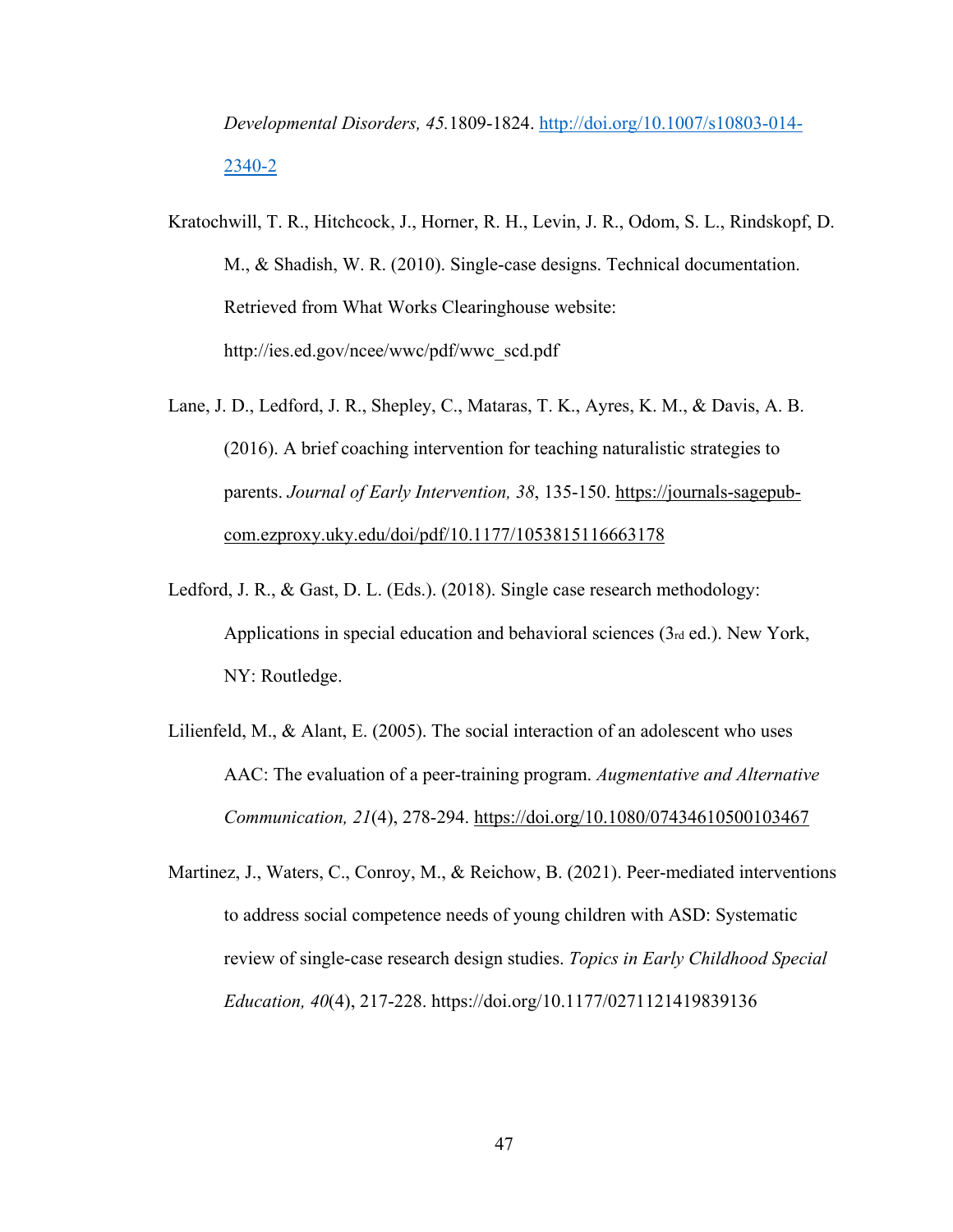- McFadden, B., Kamps, D., & Heitzman-Powell, L. (2014). Social communication effects of peer-mediated recess intervention for children with autism. *Research in Autism Spectrum Disorders, 8*, 1699-1712.<http://dx.doi.org/10.1016/j.rasd.2014.08.015>
- Peplinski, T., (2021). *Modeling with AAC using S'MoRRES© (Jill Senner and Matt Baud).* Wakelet. <https://wakelet.com/wake/NOYzXoTQxXDXWXfX8FCPU>
- Senner, J.E., & Baud, M.R. (2017) The use of an eight-step instructional model to train school staff in partner-augmented input. *Communication Disorders Quarterly, 38*(2), 89–95.
- Senner, J. E, Post, K.A., Baud, M.R., Patterson, B., Bolin, B., Lopez, J., & Williams, E. (2019). Effects of parent instruction in partner-augmented input on parent and child speech generating device use. *Technology and Disability, 31,* 27-38.
- Severini, K., Ledford, J., Barton, E., & Osborne, K. (2019) Implementing stay-play-talk with children who use AAC. *Topics on Early Childhood Special Education, 38*(4), 220-233.<https://doi.org/10/1177/0271121418776091>
- Simpson, L., & Bui, Y. (2016). Effects of a peer-mediated intervention on social interactions of students with low-functioning autism and perceptions of typical peers. *Education and Training in Autism and Developmental Disabilities, 51*(2), 162-178.
- Thiemann-Bourque, K., McGuff, S., & Goldstein, H. (2017). Training peer partners to use a speech-generating device with classmates with autism spectrum disorder: Exploring communication outcomes across preschool contexts. *Journal of Speech,*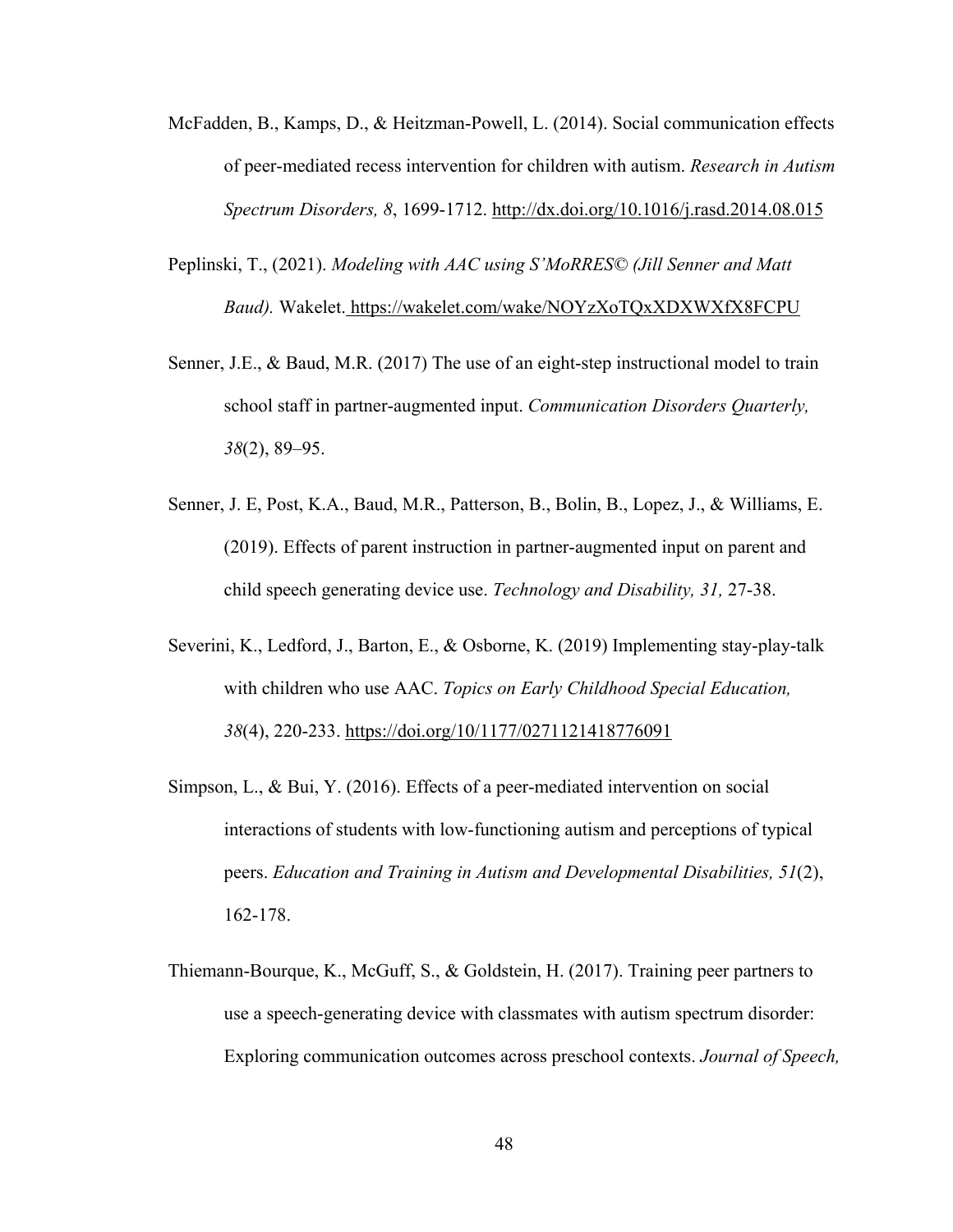*Language and Hearing Research,60*(9), 2648-2662.

#### [http://doi.org/10.1044/2017\\_JSLHR-L-17-0049](http://doi.org/10.1044/2017_JSLHR-L-17-0049)

- Thiemann-Bourque, K., Feldmiller, S., Hoffman, L., & Johner, S. (2018). Incorporating a peer-mediated approach into speech-generating device intervention: Effects on communication of preschoolers with autism spectrum disorder. *Journal of Speech, Language, and Hearing Research, 61*(8), 2045-2061.
- Therrien, M., Light, J., & Pope, L. (2016). Systematic review of the effects of interventions to promote peer interactions for children who use aided AAC. *Augmentative and Alternative Communication, 32*(2), 81-93. <https://doi.org/10.3109/07434618.2016.1146331>
- Wong, C., Odom, S., Hume, K., Cox, A., Fettig, A., Kucharczyk, S., Brock, M., Plavnick, J., Fleury, V., & Schultz., T. (2015). Evidence-based practices for children, youth, and young adults with autism spectrum disorder: A comprehensive review. *Journal of Autism and Developmental Disorders, 45*(7), 1951-1966. <https://doi.org/10.1007/s10803-014-2351-z>